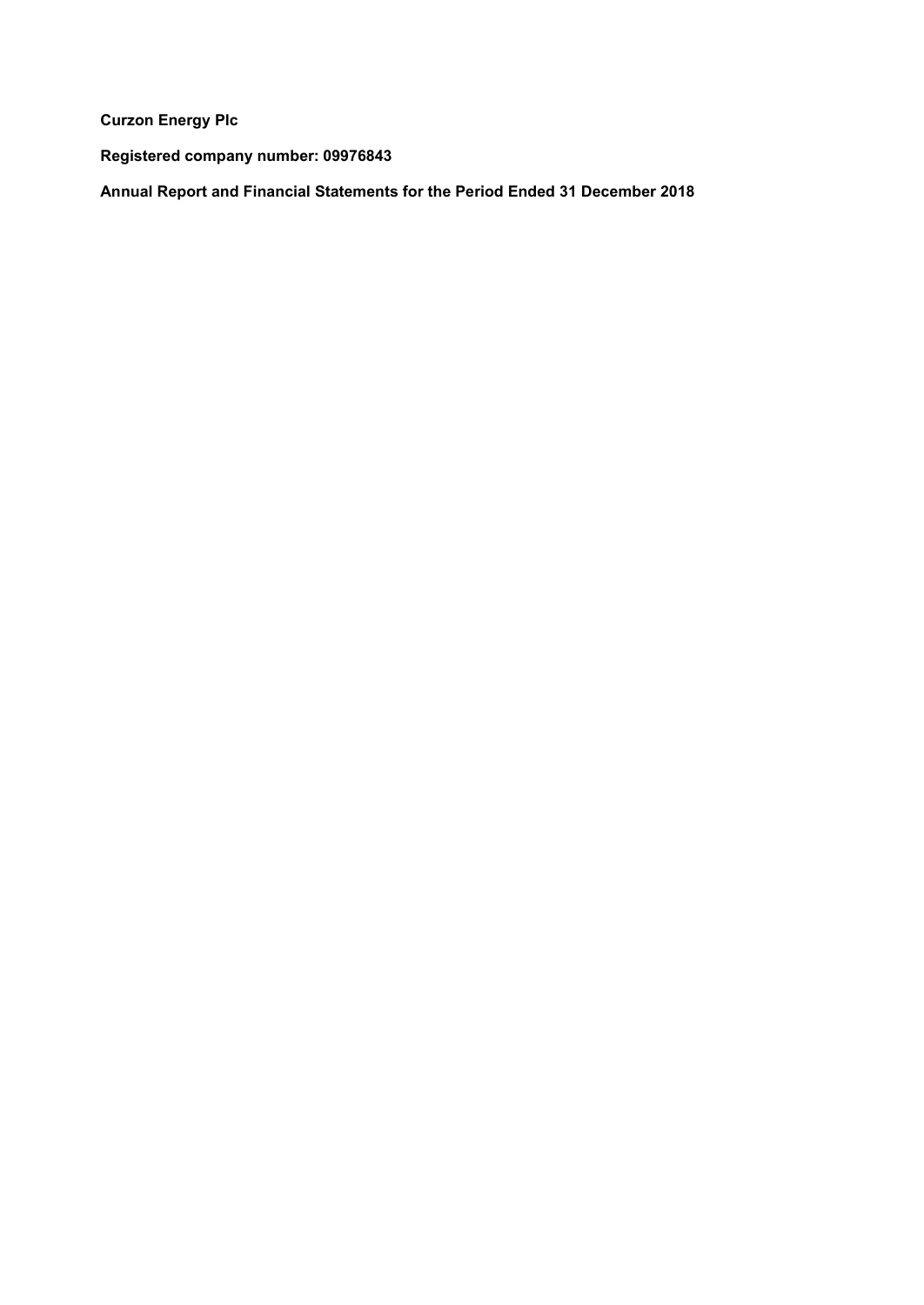## **Contents Page Number**

| Company Information                                                                                                                | (i)          |
|------------------------------------------------------------------------------------------------------------------------------------|--------------|
| <b>Chairman's Statement</b>                                                                                                        | 1            |
| <b>Strategic Report</b>                                                                                                            | $\mathbf{2}$ |
| Directors' Report                                                                                                                  | 6            |
| <b>Remuneration Report</b>                                                                                                         | 13           |
| Statement of Directors' Responsibilities in Respect of the Strategic Report,<br>the Directors' Report and the Financial Statements | 17           |
| Independent Auditors' Report to the Members of Curzon Energy Plc                                                                   | 18           |
| Consolidated Statement of Comprehensive Income                                                                                     | 22           |
| <b>Consolidated Statement of Financial Position</b>                                                                                | 23           |
| Consolidated Statement of Changes in Equity                                                                                        | 24           |
| <b>Consolidated Statement of Cash Flows</b>                                                                                        | 25           |
| Notes to the Consolidated Financial Statements                                                                                     | 26           |
| <b>Company Statement of Financial Position</b>                                                                                     | 52           |
| Company Statement of Changes in Equity                                                                                             | 53           |
| <b>Company Statement of Cash Flows</b>                                                                                             | 54           |
| Notes to the Company Financial Statements                                                                                          | 55           |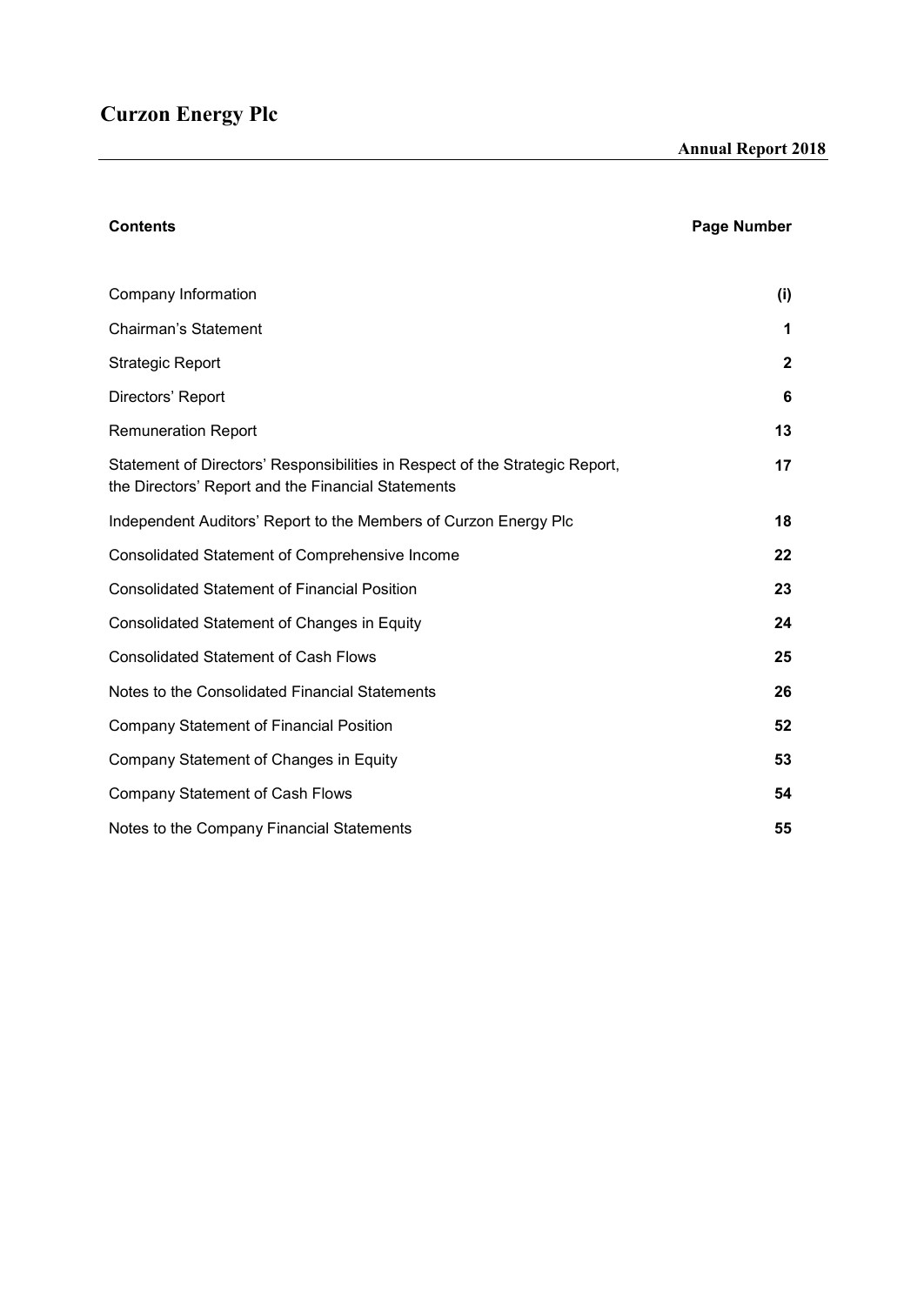## **Company Information**

### **Directors**

| John McGoldrick      | Chairman and Non-Executive Director                |
|----------------------|----------------------------------------------------|
| Scott Kaintz         | Executive Director (appointed on 26 June 2018)     |
| Owen May             | Non-Executive Director                             |
| Brian James Kinane   | Non-Executive Director (resigned on 15 March 2019) |
| Thomas Wagenhofer    | Executive Director (resigned on 6 November 2018)   |
| Thomas Mazzarisi     | Executive Director (resigned on 6 November 2018)   |
| Stephen J. Schoepfer | Executive Director (resigned on 6 November 2018)   |

#### **Company secretary**

Sam Quinn (appointed 6 November 2018) Thomas Mazzarisi (resigned on 6 November 2018)

**Company number** 09976843

## **Registered address**

 Kemp House 152 City Road London EC1V 2NX

#### **Independent auditors**

Crowe UK LLP St Bride's House 10 Salisbury Square London EC4Y 8EH

#### **Company's Solicitors**

First Sentinel Suite 12A 55 Park Lane Mayfair, London, W1K 1NA

#### **Financial advisor and broker**

SP Angel Corporate Finance LLP Prince Frederick House 35-39 Maddox Street London W1S 2PP

#### **Registrars**

Neville Registrars Limited Neville House 18 Laurel Lane Halesowen B63 3DA

#### **Bankers**

Barclays Bank plc Level 27 One Churchill Place London E14 5HP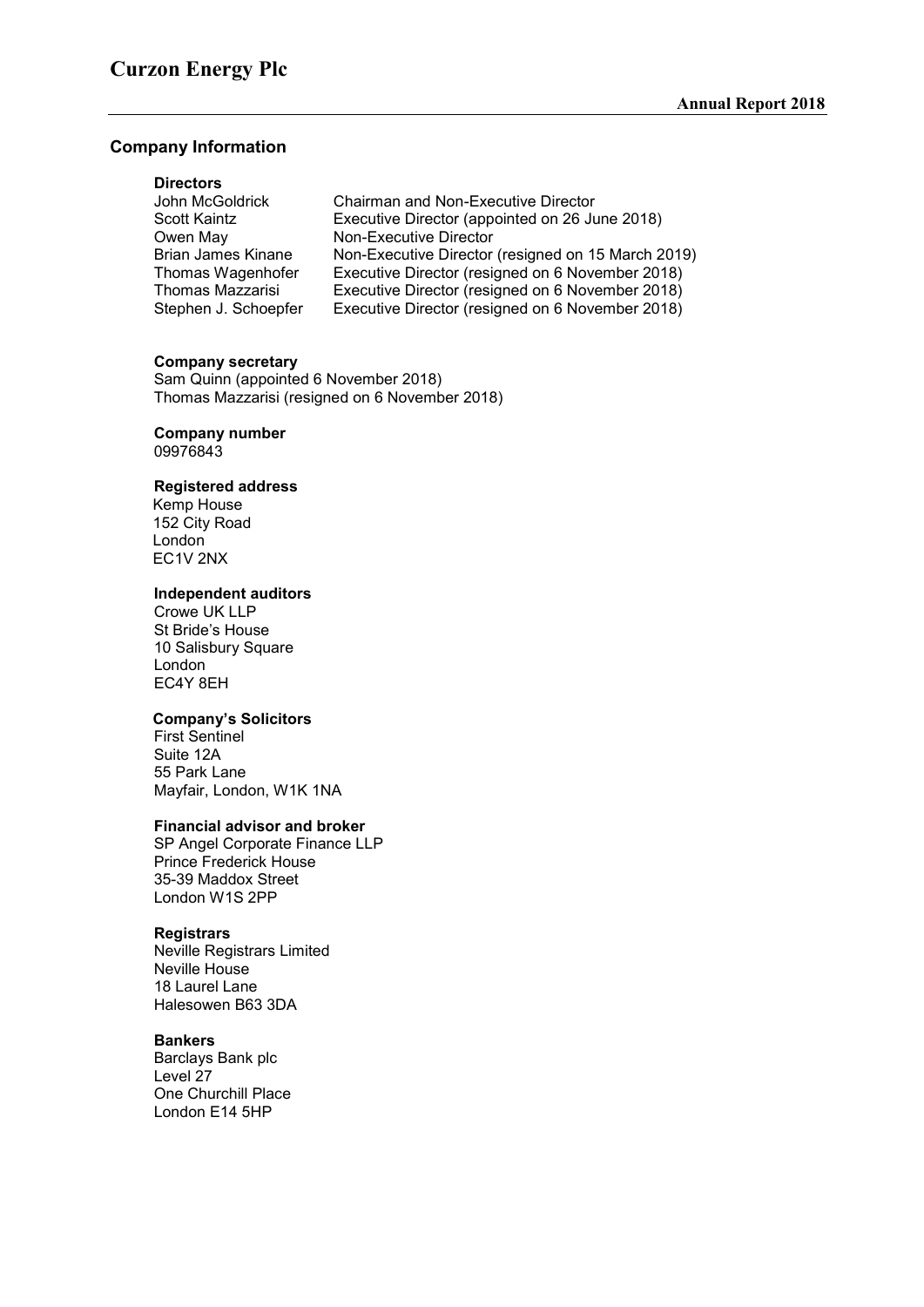## **Chairman's Statement**

I am pleased to present the annual report for the Company covering its results for the year to 31 December 2018.

The Company was incorporated for the purpose of pursuing a targeted acquisition strategy of oil and gas assets. The Company's first acquisition occurred on 3 October 2017 when the Company acquired 100% of the membership interests of Coos Bay Energy LLC ("Coos Bay"), which is the owner and operator of approximately 45,370 acres of coalbed methane leases ("CBM") in Coos Bay, Oregon, USA, pursuant to a membership interest purchase agreement dated 20 May 2017.

During the course of the year the Company focused on extended testing of the five existing wells at Coos Bay with particular emphasis on gaining access to the deeper coal seams that had been previously isolated. Following several efforts to rework the wells gas flow proved inconsistent and inconclusive. Well re-entries appeared to stir up additional coal fines in the wellbores resulting in little net gains. Ultimately the view taken by the Board was that as Curzon had inherited the wells, the observed results were unlikely to be representative of the performance of new wells drilled by the Company in locations of its choosing, and so did not provide an accurate indication of the true commercial potential of the Coos Bay project. Analysis of the data gathered will be carried out to plan a new appraisal programme focusing on the Lower Coaledo formation where 90%+ of the gas reserves are located. The emphasis in any new efforts will be on controlling the entirety of the appraisal process from picking representative well locations to drilling and completing using the latest technologies available with the clear goal of determining the commerciality of the project.

In addition, the Company has announced a memorandum of understanding ("MOU") with Pared Energy LLC to develop a conventional gas fairway in the Claiborne Group in Texas. The Company believes that the Texas Gas Project offers multi-TCF potential with over 1,000ft of stacked pay with expansion opportunities over 250,000 acres. In Texas, Curzon and Pared are seeking to apply modern drilling and completion techniques, including horizontal wells, to an area of known gas bearing horizons where local techniques and methods have changed little over past decades.

Phase 1 of the Texas Gas Project will include the drilling and completion of one vertical well with a second horizontal well to be drilled thereafter. If successful, the parties intend to increase their lease land position and to drill a three to five well delineation programme before moving on to infill drilling and further expansion. The Company considers the Texas Gas Project to be an attractive high impact drill-ready opportunity where appraisal success will bring immediate gas sales utilizing surplus pipeline capacity in the region.

Overall the Board feels that the Texas Gas Project could provide a highly complementary addition to the Company's existing project at Coos Bay and together the expanded portfolio would provide investors exposure to perhaps the most exciting story in the energy space, the increasing importance of US natural gas and LNG to world markets.

During the course of the year the Board underwent several changes with the focus being to bolster our presence in the UK where Curzon is listed, and to reduce overheads significantly. Scott Kaintz joined the Board in June 2018 and was subsequently appointed CEO in November of that year. Scott brings with him an extensive background of running small cap natural resource businesses and will be tasked to both drive the projects forward while expanding our UK investor base.

The Group incurred a loss of US\$1,953,708 in the period ended 31 December 2018. The majority of this loss comprised expenditures in relation to the well testing and rework operations conducted at Coos Bay during the course of the year, as well as an impairment of US\$575,316 reflecting specific investments into Coos Bay that may not prove part of the future plans for the project.

With the first full year of trading now behind, I and my fellow Directors look forward to pursuing our US focused natural gas strategy with renewed vigour and look forward to updating shareholders on our further progress in due course.

**John McGoldrick**

**Non-Executive Chairman 29 April 2019**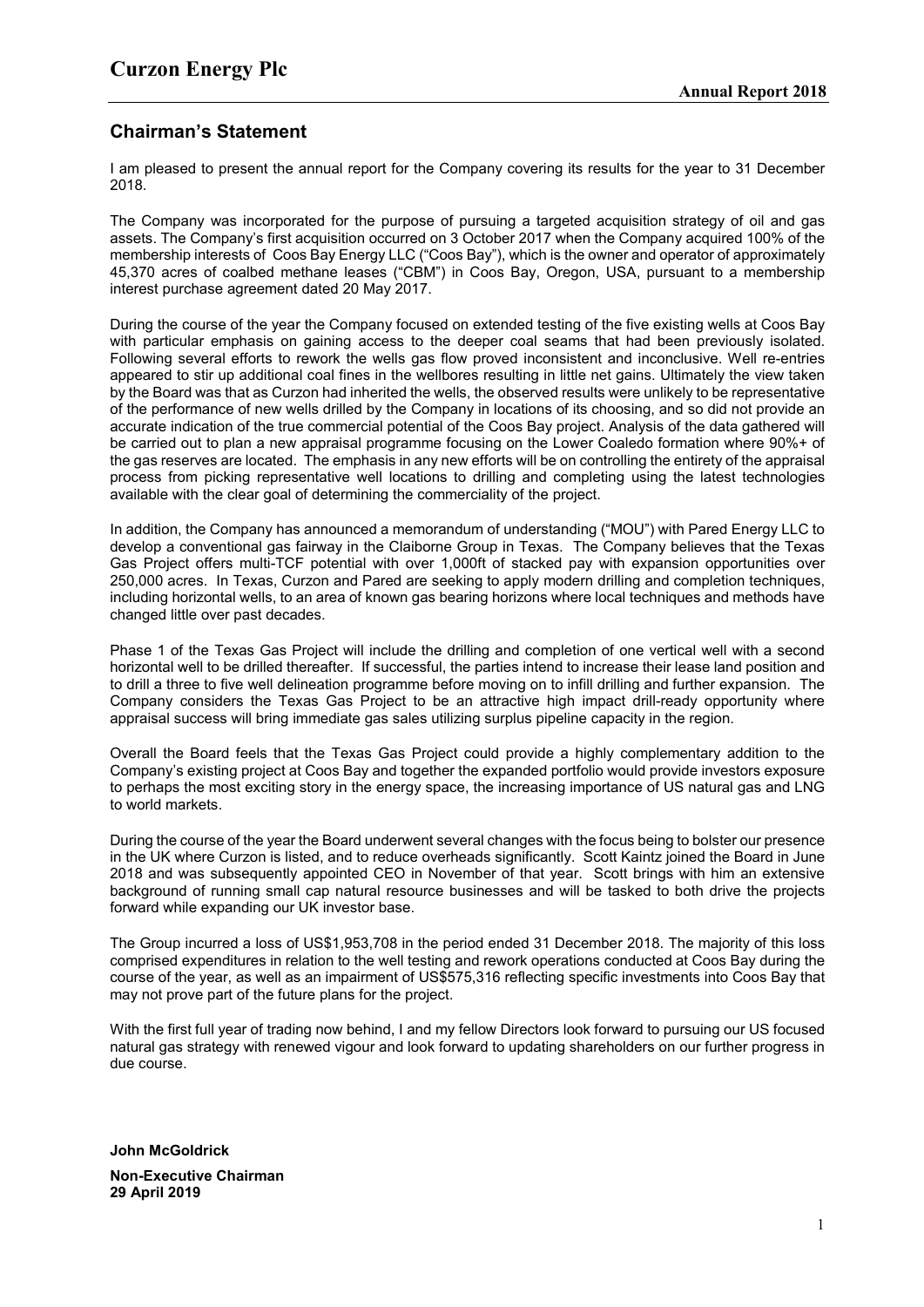## **Strategic Report**

## **Financial Results**

The Company was formed in January 2016 to undertake acquisitions in the oil and gas sector. During the year ended 31 December 2018, the Company primarily conducted gas exploration and extended well testing activities at Coos Bay while examining additional opportunities in the natural gas sector.

The Group loss for the year to 31 December 2018 was US\$1,953,708 (2017: US\$1,833,381). There were no revenues and the majority of the loss related to Company overheads and expenditures related to appraisal activities at Coos Bay.

The loss per share was US\$0.03 (2017: loss per share US\$0.03).

The Group's cash balances at the end of 2018 totalled US\$125,621 (2017: US\$1,595,035), and the Company's cash and undrawn borrowing resources are considered sufficient to meet its obligations, in particular following a significant reduction in corporate overheads and staffing implemented during the latter half of 2018.

Following mixed results from well testing operations at Coos Bay, the Directors are now focused on acquiring a working interest in a Texas gas project and intend to reassess the Coos Bay results in 2018 and then use that work to create revised go-forward plans. As such an impairment loss of US\$ 575,316 has been recognized in the accounts to reflect that proportion of 2018 expenditure at Coos Bay that is not deemed likely to be viable for future development.

The Board believes that the Company will be able to raise, as required, sufficient cash and/or reduce its commitments to enable it to continue these objectives, and to continue to meet, as and when they fall due, its liabilities for at least the next twelve months from the date of approval of these financial statements. The financial statements have, therefore, been prepared on the going concern basis.

Following reductions made during 2018, the Group has 3 members of staff (including Directors).

## **Principal activities**

The Company was incorporated in England and Wales on 29 January 2016 as an investment company to acquire oil and gas assets. Its first acquisition was of Coos Bay. The Directors have identified a second complementary gas project that they seek to acquire an interest in, and they expect to return to the market to acquire and/or raise funds for this and potentially other projects in the future.

Coos Bay owns certain CBM and related assets, which it acquired on 4 November 2016 by acquiring Westport Energy Acquisition, Inc. and its wholly owned subsidiary Westport Energy LLC (the 'US Group') from Westport Energy Holdings Inc. (the "Acquisition"), a publicly held company trading on the OTC Pink Market. The US Group had been operating a CBM business in Coos Bay, Oregon for 6 years. At the time of the Acquisition, the US Group's CBM business consisted of leases covering approximately 45,370 acres in Coos Bay, Oregon.

The Group's business continues to be operated through the US Group, with a focus on oil and gas exploration, appraisal and development, with an initial goal of determining the ultimate commerciality of the Coos Bay project, as well as progressing any other projects that may be acquired.

The Company is a holding company with the following subsidiaries being part of the US Group:

| <b>Name</b> | <b>Country of</b><br>Incorporation | <b>Proportion of</b><br>equity<br>ownership | <b>Principal activity</b> |
|-------------|------------------------------------|---------------------------------------------|---------------------------|
|             |                                    |                                             |                           |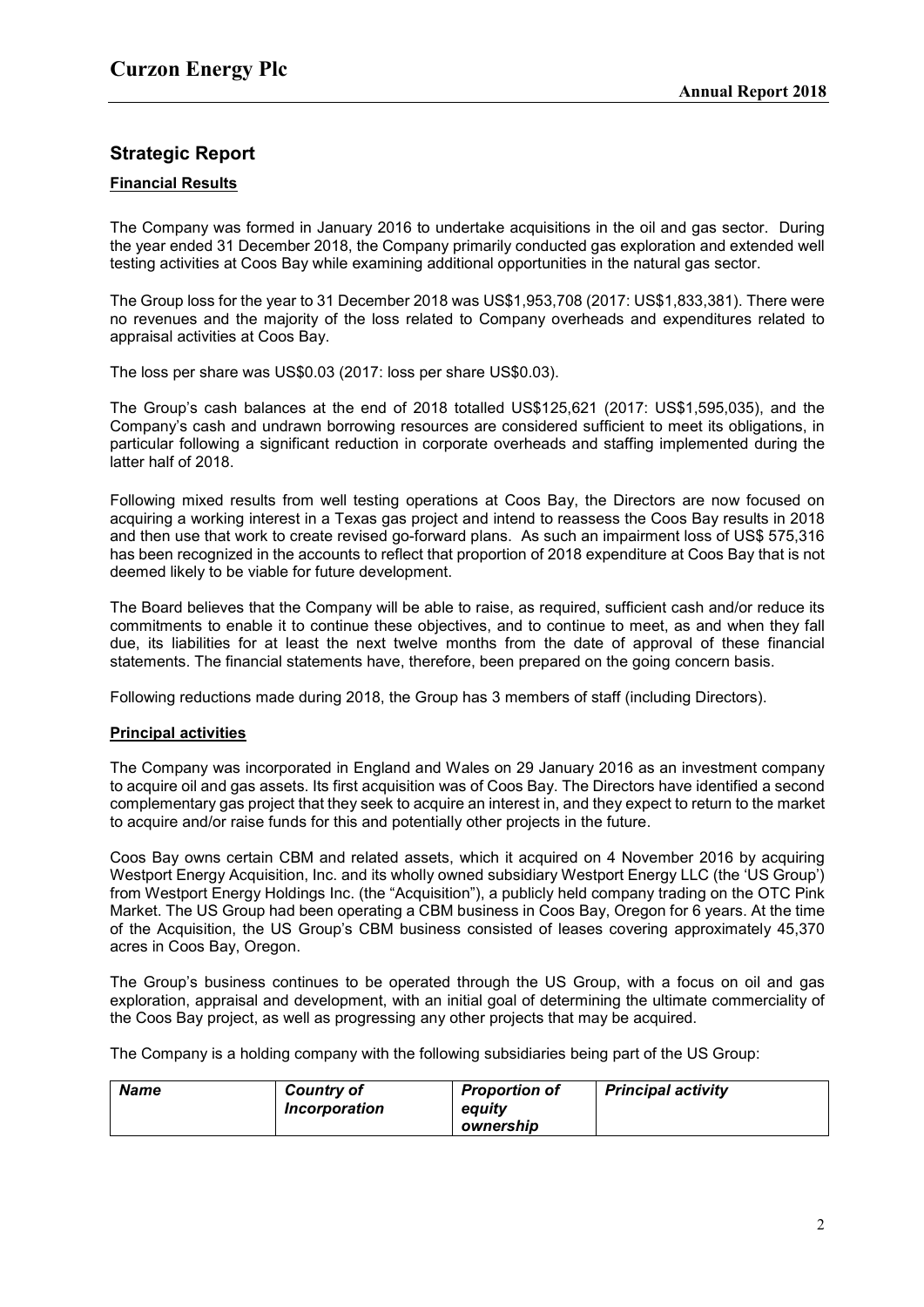| Coos Bay Energy<br><b>LLC</b>               | Nevada, USA   | 100% | Gas Exploration &<br>Development |
|---------------------------------------------|---------------|------|----------------------------------|
| <b>Westport Energy</b><br>Acquisition, Inc. | Delaware, USA | 100% | <b>Holding Company</b>           |
| Westport Energy,<br><b>LLC</b>              | Delaware, USA | 100% | Gas Exploration &<br>Development |

Coos Bay LLC, which employs the Group's employees and conducts operations in the Coos Bay Basin area, is held directly by the Company. Its two indirectly owned subsidiaries are Westport Energy Acquisition Inc. and its wholly-owned subsidiary, Westport Energy LLC, which are held by Coos Bay Energy LLC.

## **Review of the business**

2018 saw the Company conducting extensive well testing operations at Coos Bay in Oregon where the gas flow rates proved inconsistent and inconclusive. By the conclusion of the year the Company felt that the observed well test results were unlikely to be representative and so did not provide an accurate indication of the true commercial potential of the Coos Bay project. Well re-entries appeared to stir up additional coal fines in the wellbores resulting in little net gains. This was exacerbated by the fact that the wells tested were nearly ten years old and had been shut in for most of that period, had been drilled and completed by previous operators, and were largely not perforated in the coal horizons where the majority of the gas reserves are located.

As such, the Company announced its intention to augment the Coos Bay project with a complementary project that offered significant multi-trillion cubic feet ("TCF") of upside in an established oil and gas region in Texas, USA. The Company proceeded to sign a memorandum of understanding in December 2018 announcing its intention to pursue joint development of this project.

## **Key performance indicators (KPIs)**

The Directors have identified the following key performance indicators ('KPIs') that the Company will track over 2019 and into future years. These will be refined and augmented as the Group's business matures.

The Directors consider that the KPIs are:

- i) A well-funded business in terms of cash resources and operating cashflows; and
- ii) Appraisal and drilling results of the Company's projects,
- iii) Entering production and then monitoring levels of production of gas and condensates; and
- iv) Operating costs once in production.

## **Principal Risks and Risk Management**

Exploration is an inherently high-risk business:

- Even the most promising prospects can have failures for many reasons, such as:
	- $\circ$  The gas assets may not be found in commercial quantities if there are errors in the underlying geological assumptions or analysis.
	- o Hydrocarbons may have been present but escaped due to unexpected geological events.
	- $\circ$  The reservoir may not flow hydrocarbons at commercially viable rates of flow.<br>  $\circ$  The drilling may encounter technical problems which make it impossible or too
	- The drilling may encounter technical problems which make it impossible or too expensive to reach the target.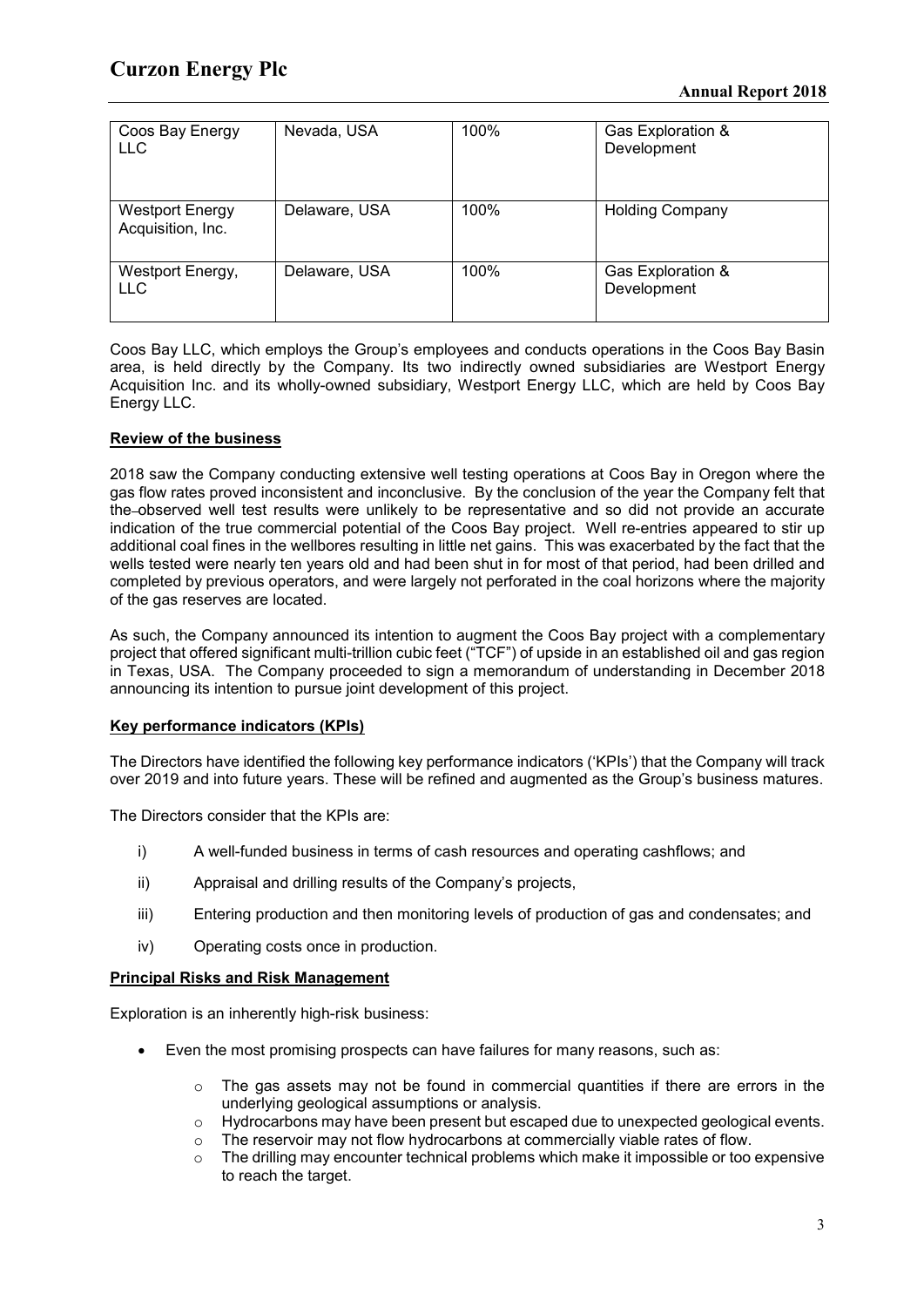- $\circ$  The ability of the Group to exploit and develop gas reserves depends on its current leases. There is no guarantee that existing leases will be continued beyond their primary term or additional leases acquired on attractive terms.
- The Company may take on commitments for which it then cannot find adequate funding. Although the Company can then potentially sell all or part of its assets:
	- o There is no guarantee it could find a buyer.
	- $\circ$  Even if it does find a buyer, the transaction may take too long, and the Company's cash resources may become exhausted.

#### **The Company's risk mitigation strategies include the following:**

- Partnering with key experts that have demonstrated an ability to determine the presence or absence of hydrocarbons.
- Utilizing the Directors' experience who have excellent technical, commercial or local knowledge as to where to locate assets.
- Securing the support of a number of key private shareholders, and actively pursuing other sources of funding.
- Utilizing third parties to assist with the management of currency risk.

#### **Corporate Responsibility**

The Company takes its responsibilities as a corporate citizen seriously. The Board's primary goal is to create shareholder value but in a responsible way which serves all stakeholders.

#### **Governance**

The Board considers sound governance as a critical component of the Company's success and the highest priority. The Company has an effective and engaged Board, with a strong non-executive presence drawn from diverse backgrounds and with well-functioning governance committees. Through the Company's compensation policies and variable components of employee remuneration, the Remuneration Committee of the Board seeks to ensure that the Company's values are reinforced in employee behaviour and that effective risk management is promoted.

#### **Analysis by Gender**

| <b>Category</b>        | <b>Male</b> | Female |
|------------------------|-------------|--------|
| <b>Directors</b>       | 3           | 0      |
| <b>Senior Managers</b> | 0           | 0      |
| <b>Other Employees</b> | 0           | 0      |

## **Employees and their development**

The Company is dependent upon the qualities and skills of its employees and their commitment plays a major role in the Company's business success. Employees' performance is aligned to the Company's goals through an annual performance review process and via incentive programmes. The Company provides employees with information about its activities through regular briefings and other media. The Company operates a share option and warrant scheme operated at the discretion of the Remuneration Committee.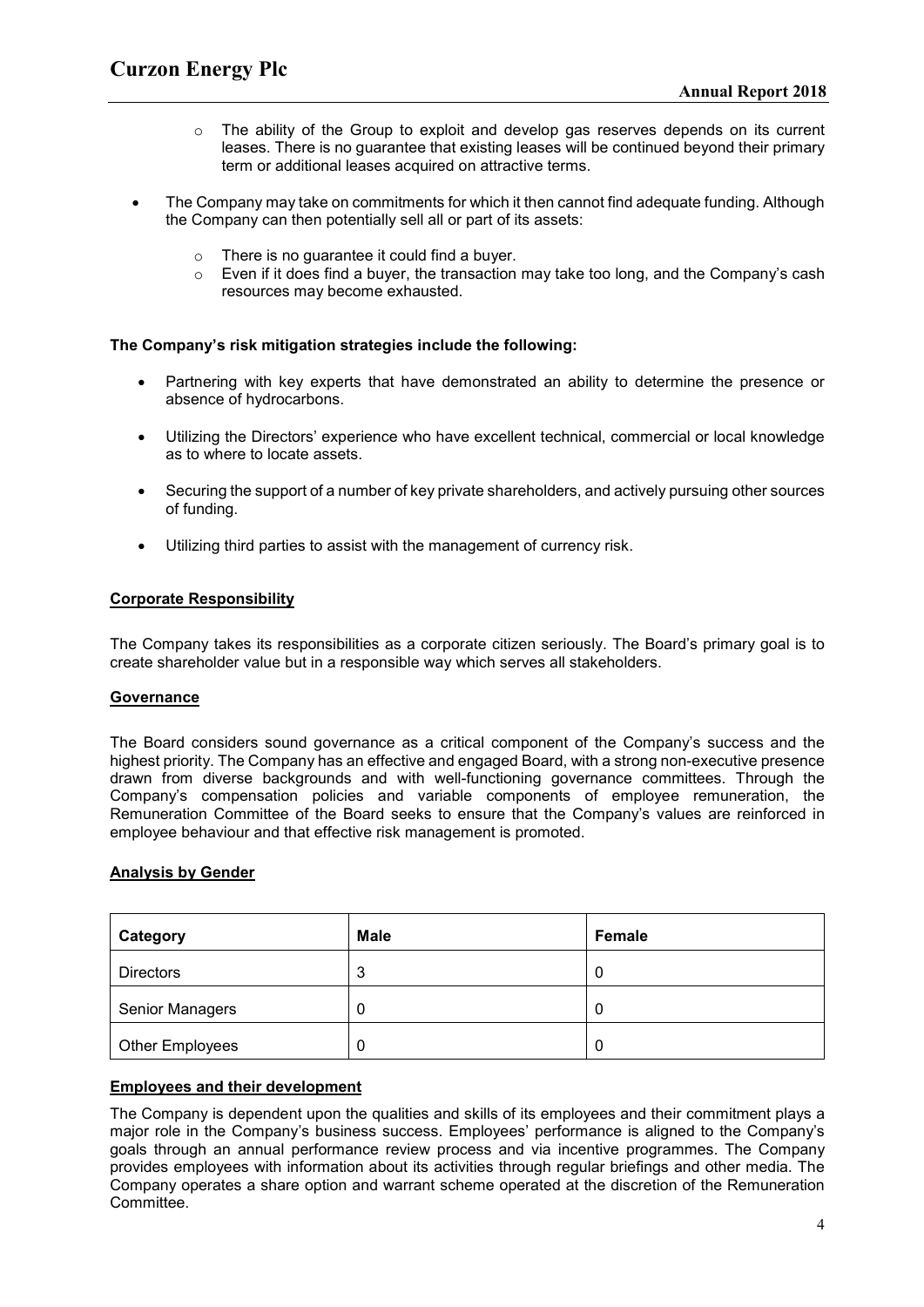#### **Diversity and inclusion**

The Company does not discriminate on the grounds of age, gender, nationality, ethnic or racial origin, non-job-related-disability, sexual orientation or marital status. The Company gives due consideration to all applications and provides training and the opportunity for career development wherever possible. The Board does not support discrimination of any form, positive or negative, and all appointments are based solely on merit.

### **Health and safety**

The Company endeavours to ensure that the working environment is safe and healthy and conducive to the wellbeing of employees who are able to balance work and family commitments. The Company has a Health and Safety at Work policy which is reviewed regularly by the Board and is committed to the health and safety of its employees and others who may be affected by the Company's activities. The Company provides the information, instruction, training and supervision necessary to ensure that employees are able to discharge their duties effectively. The Health and Safety procedures used by the Company ensure compliance with all applicable legal, environmental and regulatory requirements, as well as its own internal standards.

#### **Outlook**

The Company's near-term goals are to develop the business through the acquisition of a meaningful interest in the Texas gas project currently identified, while reassessing the way forward at Coos Bay through a top-down clean-slate review process.

While the performance of the inherited wells at Coos Bay was disappointing during 2018, the fact that the Company did not drill its own wells nor conduct an industry standard appraisal programme indicates that the commerciality of the field cannot yet be definitively determined. With significant gas reserves previously identified at Coos Bay, the Board believes that a detailed review of all the technical data and operational activities to date by both third parties historically and by the Company over the last year, will provided insightful guidance for all future work programmes at the Coos Bay project.

In Texas, the Company remains very excited by the potential to take part in near-term drilling of a highimpact multi-TCF conventional gas appraisal programme. The major attraction of the Texas gas project stems from the substantial upside potential expected from the application of modern drilling and completion methods that have been highly successful in regional analogues throughout the Texas Gulf Coast and across the border into Mexico, to the project and the surrounding area, that continue to apply traditional drilling methods and have not seen any substantial changes in these techniques for many years. The Board also feels the Texas gas project is complementary to its existing CBM asset at Coos Bay.

Together the proposed Texas gas project and Coos Bay offer Curzon's investors exposure to the rise of natural gas as the ideal transition fuel to a decarbonized future, and both its production, and now major gas exports on a wide scale from the United States in the form of liquefied natural gas ("LNG"). These developments have clearly impacted world gas markets and the continued growth of LNG exports from the US is expected to have many positive effects from changing the way gas is priced both in the US and abroad to reducing European reliance on Russia and other potentially politicised supplies. Curzon's gas focus positions it to benefit from these significant ongoing energy developments over the coming years.

Signed by order of the Board.

**Scott Kaintz Chief Executive Officer 29 April 2019**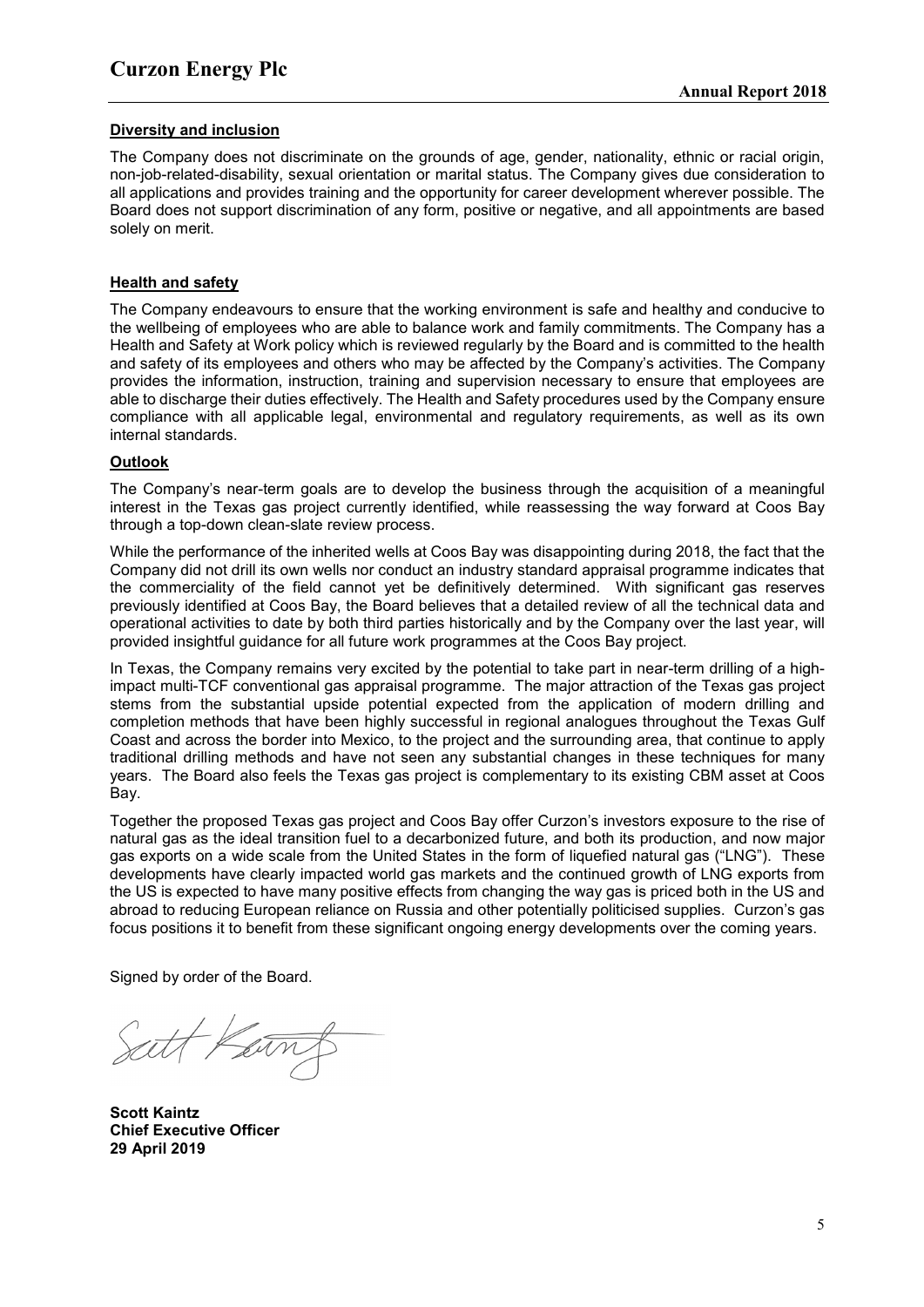## **Directors Report for the period ended 31 December 2018**

The Directors present their report on the Company, together with the audited financial statements of the Company for the year ended 31 December 2018.

### *Cautionary statement*

The review of the business and its future development in the Strategic Report has been prepared solely to provide additional information to shareholders to assess the Company's strategies and the potential for these strategies to succeed. It should not be relied on by any other party for any other purpose. The review contains forward looking statements which are made by the Directors in good faith based on information available to them up to the time of the approval of the reports and should be treated with caution due to the inherent uncertainties associated with such statements

#### *Results and dividends*

Given the nature of the business and its development strategy, it is unlikely that the Board will recommend a dividend in the next few years. The Directors believe the Company should seek to re-invest any profits to fund the Company's growth strategy over the short- and medium-term horizons.

#### *Directors' insurance and indemnities*

The Directors have the benefit of the indemnity provisions contained in the Company's Articles of Association ('Articles'), and the Company has maintained throughout the year Directors' and officers' liability insurance for the benefit of the Company, the Directors and its officers. The Company has entered into qualifying third-party indemnity arrangements for the benefit of all its Directors in a form and scope which comply with the requirements of the Companies Act 2006 and which were in force throughout the year and remain in force.

#### *Business review and future developments*

Details of the business activities and developments made during the period can be found in the Strategic Report and in note [1](#page-28-0) to the Financial Statements respectively.

## *Disclosure of information to auditor*

The Directors who held office at the date of approval of this Directors' report confirm that, so far as they are each aware, there is no relevant audit information of which the Company's auditor is unaware; and each director has taken all the steps that he ought to have taken as a director to make himself aware of any relevant audit information and to establish that the Company's auditor is aware of that information.

#### *Financial instruments and risk management*

Disclosures regarding financial instruments are provided within note [20](#page-50-0) to the Financial Statements.

## *Capital structure and issue of shares*

Details of the Company's share capital, together with details of the movements during the period are set out in note [17](#page-46-0) to the Financial Statements. The Company has one class of Ordinary Shares which carry no right to fixed income.

## *Post balance sheet events*

On 1 March 2019 the Company announced the placing of 6,012,655 new ordinary shares of £0.01 each at a price of £0.0158 per share. Investors in these shares also received 1 warrant for every 2 placing shares purchased exerciseable into ordinary shares at a price of £0.0158 per ordinary share for a period of twenty four months following the placing. The gross proceeds raised from the placing were £95,000.

The Company further announced that YA Global Investments, an entity related to the Company's largest shareholder, would commence a draw down of a matching amount to the completed placing. At the time of the annoucement \$900,000 was undrawn on the \$1,000,000 facility.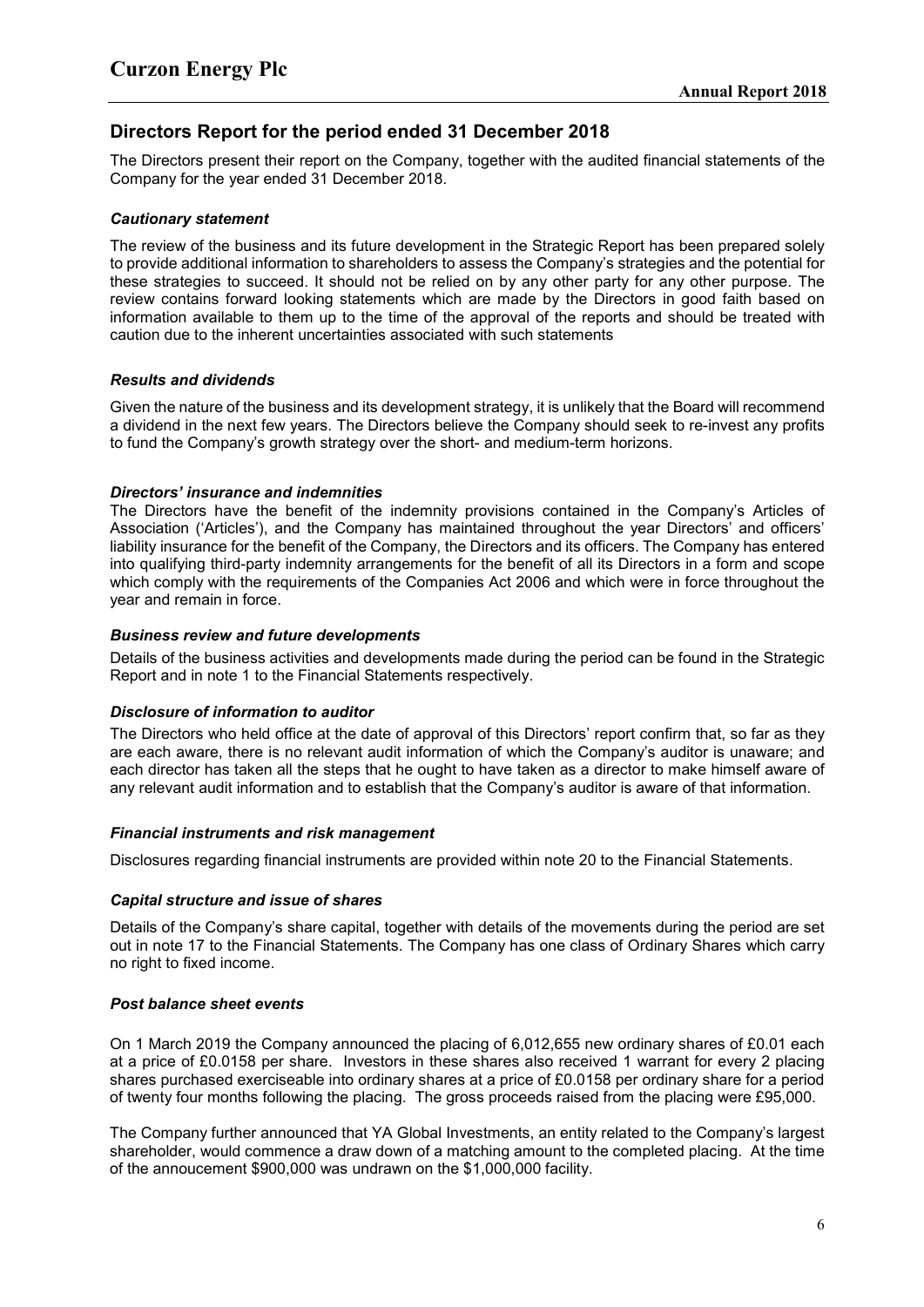## *Post balance sheet events* (*continued)*

On 16 April 2019 the Company signed an amendment letter with YA Global Investment, LP, in which the parties agreed that in respect of the first tranche of \$100,000, and in respect of any further tranches to be drawn down, the Company shall pay the total principle amount outstanding on the last business day of October 2020.

On 15 March 2019 the Company announced that Brian Kinane had resigned as a Director of the Company.

### *Directors*

The Directors of the Company who have served during the period and at the date of this report are:

| <b>Director</b>     | <b>Role</b>                            | Date of<br>appointment | Date of<br><b>Resignation</b> | <b>Board</b><br><b>Committee</b> |
|---------------------|----------------------------------------|------------------------|-------------------------------|----------------------------------|
| John McGoldrick     | Chairman and Non-Executive<br>Director | 4/10/2017              |                               | N, R, A                          |
| Scott Kaintz        | <b>Executive Director</b>              | 27/06/2018             |                               |                                  |
| Stephen Schoepfer   | <b>Executive Director</b>              | 29/01/2016             | 06/11/2018                    |                                  |
| Thomas Mazzarisi    | <b>Executive Director</b>              | 29/01/2016             | 06/11/2018                    |                                  |
| Thomas Wagenhofer   | <b>Executive Director</b>              | 27/09/2016             | 06/11/2018                    |                                  |
| <b>Brian Kinane</b> | Non-Executive Director                 | 29/01/2016             | 15/03/2019                    |                                  |
| Owen May            | Non-Executive Director                 | 27/09/2016             |                               | N, R, A                          |

Board Committee abbreviations are as follows:  $N =$  Nomination Committee; A = Audit and Risk Committee; R = Remuneration Committee

#### **Board of Directors**

Details of the current Directors and their backgrounds are as follows:

#### **John McGoldrick (***Chairman and Non-Executive Director, aged 61)*

John McGoldrick has over thirty years of experience in a variety of senior management roles, notably at Enterprise Oil where he was responsible for its US operations up until Shell's takeover in 2002. Since then Mr. McGoldrick has served as executive chairman of Caza Oil & Gas Inc. (formerly Falcon Bay Energy LLC), a US onshore exploration and production company, which went public in Toronto and London in 2007, becoming non-executive chairman in 2010. From 2008 to 2013, Mr. McGoldrick was a non-executive director of Vanguard Natural Resources LLC, a NYSE-listed Oil & Gas company focused on the US. In January 2012 Mr. McGoldrick joined Dart Energy International as CEO, subsequently becoming CEO of Dart Energy in March 2013. He held this post until Dart Energy's takeover by IGas at the end of 2014. Mr. McGoldrick holds a Bachelor of Engineering in Chemical Engineering with Management Economics from University of Bradford.

**Scott Kaintz (***Executive Director and Chief Executive Officer, aged 41)* 

Scott has extensive experience leading, funding and operating publicly traded natural resource exploration and development businesses on the London markets. He started his career as a US Air Force Officer working across Europe, the Middle East and Central Asia. He subsequently held managerial and technology roles in the defence sector in Europe before transitioning to corporate finance and investment positions focused primarily on capital raising and making debt and equity investments in small-cap listed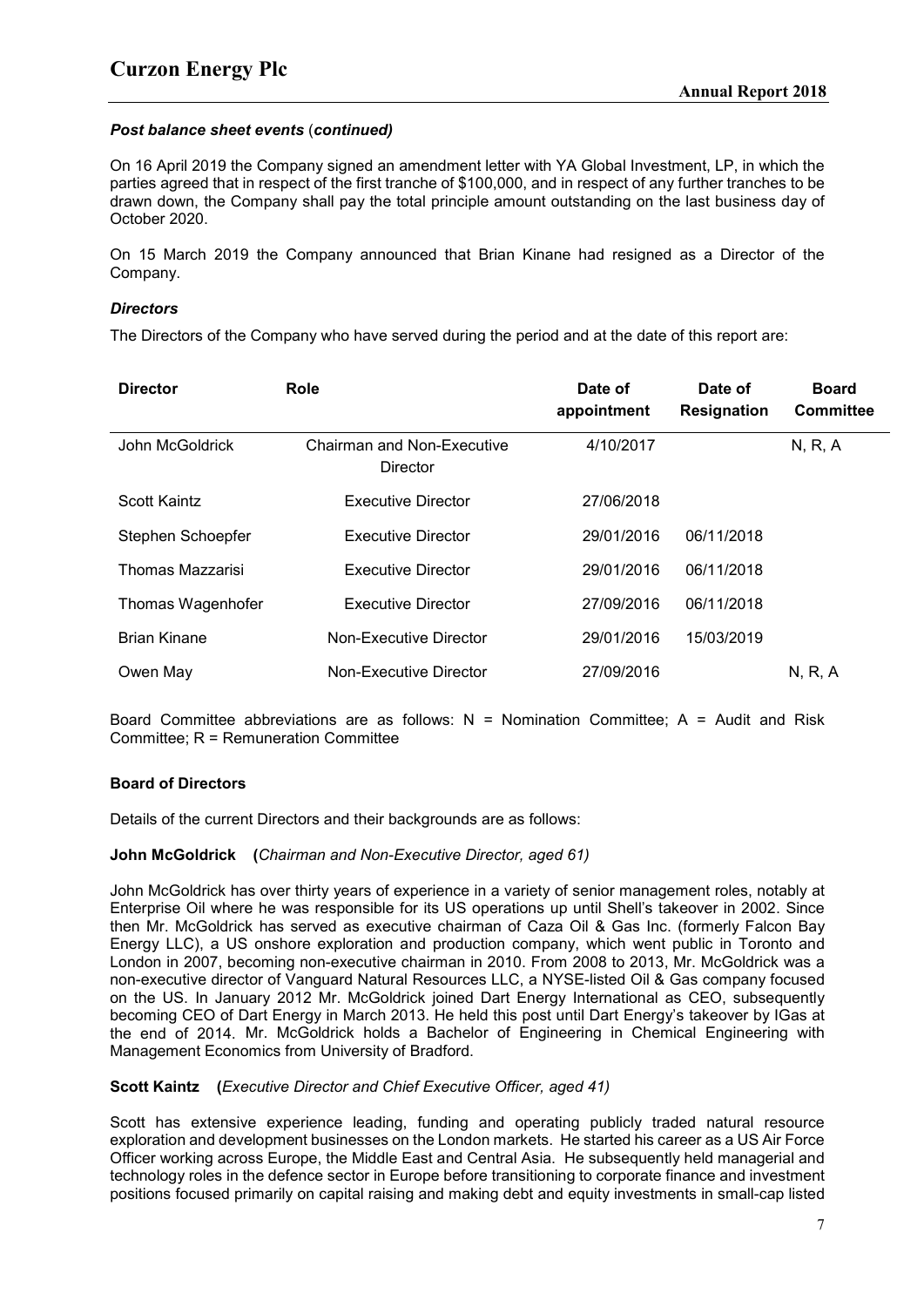companies. Scott has significant experience in emerging markets, with a particular emphasis on the countries of the former Soviet Union. Scott holds a BSLA in Russian language and Russian Area Studies from Georgetown University as well as MBA degrees from Columbia Business School and London Business School. He is also a Director of Regency Mines Plc and Red Rock Resources Plc.

#### **Owen May (***Non-Executive Director, aged 58)*

Mr. Owen May is an American banker with over 30 years of experience on Wall Street. He currently serves as a Managing Director of MD Global Partners, a full-service investment-banking firm, and is actively involved in a broad range of investment activities in Israel, China, and Europe.

Mr. May started his career at Lehman Brothers as a Financial Advisor in the high net worth division in 1985. After leaving Lehman Brothers in 1989, Mr. May joined D.H. Blair & Co., a small boutique firm on Wall Street.

In 1993, Mr May went on to establish May Davis Group, a full-service investment banking firm on Wall Street that offered a full range of investment banking, research, sales, trading and retail brokerage services. The firm had offices in New York and Baltimore, and catered to a niche clientele, mainly small to middle-sized firms that were too small to gain access to large investment banking services.

In 2007 Mr. May established MD Global Partners LLC, a firm that specializes in corporate finance, mergers & acquisitions, restructuring and business development.

Mr. May has been involved in advising, restructuring and taking public many biotech firms and is actively seeking investment opportunities in start-up companies in the medical science sector, especially in Israel. In 2013, Mr May acted as an advisor to IntelliCell Biosciences Inc, a regenerative medicine company utilizing adult autologous vascular fraction cells (SVFCs) derived from the blood vessels in lipoaspirate, to advise on the company's restructuring, corporate positioning, and strategic opportunities.

Following his undergraduate degree in Biology at University of Miami, Mr. May earned an MBA in Finance from Duke University's Fuqua School of Business, where he currently sits on the Board of Visitors and offers career coaching and opportunities to programme participants. He also continues to hold a position on the President's Council for the University of Miami.

## **Directors' interests in shares**

Directors' interests in the shares of the Company at the date of this report are disclosed below.

| <b>Director</b> | <b>Ordinary shares held</b> | % held |
|-----------------|-----------------------------|--------|
|                 |                             |        |
| John McGoldrick | 316,455                     | 0.38   |
| Scott Kaintz    | 949,367                     | 1.14   |
| Owen May        | ۰                           | ۰      |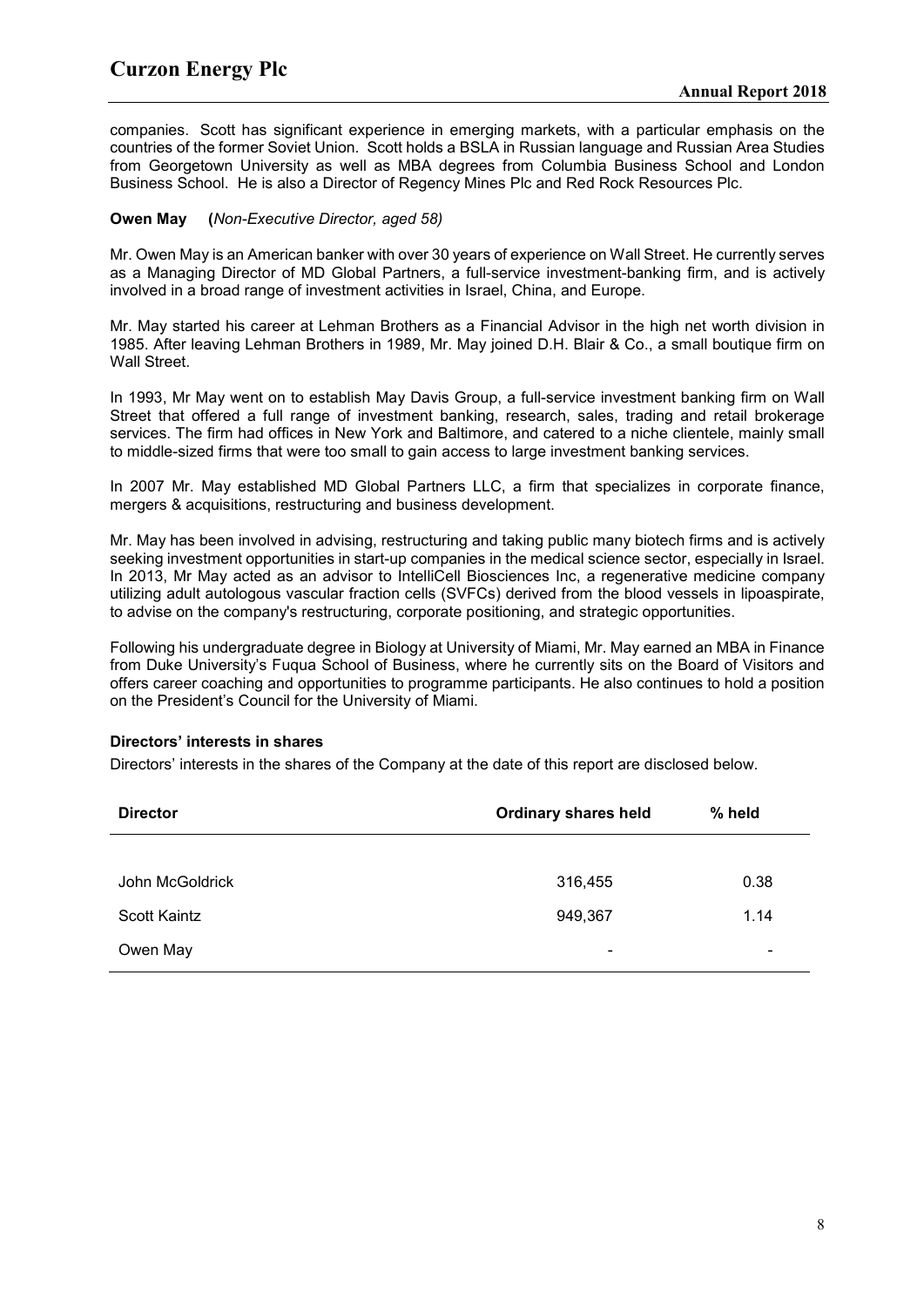#### **Substantial interests**

As at 17 April 2019, the Company has been advised of the following significant interests (greater than 3%) in its ordinary share capital:

| <b>Shareholder</b>       | <b>Ordinary shares held</b> |       |  |
|--------------------------|-----------------------------|-------|--|
|                          |                             |       |  |
| Jim Nominees Limited     | 55,889,763                  | 67.31 |  |
| <b>Regency Mines PLC</b> | 6,467,500                   | 7.79  |  |
| Queensbury Inc           | 4,000,000                   | 4.82  |  |

Except as referred to above, the Directors are not aware of any person who was interested in 3% or more of the issued share capital of the Company or could directly or indirectly, jointly or severally, exercise control.

#### **Corporate Governance**

As a Company listed on the Standard Segment of the Official List of the UK Listing Authority, the Company is not required to comply with the provisions of the UK Corporate Governance Code. However, the Board is committed to maintaining high standards of corporate governance and, so far as appropriate given the Company's size and the constitution of the Board and complies with the Corporate Governance Guidelines for Small and Mid-Sized Companies (the "QCA Code").

#### **The Board**

The Board currently comprises one executive Director and two non-executive Directors. The Board is ultimately responsible for the day-to-day management of the Company's business, its strategy and key policies. Members of the Board are appointed by the Shareholders. The Board also has power to appoint additional directors, subject to such appointments being approved by Shareholders. At least six board meetings are held per year.

| <b>Director</b>         | <b>Number of Meetings Held</b><br><b>During Tenure</b> | <b>Number of Meetings Attended</b> |
|-------------------------|--------------------------------------------------------|------------------------------------|
| John McGoldrick         | 8                                                      | 8                                  |
| <b>Scott Kaintz</b>     | 4                                                      | 4                                  |
| Steven Schoepfer        | 6                                                      | 6                                  |
| <b>Thomas Mazzarisi</b> | 6                                                      | 6                                  |
| Thomas Wagenhofer       | 6                                                      | 6                                  |
| <b>Brian Kinane</b>     | 8                                                      | 8                                  |
| Owen May                | 8                                                      | 8                                  |

As prescribed by the QCA Code, the Board has established three committees: An Audit and Risk Committee, a Remuneration Committee and a Nomination Committee.

Each of the committees were formed on admission of the Company to the Standard Listing Segment on 4 October 2017. The Audit and Risk Committee and the Remuneration Committees have met once each during 2018.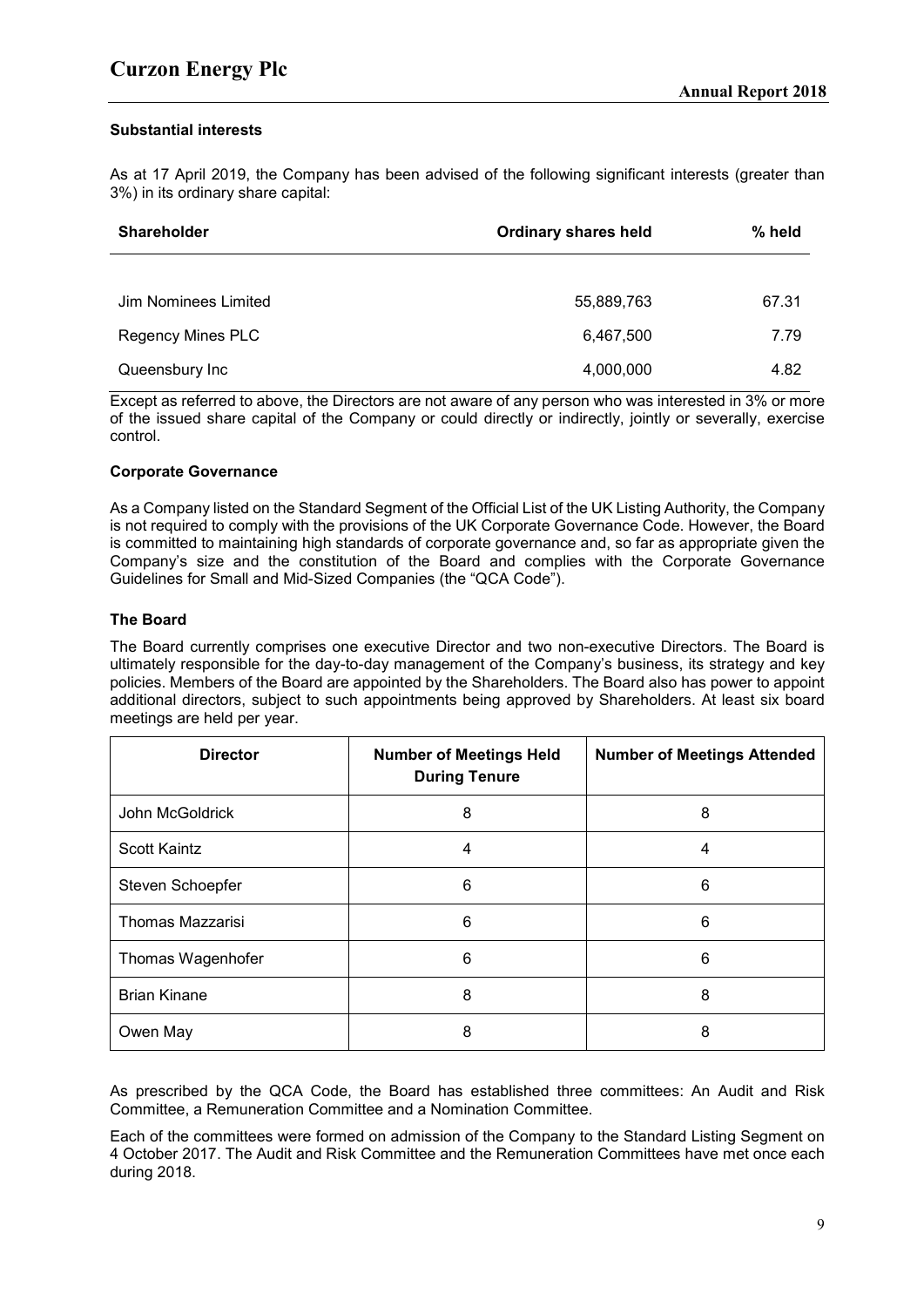#### **Audit and Risk Committee**

The Audit and Risk Committee, which comprises John McGoldrick and Owen May, is responsible, amongst other things, for monitoring the Group's financial reporting, external and internal audits and controls, including reviewing and monitoring the integrity of the Group's annual and half-yearly financial statements, reviewing and monitoring the extent of non-audit work undertaken by external auditors, advising on the appointment of external auditors, overseeing the Group's relationship with its external auditors, reviewing the effectiveness of the external audit process and reviewing the effectiveness of the Group's internal control review function. The ultimate responsibility for reviewing and approving the annual report and accounts and the half-yearly reports remains with the Board. The Audit and Risk Committee gives due consideration to laws and regulations, the provisions of the UK Corporate Governance Code and the requirements of the Listing Rules. The Audit and Risk Committee shall meet at least once a year at appropriate intervals in the financial reporting and audit cycle and otherwise as required.

#### **Remuneration Committee**

The Remuneration Committee, which comprises John McGoldrick and Owen May, is responsible, amongst other things, for assisting the Board in determining its responsibilities in relation to remuneration, including making recommendations to the Board on the Company's policy on executive remuneration, including setting the parameters and governance framework of the Group's remuneration policy and determining the individual remuneration and benefits package of each of the Company's Executive Directors and the Group. It is also responsible for approving the rules and basis for participation in any performance related pay-schemes, share incentive schemes and obtaining reliable and up-to-date information about remuneration in other companies. The Remuneration Committee shall meet at least once a year.

#### **Nomination Committee**

The Nomination Committee, which comprises John McGoldrick as Chairman and Owen May, will identify and nominate, for the approval of the Board, candidates to fill Board vacancies as and when they arise. The Nominations Committee will meet as required.

## **Share dealing policy**

The Company has adopted a share dealing policy which sets out the requirements and procedures for dealings in any of its listed securities. The share dealing policy applies widely to the Directors of the Company and its subsidiaries, the Company's employees and person closely associated with them. The policy complies with the Market Abuse Regulations, which came into effect on 3 July 2016.

## **Dividend policy**

The objective of the Directors is the achievement of substantial capital growth. In the short-term they do not intend to declare a dividend.

#### **Anti-bribery and corruption policy**

The Company has adopted an anti-corruption and bribery policy which applies to the Directors and all employees of the Company. The Directors believe that the Group, through its internal controls, has appropriate procedures in place to reduce the risk of bribery and that all employees, agents, consultants and associated persons are made fully aware of the Group's policies and procedures with respect to ethical behaviour, business conduct and transparency.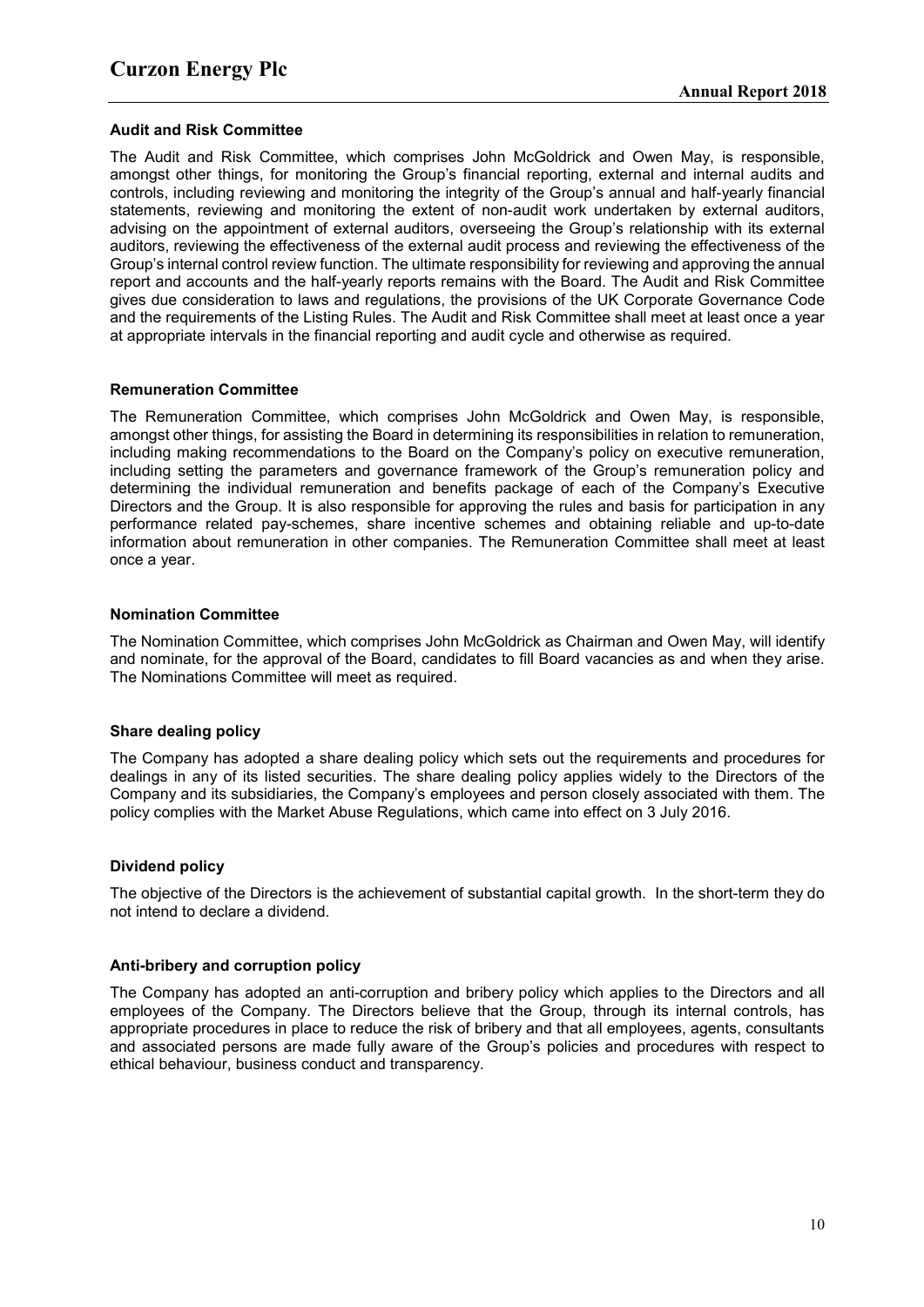### **Health and safety**

The safety of the Group's employees and contractors is critical to its operations. Coos Bay requires its contractors working on site to comply with all applicable laws in connection with the performance of its work, including applicable requirements of the Occupational Health and Safety Act and the rules promulgated thereunder (OSHA). As Coos Bay currently maintains no employees and almost all work on site is performed by independent contractors, Coos Bay has not developed any formal safety procedures or training programs beyond those that may be required by OSHA or other applicable laws. The Board intends to review Coos Bay's health and safety practices from time-to-time to ensure that they remain consistent with current industry standards.

#### **Relations with shareholders**

As detailed further below, the Directors seek to build on a mutual understanding of objectives between the Company and its shareholders by meeting to discuss long term issues and receive feedback, communicating regularly throughout the year and issuing trading updates as appropriate. The Board also seeks to use the Annual General Meeting to communicate with its shareholders.

#### **Fair, balanced and understandable assessment of position and prospects**

The Board has shown its commitment to presenting fair, balanced and comprehensible assessments of the Company's position and prospects by providing comprehensive disclosures within the financial report in relation to its activities. The Board has applied the principles of good governance relating to Directors' remuneration as described below. The Board has determined that there are no specific issues which need to be brought to the attention of shareholders.

#### **Remuneration strategy**

The Company operates in a competitive market. If it is to compete successfully, it is essential that it attracts, develops and retains high quality staff. Remuneration policy has an important part to play in achieving this objective. The Company aims to offer its staff a remuneration package which is both competitive in the relevant employment market and which reflects individual performance and contribution.

#### **Share options and warrants**

| <b>Name</b>     | <b>Number of</b><br><b>Options</b><br>Οľ<br><b>Warrants</b> | <b>Exercise</b><br><b>Price</b> | <b>Vesting</b> | <b>Expiry Date</b> |
|-----------------|-------------------------------------------------------------|---------------------------------|----------------|--------------------|
| John McGoldrick | 280,854                                                     | £0.10                           | 4 Oct 2018     | 4 Oct 2022         |
| John McGoldrick | 280,854                                                     | £0.15                           | 4 Oct 2019     | 4 Oct 2022         |
| John McGoldrick | 280,854                                                     | £0.30                           | 4 Oct 2020     | 4 Oct 2022         |

Certain Directors have interests in these as follows:

#### **Communication with shareholders**

The Board attaches great importance to communication with both institutional and private shareholders.

Regular communication is maintained with all shareholders through Company announcements, the halfyear Statement and the Annual Report and financial statements.

The Directors seek to build on a mutual understanding of objectives between the Company and its shareholders. Institutional shareholders are in contact with the Directors through presentations and meetings to discuss issues and to give feedback regularly throughout the year. With private shareholders, this is not always practical.

The Board therefore intends to use the Company's Annual General Meeting as the opportunity to meet private shareholders who are encouraged to attend, and at which the Board will give a presentation on the activities of the Company.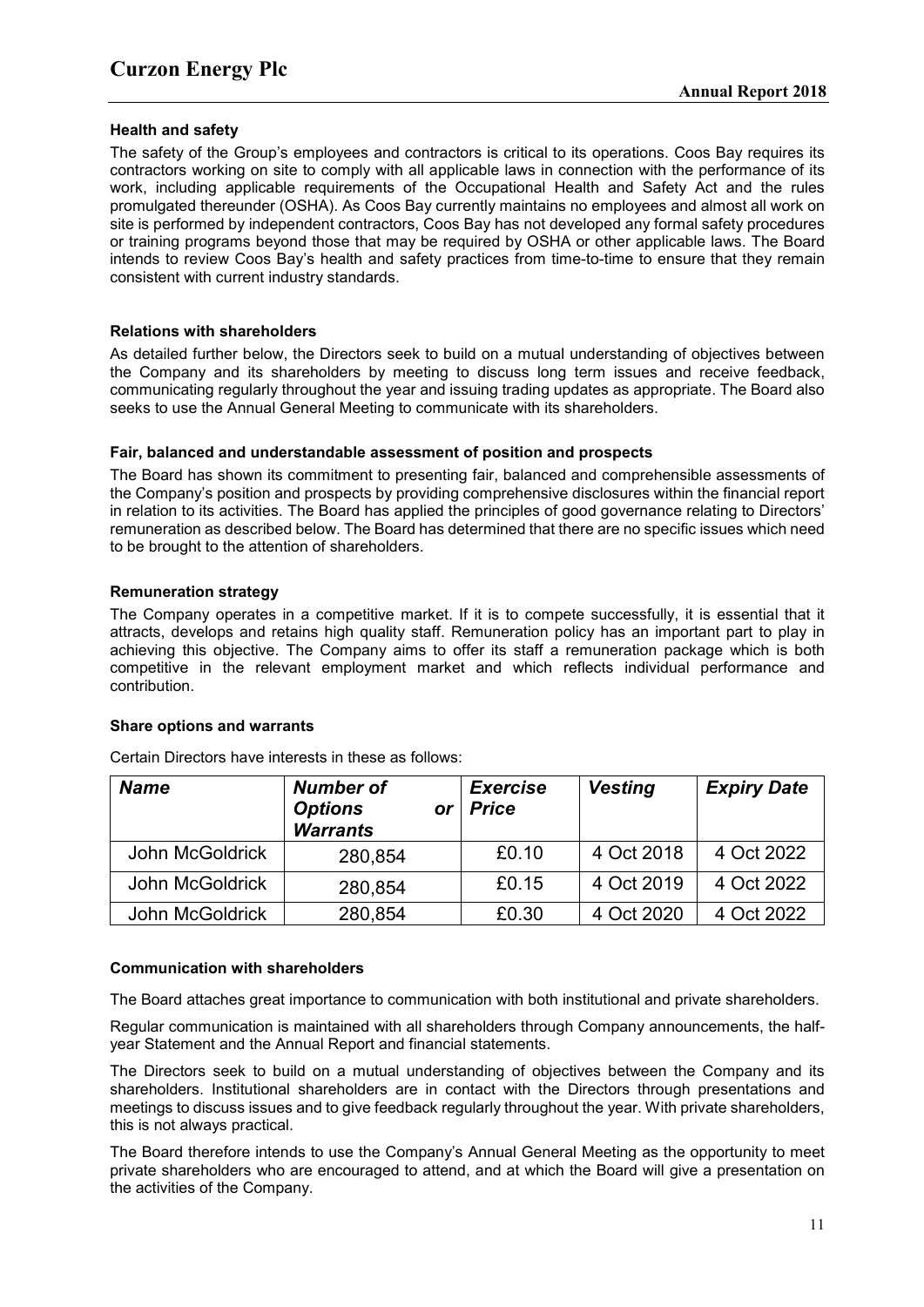Following the presentation there will be an opportunity to meet and ask questions of Directors and to discuss development of the business.

The Company operates a website at<http://www.curzonenergy.com/investor-relations>

The website contains details of the company and its activities; regulatory announcements, Company announcements, interim statements, preliminary statements and annual reports.

#### **Greenhouse gas emissions**

The Group has as yet minimal greenhouse gas emissions to report from the operations of the Company and its subsidiaries and does not have responsibility for any other emission producing sources under the Companies Act 2006 (Strategic report and Directors report) Regulations 2014.

#### **Financial Risk Management**

The Group is exposed to a variety of financial risks including currency risk, credit risk and liquidity risk. Some of the objectives and policies applied by management to mitigate these risks are outlined in note [20](#page-50-0) to the Consolidated Financial Statements.

#### **Ordinary Share Capital**

The Company's Ordinary Shares of £0.01 per share represent 100% of its total share capital. At a meeting of the Company every member present in person or by proxy shall have one vote for every Ordinary Share of which he is the holder. Holders of Ordinary Shares are entitled to receive dividends.

On a winding-up or other return of capital, holders are entitled to share in any surplus assets pro rata to the amount paid up on their Ordinary Shares. The shares are not redeemable at the option of either the Company or the holder. There are no restrictions on the transfer of shares.

#### **Independent auditors**

During the year, Crowe U.K. LLP was re-appointed as auditor to the Company.

#### **Provision of information to auditors**

Each of the persons who are Directors at the time when this Directors' Report is approved has confirmed that:

- so far as that Director is aware, there is no information relevant to the audit of which the Company's auditors are unaware, and;
- each Director has taken all the steps that ought to have been taken as a director in order to be aware of any information needed by the Company's auditors in connection with preparing their report and to establish that the Company's auditors are aware of that information.

Signed by order of the board

att Kornf

**Scott Kaintz 29 April 2019**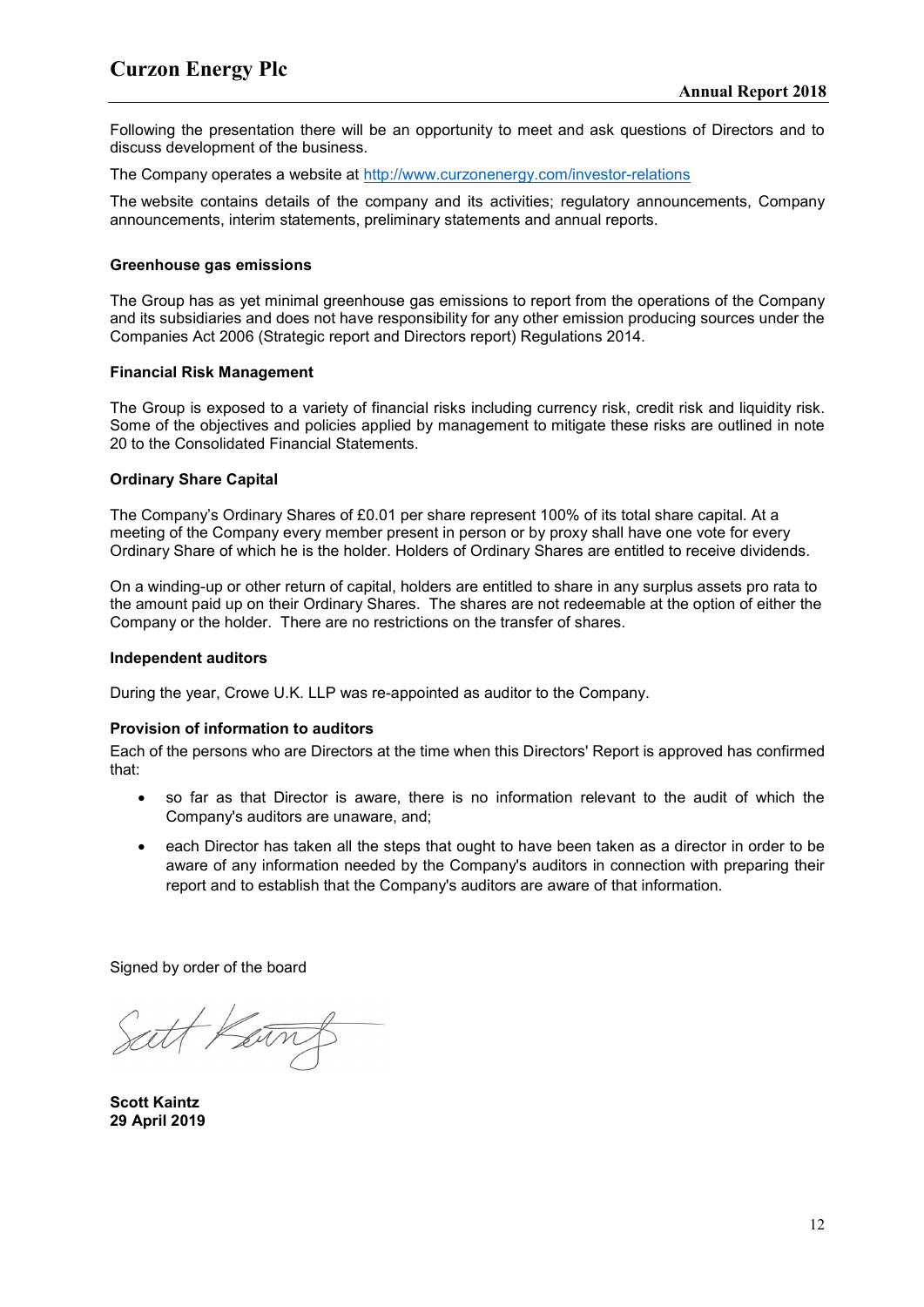## **Remuneration Report**

The Board of Directors has established a Remuneration Committee. The Remuneration Committee (the 'Committee') comprises our two non-executive directors, John McGoldrick and Owen May.

The members of the Remuneration Committee have the necessary experience of executive compensation matters relevant to their responsibilities as members of such a committee by virtue of their respective professions, contacts within the minerals industry as well as experience in the broader business community. In addition, each member of the Remuneration Committee keeps abreast on a regular basis of trends and developments affecting executive compensation. Accordingly, it is considered that the Remuneration Committee has sufficient experience and knowledge to set appropriate levels of compensation. Neither the Company nor the Remuneration Committee engaged independent consultants to evaluate the levels of compensation during the year ended 31 December 2018.

## **Committee's Main Responsibility**

The Remuneration Committee is responsible, amongst other things, for assisting the Board in determining its responsibilities in relation to remuneration, including making recommendations to the Board on the Company's policy on executive remuneration, including setting the parameters and governance framework of the Group's remuneration policy and determining the individual remuneration and benefits package for the Company's Executive Directors and the Group. It is also responsible for approving the rules and basis for participation in any performance related pay-schemes, share incentive schemes and obtaining reliable and up-to-date information about remuneration in other companies. The recommendations of the Remuneration Committee are submitted to the independent members of the Board of Directors for consideration and approval. The Remuneration Committee shall meet at least once a year.

## **Statement of Policy on Directors' Remuneration**

The Company's policy is to set remuneration to attract and retain the highest quality of directors and senior executives, and to:

- align their interests with shareholders'.
- avoid incentivising excessive risk taking by executives,
- be proportionate to the contribution of the individuals concerned, and
- be sensitive to pay and employment conditions elsewhere in the group.

The Company is at an early stage of development. As a result, the use of traditional performance standards, such as corporate profitability, is not considered by the Remuneration Committee to be appropriate in the evaluation of corporate or directors' performance. Discretionary bonuses may be paid to aid staff retention and reward performance.

The Company provides executive directors with base fees which represent their minimum compensation for services rendered during the financial year. The base fees of directors and senior executives depend on the scope of their experience, responsibilities, and performance.

The Remuneration Committee has considered the risk implications of the Company's compensation policies and practices and has concluded that there is no appreciable risk associated with such policies and practices since such policies and practices do not have the potential of encouraging an executive officer or other applicable individual to take on any undue risk or to otherwise expose the Company to inappropriate or excessive risks. Furthermore, although the Company does not have in place any specific prohibitions preventing executives from purchasing financial instruments, including prepaid variable forward contracts, equity swaps, collars, or units of exchange funds that are designed to hedge or offset a decrease in market value of options or other equity securities of the Company granted in compensation or held directly or indirectly, by the director, the Company is unaware of the purchase of any such financial instruments by any director.

The Company does not anticipate making any significant changes to its compensation policies and practices during 2019.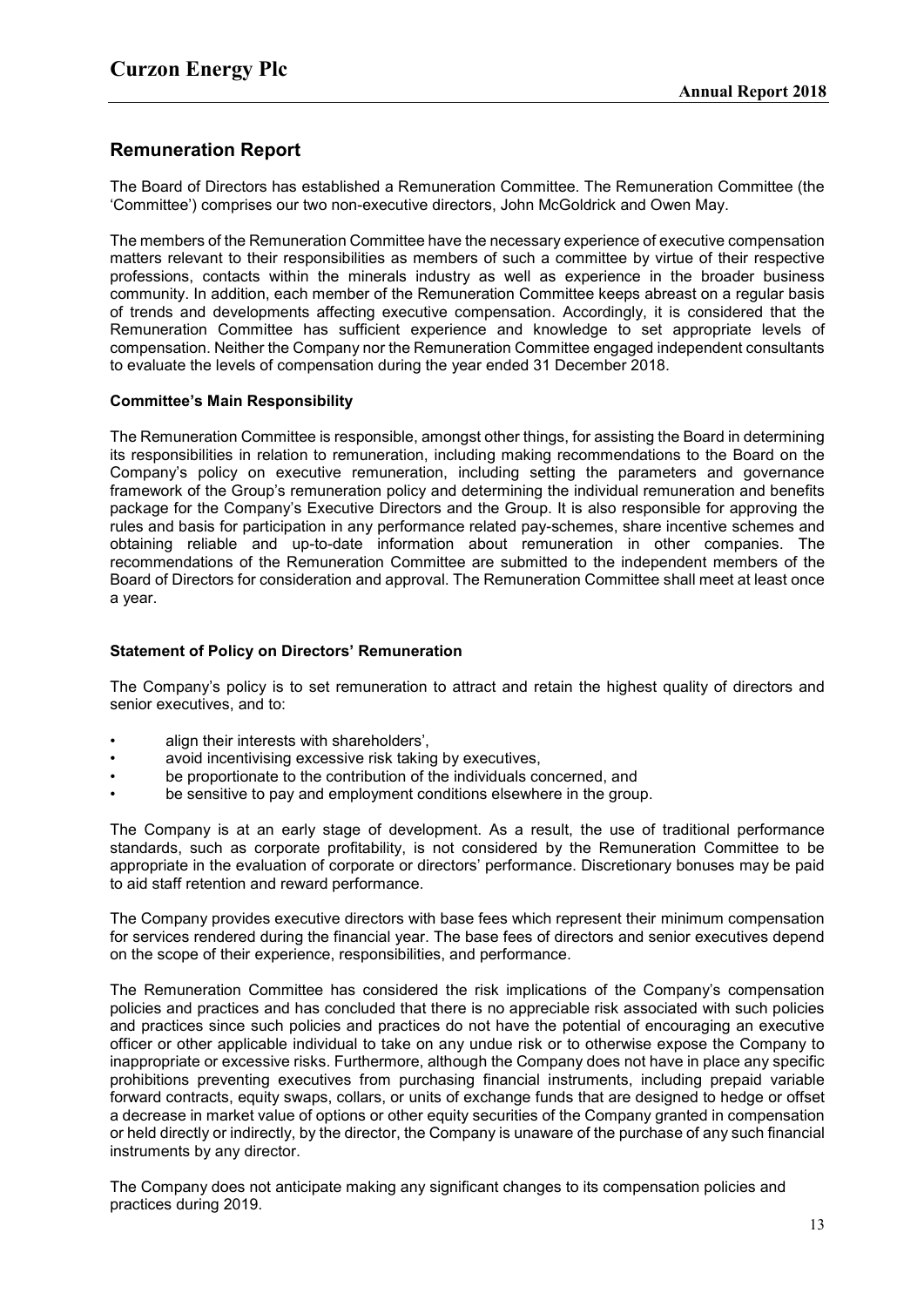## **Directors' Remuneration**

The Directors who held office at 31 December 2018 and who had beneficial interests in the ordinary shares of the Company are summarized as follows:

| Name of Director | <b>Position</b>                             |
|------------------|---------------------------------------------|
| John McGoldrick  | Chairman, Non-Executive Director            |
| Scott Kaintz     | Chief Executive Officer, Executive Director |

## **Directors' service contracts**

John McGoldrick was appointed by the Company with effect from Admission to act as Chairman and a Non-Executive Director of the Company under a letter of appointment dated 04 October 2017. His appointment is for an initial term of 36 months and is terminable on three months' written notice on either side. He is entitled to a fee of £50,000 per annum.

Owen May was appointed as a Director on 27 September 2016. He has been appointed to act as a Non-Executive Director of the Company pursuant to a letter of appointment with the Company dated 23 May 2017, which takes effect on Admission. His appointment is for an initial term of 36 months and is terminable on three months' written notice on either side. He is entitled to a fee determined by the Board of up to £10,000 per annum.

Scott Kaintz was appointed as a Director on 27 June 2018. He was appointed to act as an Executive Director and Chief Executive officer as of 5 November 2018. His appointment is for an initial term of 12 months and continues thereafter until terminated by either party giving four months written notice. He is entitled to a fee of £75,000 per annum.

## **Summary Compensation Table (audited)**

The following table sets forth the compensation awarded, paid to or earned by each director during 2018:

| 2018                          | Directors'<br>fees<br>US\$ | Social<br>security<br>costs<br>US\$ | Total cash-<br>compensation<br>US\$ | Share-based<br><b>Payments (options)</b><br>US\$ | Total<br>compensation<br>US\$ |
|-------------------------------|----------------------------|-------------------------------------|-------------------------------------|--------------------------------------------------|-------------------------------|
| John McGoldrick               | 67,178                     |                                     | 67,178                              | 37.149                                           | 104,327                       |
| <b>Scott Kaintz</b>           | 16.148                     | 1.968                               | 18,116                              |                                                  | 18,116                        |
| Owen May                      |                            |                                     |                                     |                                                  |                               |
| <b>Brian James Kinane</b>     |                            | $\overline{\phantom{a}}$            |                                     | 74,891                                           | 74,891                        |
| Thomas Wagenhofer             | 97,407                     |                                     | 97,407                              | 149.828                                          | 247,235                       |
| Thomas Mazzarisi              | 103,333                    |                                     | 103,333                             | 38,750                                           | 142,083                       |
| Stephen Schoepfer             | 103,333                    |                                     | 103,333                             | 38,750                                           | 142,083                       |
| Total directors' compensation | 387,399                    | 1,968                               | 389,367                             | 339,368                                          | 728,735                       |

In 2018, John McGoldrick had through agreement with the Company agreed to defer payment of his 2018 director's compensation, which at 31 December 2018 totalled £50,000 (US\$67,178).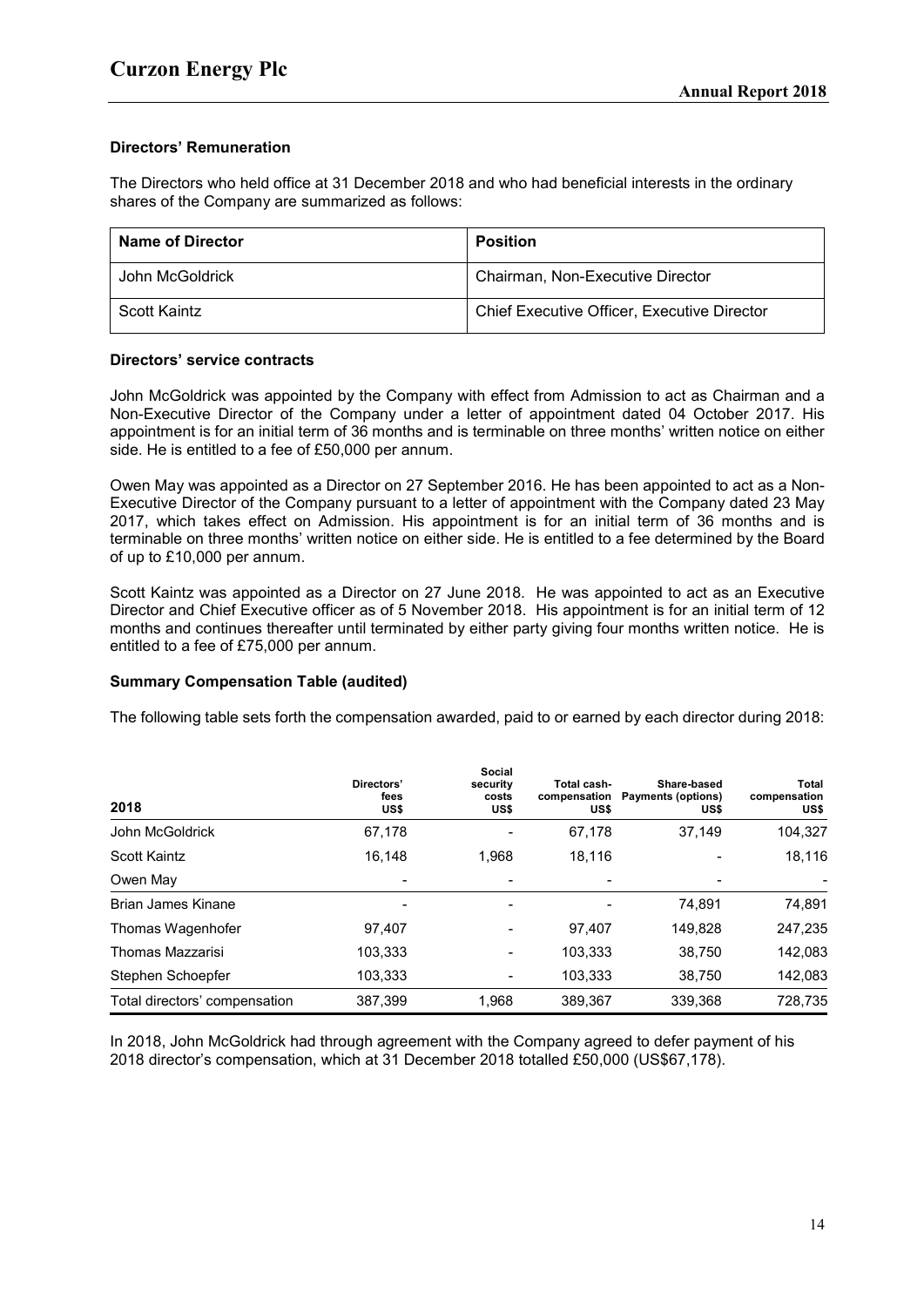## **Summary Compensation Table (audited)**

| 2017                          | Directors'<br>fees<br>US\$ | Social<br>security<br>costs<br>US\$ | Total cash-<br>compensation<br>US\$ | Share-based<br>Payments (options)<br>US\$ | Total<br>compensation<br>US\$ |
|-------------------------------|----------------------------|-------------------------------------|-------------------------------------|-------------------------------------------|-------------------------------|
| John McGoldrick               | 16,111                     |                                     | 16,111                              | 20.250                                    | 36,361                        |
| Scott Kaintz                  |                            |                                     |                                     |                                           |                               |
| Owen May                      |                            |                                     |                                     |                                           |                               |
| Brian James Kinane            |                            |                                     |                                     | 30,366                                    | 30,366                        |
| Thomas Wagenhofer             | 93.052                     |                                     | 93.052                              | 60.751                                    | 153,803                       |
| <b>Thomas Mazzarisi</b>       | 182.000                    |                                     | 182,000                             |                                           | 182,000                       |
| Stephen Schoepfer             | 182.000                    |                                     | 182.000                             |                                           | 182,000                       |
| Total directors' compensation | 473,163                    |                                     | 473.163                             | 111.367                                   | 584,530                       |

#### **Share-Based Awards (audited)**

The Company has awarded the following share options to the Directors of the Company in accordance with its share option plan:

| <b>Director</b> | <b>Number of</b><br><b>Options or</b><br><b>Warrants</b> | <b>Exercise</b><br><b>Price</b> | <b>Vesting</b> | <b>Expiry Date</b> |
|-----------------|----------------------------------------------------------|---------------------------------|----------------|--------------------|
| John McGoldrick | 280.854                                                  | £0.10                           | 10 Apr 2018    | 10 Apr 2022        |
| John McGoldrick | 280.854                                                  | £0.15                           | 10 Apr 2019    | 10 Apr 2022        |
| John McGoldrick | 280,854                                                  | £0.30                           | 10 Apr 2020    | 10 Apr 2022        |

The exercise price of the awards exceeded the average share price for the period.

There were no awards of annual bonuses or incentive arrangements in the period. All remuneration was therefore fixed in nature and no illustrative table of the application of remuneration policy has been included in this report.

## **Directors' interests in shares (audited)**

Directors' interests in the shares of the Company at the date of this report are disclosed below.

| <b>Director</b>     | <b>Ordinary shares held</b> | % held |
|---------------------|-----------------------------|--------|
|                     |                             |        |
| John McGoldrick     | 316,455                     | 0.38   |
| <b>Scott Kaintz</b> | 949,367                     | 1.14   |
| Owen May            | ۰                           | ٠      |

#### **Other Matters subject to audit**

The Company does not currently have any pension plans for any of the Directors and does not pay pension amounts in relation to their remuneration.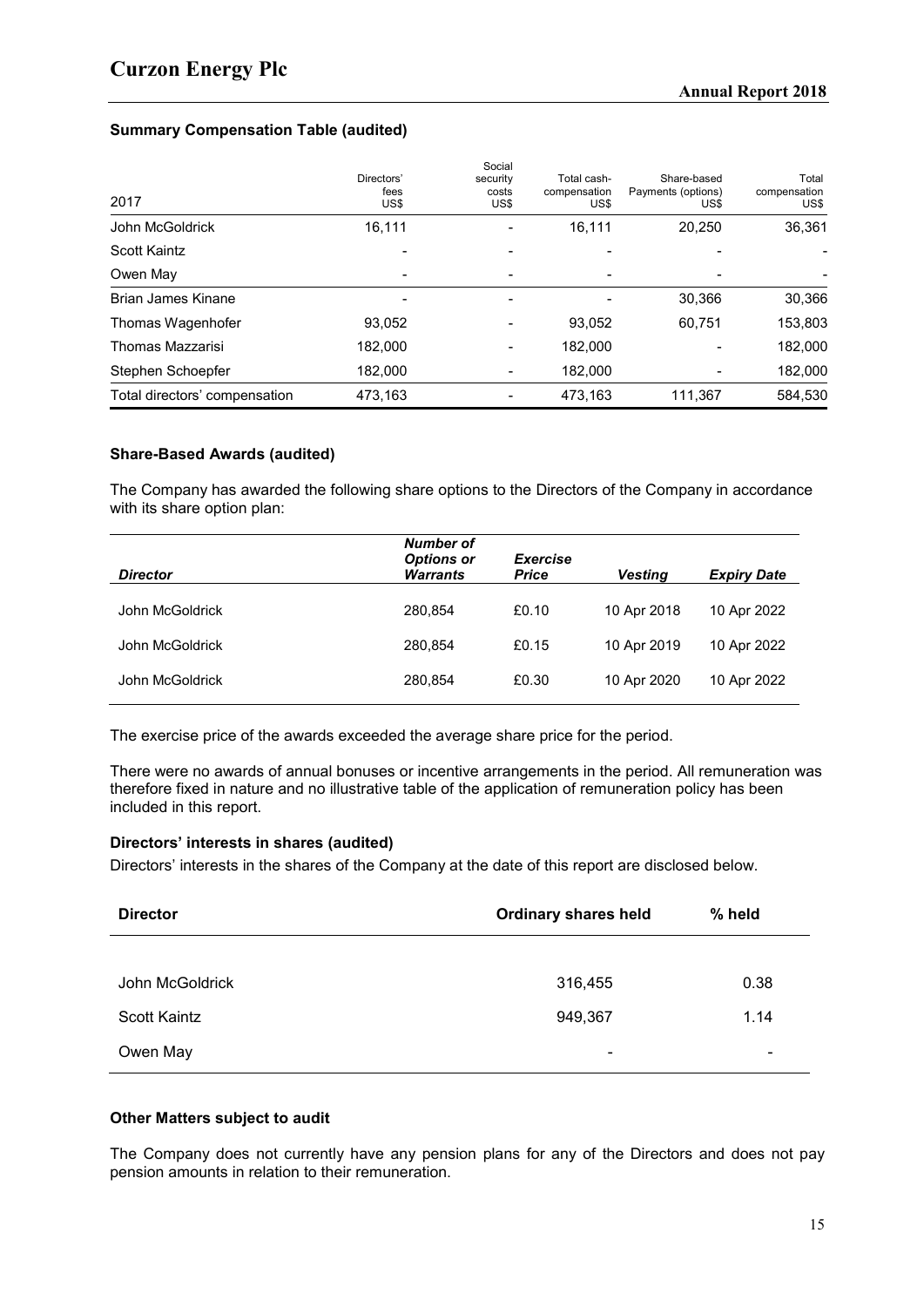# **Curzon Energy Plc** Annual Report 2018

On 5 November 2018 the Company agreed to terminate the existing consultant agreements with Steven Schoepfer (4 Sea-Sons LLC) and Thomas J Mazzarisi (M10 Ventures LLC). In consideration for this termination both Directors agreed to resign from various positions including their Directorships at Curzon Energy PLC, and to release the Company from all claims for other consideration they may have had. In exchange for execution of this agreement, the Company agreed to allow them to subscribe for the purchase of 1,500,000 ordinary shares, with each third of this total available at prices from £0.10 per share, £0.15 per share and £0.20 per share.

No payments were made for loss of office during the year.

#### **Other Matters**

The Company does not currently have any annual or long-term incentive schemes in place for any of the Directors and as such there are no disclosures in this respect.

The performance of the Remuneration Committee is yet to be assessed given the short time frame that it has been operational.

No performance graph has been included here as the Company is in the early stages of its business development.

**Signed** 

**John McGoldrick Chairman of the Remuneration Committee 29 April 2019**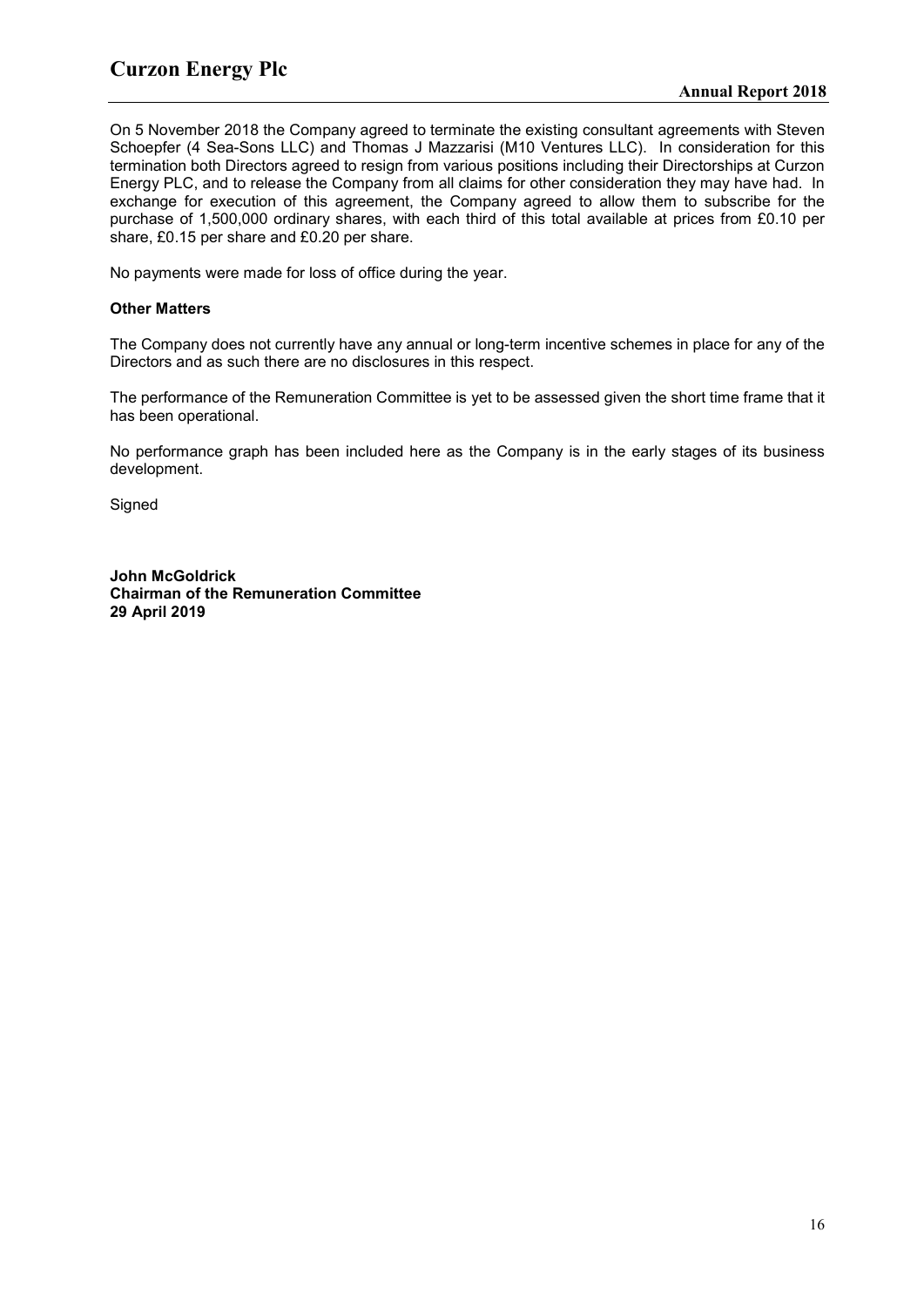## **Statement of Directors' Responsibilities in respect of the Strategic Report, the Directors' Report and the Financial Statements**

The Directors are responsible for preparing the Strategic Report, the Directors' Report and the Financial Statements in accordance with applicable law and regulations.

Company law requires the Directors to prepare financial statements for each financial year. Under that law they have elected to prepare the financial statements in accordance with IFRSs as adopted by the EU and applicable law.

Under company law the Directors must not approve the financial statements unless they are satisfied that they give a true and fair view of the state of affairs of the Company and of the profit or loss of the Company for that period. In preparing these financial statements, the Directors are required to:

- select suitable accounting policies and then apply them consistently;
- make judgements and estimates that are reasonable and prudent;
- state whether they have been prepared in accordance with IFRSs as adopted by the EU; and
- prepare the financial statements on the going concern basis unless it is inappropriate to presume that the Company will continue in business.

The Directors are responsible for keeping adequate accounting records that are sufficient to show and explain the Company's transactions and disclose with reasonable accuracy at any time the financial position of the Company and enable them to ensure that the financial statements comply with the Companies Act 2006. They have general responsibility for taking such steps as are reasonably open to them to safeguard the assets of the Company and to prevent and detect fraud and other irregularities.

The Directors are responsible for the maintenance and integrity of the corporate and financial information included on the Company's website. Legislation in the UK governing the preparation and dissemination of financial statements may differ from legislation in other jurisdictions.

We confirm that to the best of our knowledge:

- the financial statements, prepared in accordance with International Financial Reporting Standards as adopted by the EU, give a true and fair view of the assets, liabilities, financial position and profit or loss of the company;
- the Directors report includes a fair review of the development and performance of the business and the position of the company, together with a description of the principal risks and uncertainties that they face.

By Order of the Board

**Scott Kaintz, Director 29 April 2019**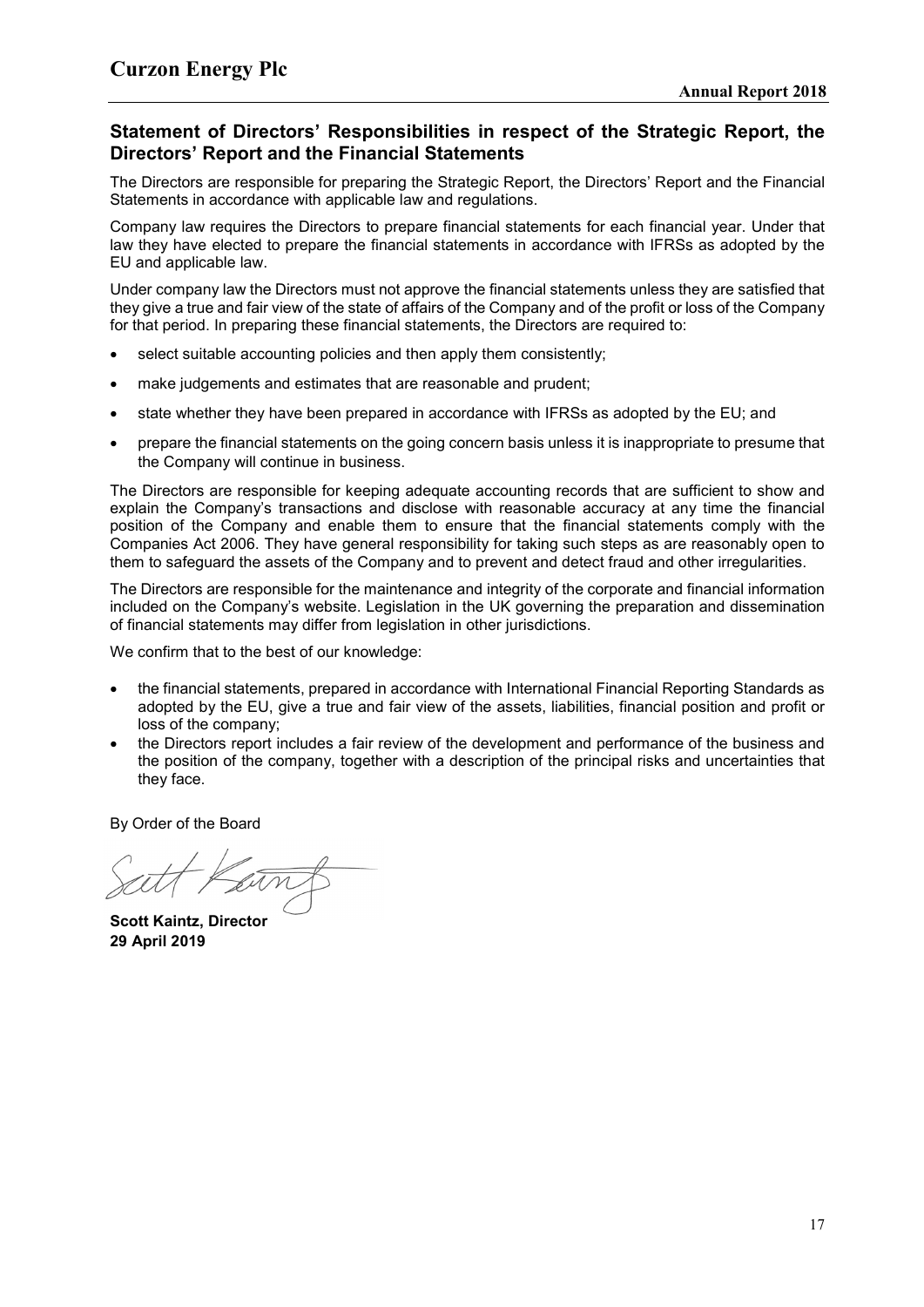## **Independent auditor's report to the members of Curzon Energy Plc**

## **Opinion**

We have audited the consolidated financial statements of Curzon Energy Plc and its subsidiaries (the "Group") for the year ended 31 December 2018 which comprise the consolidated statement of comprehensive income, the consolidated and company statements of financial position, the consolidated and company statements of cash flows, the consolidated and company statements of changes in equity and notes to the financial statements, including a summary of significant accounting policies. The financial reporting framework that has been applied in their preparation is applicable law and International Financial Reporting Standards (IFRSs) as adopted by the European Union.

In our opinion:

- the financial statements give a true and fair view of the state of the group's and company's affairs as at 31 December 2018 and of its loss for the year then ended;
- have been properly prepared in accordance with International Financial Reporting Standards as adopted by the European Union;
- the company financial statements have been properly prepared in accordance with IFRSs as adopted by the European Union as applied in accordance with the provisions of the Companies Act 2006; and
- the financial statements have been prepared in accordance with the requirements of the Companies Act 2006.

## **Basis for opinion**

We conducted our audit in accordance with International Standards on Auditing (UK) (ISAs (UK)) and applicable law. Our responsibilities under those standards are further described in the Auditor's responsibilities for the audit of the financial statements section of our report. We are independent of the Company in accordance with the ethical requirements that are relevant to our audit of the financial statements in the UK, including the FRC's Ethical Standard, and we have fulfilled our other ethical responsibilities in accordance with these requirements. We believe that the audit evidence we have obtained is sufficient and appropriate to provide a basis for our opinion.

#### **Material uncertainty related to going concern**

We draw attention to note 2 to the financial statements, which details the factors the company has considered when assessing the going concern position. As detailed in note 2, the uncertainty surrounding the availability of funds to finance ongoing working capital requirements indicates the existence of a material uncertainty that may cast significant doubt on the company's ability to continue as a going concern. Our opinion is not modified in respect of this matter.

#### **Overview of our audit approach**

#### *Materiality*

In planning and performing our audit we applied the concept of materiality. An item is considered material if it could reasonably be expected to change the economic decisions of a user of the financial statements. We used the concept of materiality to both focus our testing and to evaluate the impact of misstatements identified.

Based on our professional judgement, we determined overall materiality for the financial statements as a whole to be \$55,000, based on 2% of gross assets.

We use a different level of materiality ('performance materiality') to determine the extent of our testing for the audit of the financial statements. Performance materiality is set based on the audit materiality as adjusted for the judgements made as to the entity risk and our evaluation of the specific risk of each audit area having regard to the internal control environment.

Where considered appropriate performance materiality may be reduced to a lower level, such as, for related party transactions and directors' remuneration.

We agreed with the Audit Committee to report to it all identified errors in excess of £3,000. Errors below that threshold would also be reported to it if, in our opinion as auditor, disclosure was required on qualitative grounds.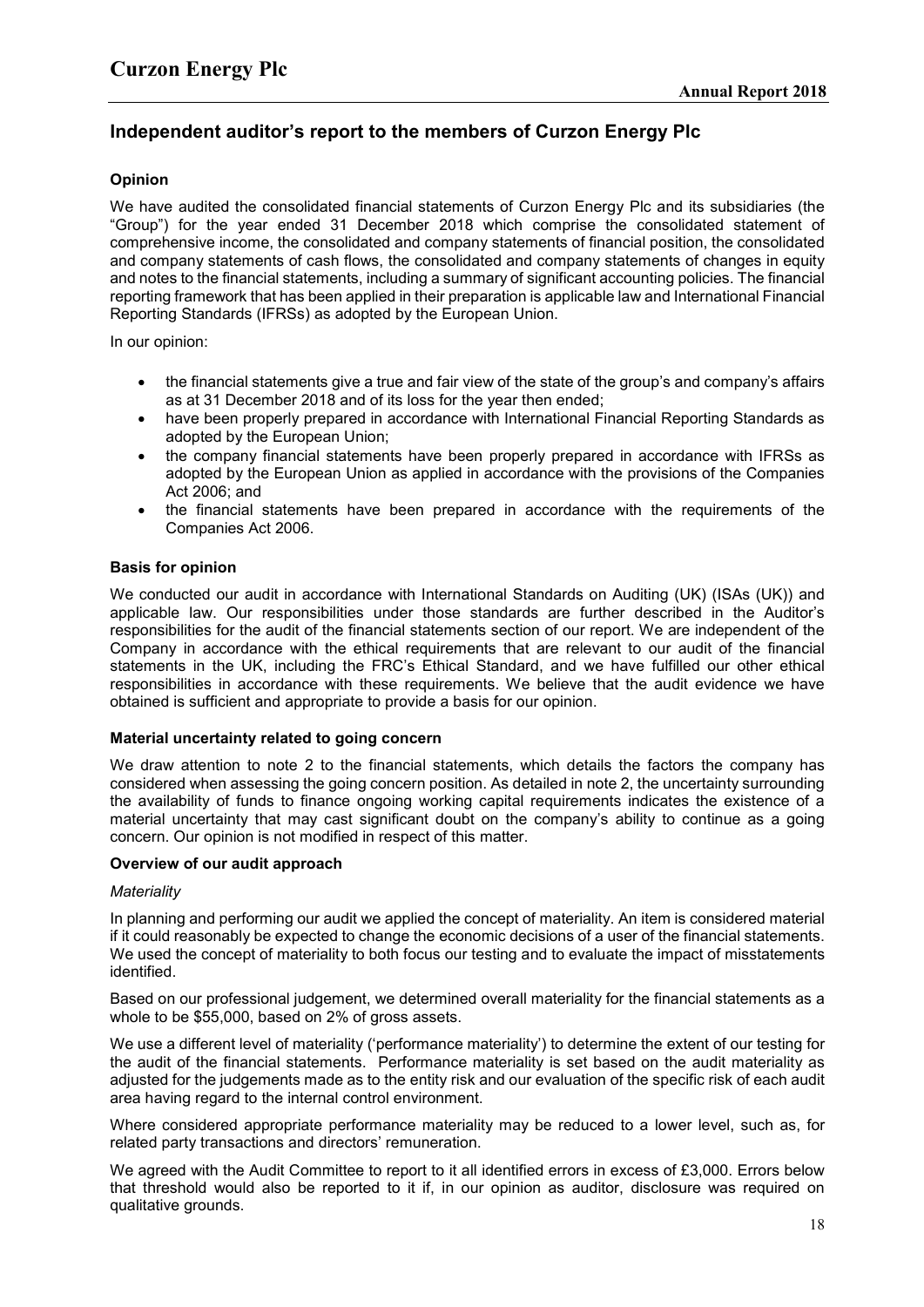#### *Overview of the scope of our audit*

There are two components of the Group, Curzon Energy Plc as an entity and the US Group headed by Coos Bay Energy LLC. The audit of Curzon Energy Plc was conducted from the UK. The accounting records were provided to us by management. The company engaged a US firm to undertake the audit work on the US group. The specified audit procedures were performed under our direction. We issued instructions to the US firm that detailed the significant risks to be addressed through the audit procedures and indicated the information we required to be reported. We reviewed their working papers and discussed key findings.

#### *Key Audit Matters*

Key audit matters are those matters that, in our professional judgement, were of most significance in our audit of the financial statements of the current period and include the most significant assessed risks of material misstatement (whether or not due to fraud) that we identified. These matters included those which had the greatest effect on: the overall audit strategy, the allocation of resources in the audit; and directing the efforts of the engagement team. These matters were addressed in the context of our audit of the financial statements as a whole, and in forming our opinion thereon, and we do not provide a separate opinion on these matters.

This is not a complete list of all risks identified by our audit.

| <b>Key audit matter</b>                                                                                                                                  | How the scope of our audit addressed the key audit<br>matter                                                                                                                                                                                                                                                                                                                                                                                                                                                                                                                                     |
|----------------------------------------------------------------------------------------------------------------------------------------------------------|--------------------------------------------------------------------------------------------------------------------------------------------------------------------------------------------------------------------------------------------------------------------------------------------------------------------------------------------------------------------------------------------------------------------------------------------------------------------------------------------------------------------------------------------------------------------------------------------------|
| Valuation of Intangible assets                                                                                                                           | We<br>which<br>reviewed<br>management's<br>assessment<br>concluded that no further impairment charge was required.                                                                                                                                                                                                                                                                                                                                                                                                                                                                               |
| The group's primary focus is on exploration<br>activities in the Coos Bay Basin. The<br>exploration assets at 31 December 2018                           | In considering this assessment we reviewed the following<br>sources of evidence:                                                                                                                                                                                                                                                                                                                                                                                                                                                                                                                 |
| totalled \$2.6m and an impairment of \$0.6m<br>was recognised in the year in relation to<br>unsuccessful exploration costs capitalised in<br>the period. | The primary lease agreement in place supporting the<br>company's right of extraction;<br>The Competent Persons Report (CPR) that formed<br>$\bullet$<br>the basis of the valuation;                                                                                                                                                                                                                                                                                                                                                                                                              |
| Given the impairment recognised we<br>the risk that the residual<br>considered<br>intangible assets relating to the Coos Bay<br>Basin was impaired.      | Board minutes, budgets and other operational plans<br>٠<br>relating to the commercial appraisal of the asset;<br>Compared the valuation methodology to the prior<br>$\bullet$<br>year's approach and the independent third party<br>valuation commissioned in 2017;<br>Assessed the reasonability of the inputs and key<br>underlying assumptions, challenging management's<br>inputs and assessing the impact of independently<br>derived inputs on the valuation model;<br>Discussed plans and intentions with management.<br>$\bullet$<br>We also<br>appropriateness of the<br>considered the |
|                                                                                                                                                          | disclosure.                                                                                                                                                                                                                                                                                                                                                                                                                                                                                                                                                                                      |
|                                                                                                                                                          | Key observations                                                                                                                                                                                                                                                                                                                                                                                                                                                                                                                                                                                 |
|                                                                                                                                                          | We reviewed the valuation methodology and concur that<br>it is consistent with that used in prior years. We assessed<br>the key inputs and assumptions used in the valuation<br>model and consider them to be reasonable.                                                                                                                                                                                                                                                                                                                                                                        |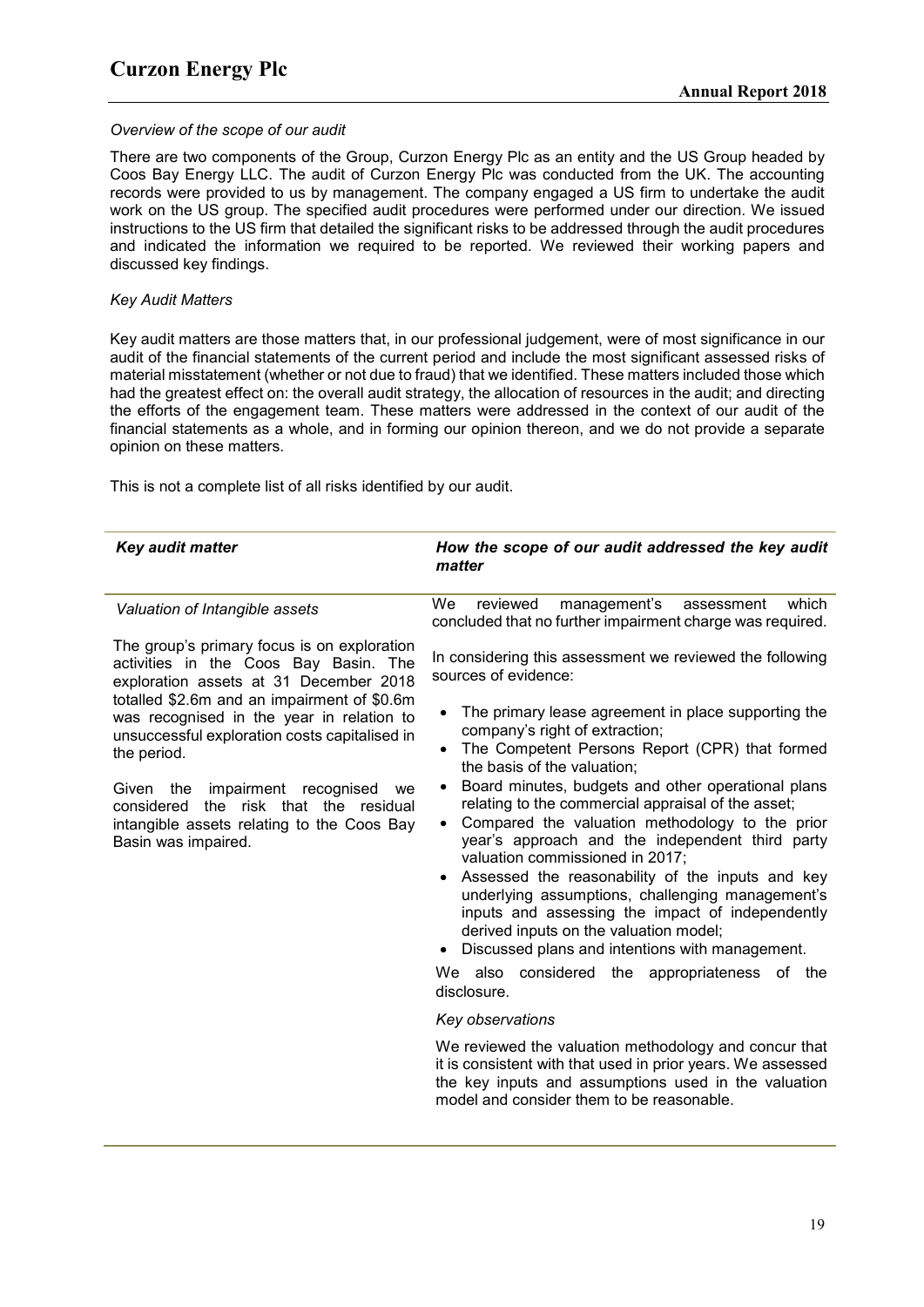Our audit procedures in relation to this matter were designed in the context of our audit opinion as a whole. They were not designed to enable us to express an opinion on these matters individually and we express no such opinion.

#### **Other information**

The directors are responsible for the other information. The other information comprises the information included in the annual report, other than the financial statements and our auditor's report thereon. Our opinion on the financial statements does not cover the other information and, except to the extent otherwise explicitly stated in our report, we do not express any form of assurance conclusion thereon.

In connection with our audit of the financial statements, our responsibility is to read the other information and, in doing so, consider whether the other information is materially inconsistent with the financial statements or our knowledge obtained in the audit or otherwise appears to be materially misstated. If we identify such material inconsistencies or apparent material misstatements, we are required to determine whether there is a material misstatement in the financial statements or a material misstatement of the other information. If, based on the work we have performed, we conclude that there is a material misstatement of this other information, we are required to report that fact.

We have nothing to report in this regard.

#### **Opinions on other matters prescribed by the Companies Act 2006**

In our opinion the part of the directors' remuneration report to be audited has been properly prepared in accordance with the Companies Act 2006.

In our opinion based on the work undertaken in the course of our audit

- the information given in the strategic report and the directors' report for the financial year for which the financial statements are prepared is consistent with the financial statements; and
- the directors' report and strategic report have been prepared in accordance with applicable legal requirements.

#### **Matters on which we are required to report by exception**

In light of the knowledge and understanding of the group and the parent company and their environment obtained in the course of the audit, we have not identified material misstatements in the strategic report or the directors' report.

We have nothing to report in respect of the following matters where the Companies Act 2006 requires us to report to you if, in our opinion:

- adequate accounting records have not been kept by the company, or returns adequate for our audit have not been received from branches not visited by us; or
- the financial statements and the part of the directors' remuneration report to be audited are not in agreement with the accounting records and returns; or
- certain disclosures of directors' remuneration specified by law are not made; or
- we have not received all the information and explanations we require for our audit

#### **Responsibilities of the directors for the financial statements**

As explained more fully in the directors' responsibilities statement set out on page 17, the directors are responsible for the preparation of the financial statements and for being satisfied that they give a true and fair view, and for such internal control as the directors determine is necessary to enable the preparation of financial statements that are free from material misstatement, whether due to fraud or error.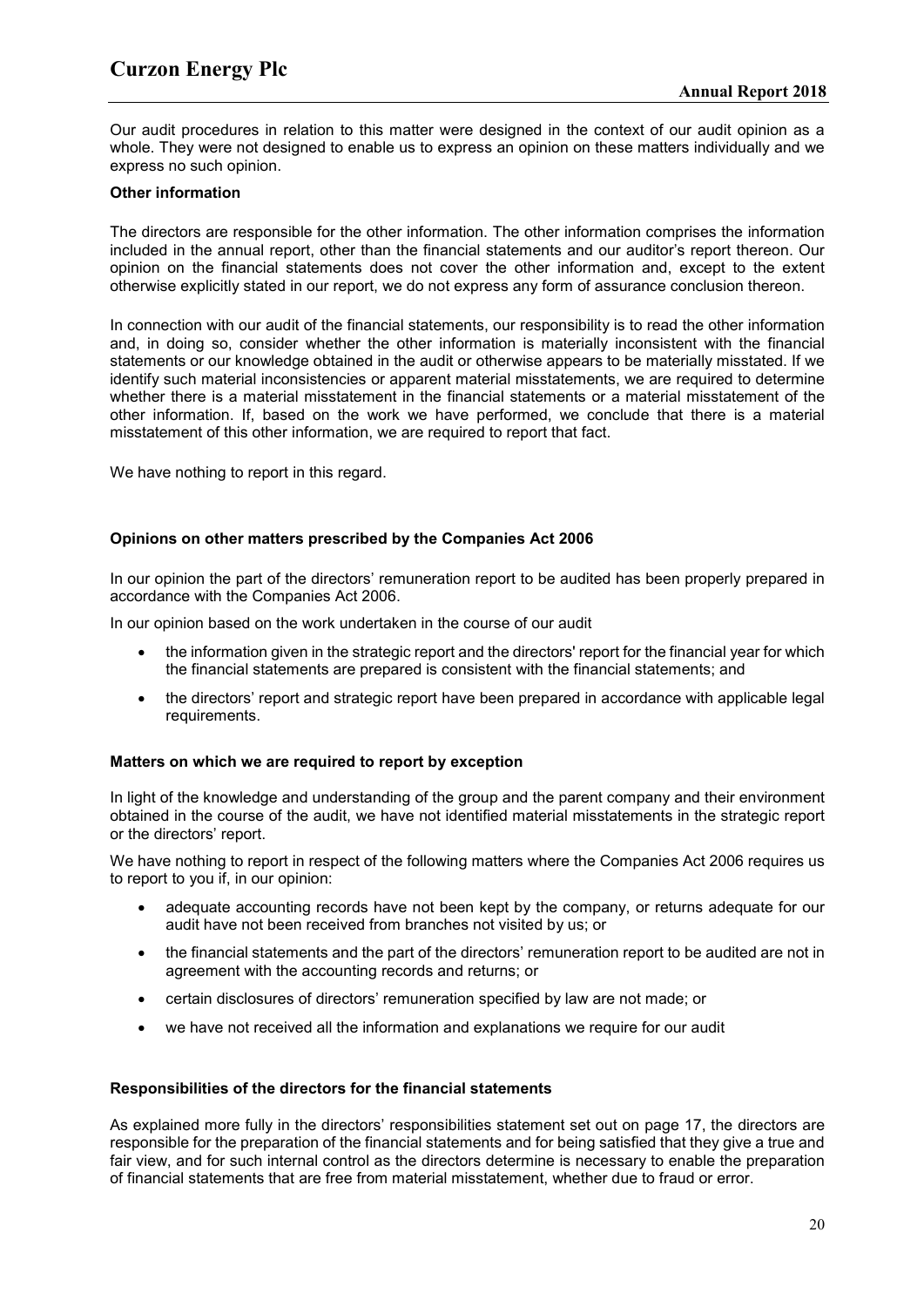In preparing the financial statements, the directors are responsible for assessing the Company's ability to continue as a going concern, disclosing, as applicable, matters related to going concern and using the going concern basis of accounting unless the directors either intend to liquidate the Company or to cease operations, or have no realistic alternative but to do so.

### **Auditor's responsibilities for the audit of the financial statements**

Our objectives are to obtain reasonable assurance about whether the financial statements as a whole are free from material misstatement, whether due to fraud or error, and to issue an auditor's report that includes our opinion. Reasonable assurance is a high level of assurance, but is not a guarantee that an audit conducted in accordance with ISAs (UK) will always detect a material misstatement when it exists. Misstatements can arise from fraud or error and are considered material if, individually or in the aggregate, they could reasonably be expected to influence the economic decisions of users taken on the basis of these financial statements.

We designed our audit approach to be capable of detecting irregularities, including fraud. In particular: We gained an understanding of the legal and regulatory framework applicable to the Group and considered the risk of acts by the Group which were contrary to applicable laws and regulations, including fraud.

We designed audit procedures to respond to the risk, recognising that the risk of not detecting a material misstatement due to fraud is higher than the risk of not detecting one resulting from error, as fraud may involve deliberate concealment

Our tests included, but were not limited to: review of the financial statement disclosures to underlying supporting documentation and enquiries of management. There are inherent limitations in the audit procedures described above and the further removed non-compliance with laws and regulations is from the events and transactions reflected in the financial statements, the less likely we would become aware of it.

We did not identify any key audit matters relating to irregularities, including fraud. As in all of our audits we also addressed the risk of management override of internal controls, including testing journals and evaluating whether there was evidence of bias by the directors that represented a risk of material misstatement due to fraud.

A further description of our responsibilities for the audit of the financial statements is located on the Financial Reporting Council's website at: www.frc.org.uk/auditorsresponsibilities. This description forms part of our auditor's report.

#### **Other matters which we are required to address**

We were appointed by the Board on 26 March 2019 to audit the financial statements for the year ended 31 December 2018. Our total uninterrupted period of engagement is 3 years, covering the period ended 31 December 2016 to 31 December 2018.

The non-audit services prohibited by the FRC's Ethical Standard were not provided to the company and we remain independent of the group and the parent company in conducting our audit.

Our audit opinion is consistent with the additional report to the audit committee.

#### **Use of our report**

This report is made solely to the company's members, as a body, in accordance with Chapter 3 of Part 16 of the Companies Act 2006. Our audit work has been undertaken so that we might state to the company's members those matters we are required to state to them in an auditor's report and for no other purpose. To the fullest extent permitted by law, we do not accept or assume responsibility to anyone other than the company and the company's members as a body, for our audit work, for this report, or for the opinions we have formed.

Matthew Stallabrass Senior Statutory Auditor For and on behalf of **Crowe U.K. LLP** Statutory Auditor **London**

**29 April 2019**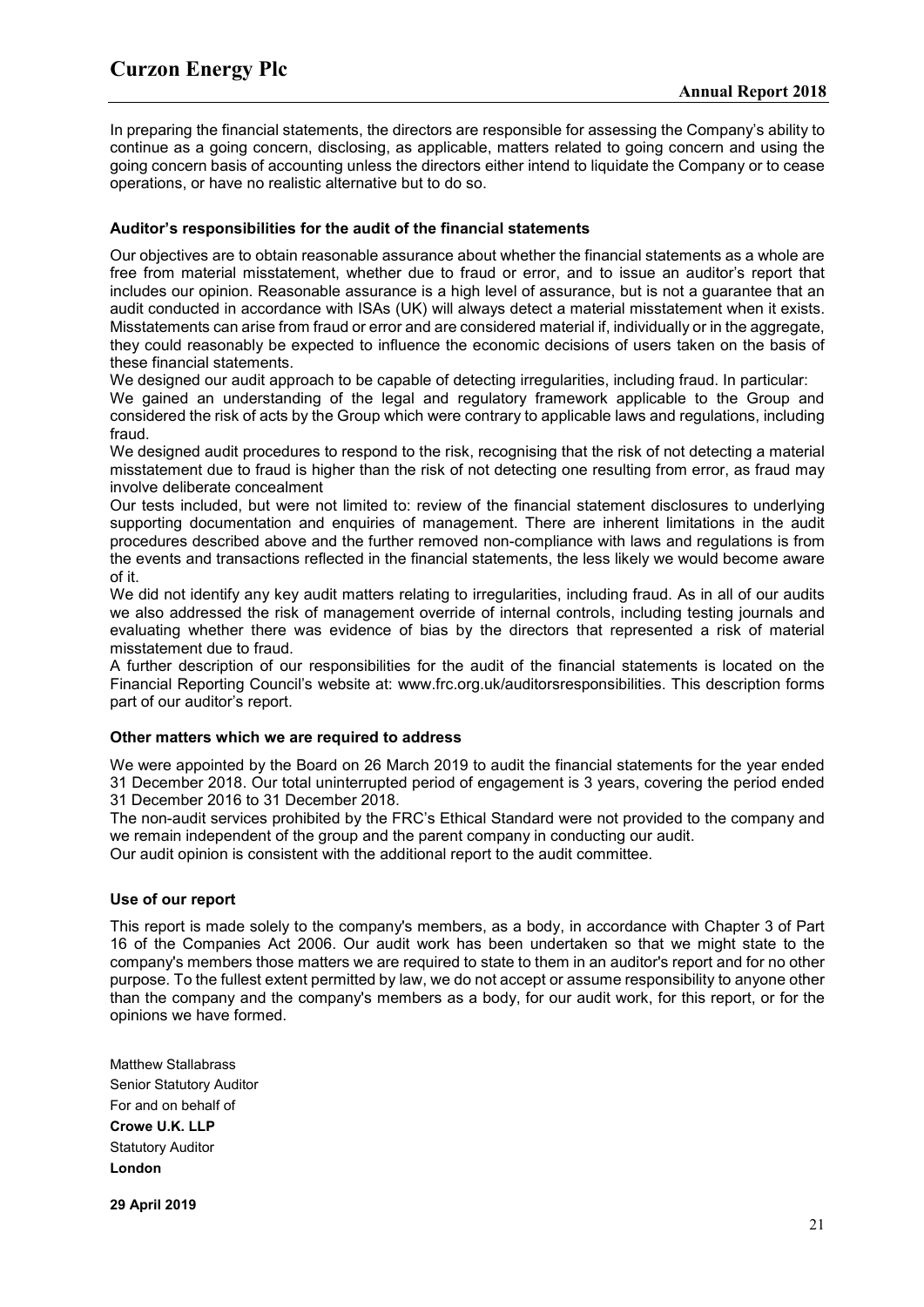#### **Consolidated statement of comprehensive income for the year ended 31 December 2018**

|                                                 | <b>Note</b> | 2018          | 2017        |
|-------------------------------------------------|-------------|---------------|-------------|
|                                                 |             | US\$          | US\$        |
| Well field expenses                             |             |               | (293, 867)  |
| Administrative expenses                         | 6           | (1, 363, 949) | (1,662,619) |
|                                                 |             |               |             |
| Loss from operations                            |             | (1,363,949)   | (1,956,486) |
| Finance expense, net                            | 7           | (14, 443)     | (102, 288)  |
| Impairment of exploration and evaluation        |             |               |             |
| assets                                          | 10          | (575, 316)    |             |
| Other income                                    |             |               | 225,393     |
|                                                 |             |               |             |
| Loss before taxation                            | 4           | (1,953,708)   | (1,833,381) |
| Income tax expense                              | 8           |               |             |
| Loss for the year attributable to               |             |               |             |
| equity holders of the parent company            |             | (1,953,708)   | (1,833,381) |
|                                                 |             |               |             |
| Other comprehensive income/(expense)            |             |               |             |
| Gain/(loss) on translation of parent net assets |             | (70, 245)     | 44,624      |
| and results from functional currency into       |             |               |             |
| presentation currency                           |             |               |             |
| Total comprehensive loss for the year           |             | (2,023,953)   | (1,788,757) |
|                                                 |             |               |             |
|                                                 |             |               |             |
| Loss per share                                  |             |               |             |
| Basic and diluted, US\$                         | 9           | (0.03)        | (0.03)      |

The notes on pages [26](#page-28-0) to [58](#page-60-0) form part of these financial statements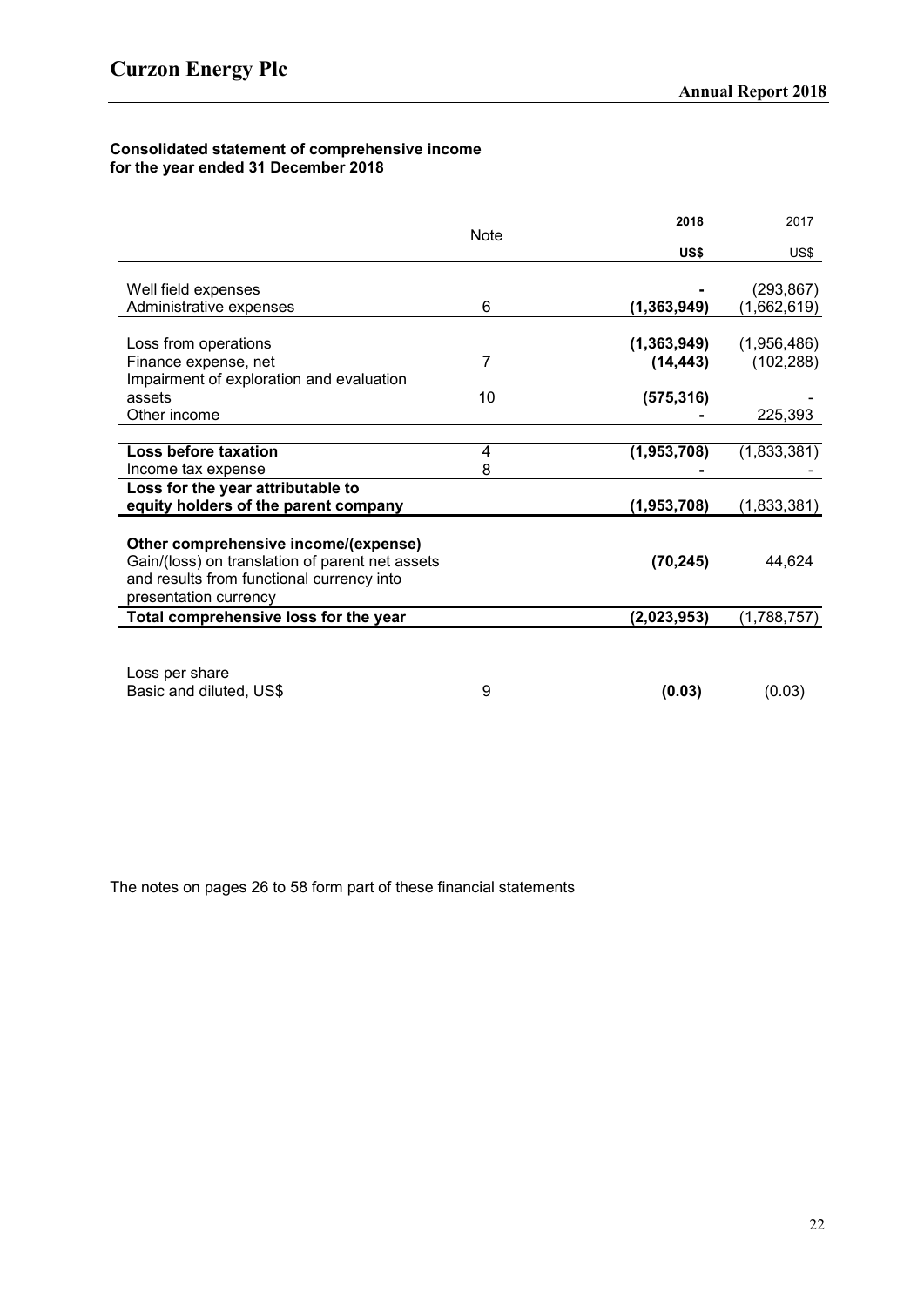## **Consolidated statements of financial position as at 31 December 2018**

|                                            | Note | 2018                 | 2017                 |
|--------------------------------------------|------|----------------------|----------------------|
|                                            |      | US\$                 | US\$                 |
|                                            |      |                      |                      |
| <b>Assets</b><br><b>Non-current assets</b> |      |                      |                      |
| Intangible assets                          | 10   |                      |                      |
| Restricted cash                            | 12   | 2,559,000            | 2,559,000            |
|                                            |      | 125,000<br>2,684,000 | 125,440              |
| <b>Total non-current assets</b>            |      |                      | 2,684,440            |
| <b>Current assets</b>                      |      |                      |                      |
| Prepayments and other receivables          | 13   | 36,157               | 148,616              |
| Cash and cash equivalents                  | 14   | 125,621              | 1,595,035            |
| <b>Total current assets</b>                |      | 161,778              | 1,743,651            |
|                                            |      |                      |                      |
| <b>Total assets</b>                        |      | 2,845,778            | 4,428,091            |
|                                            |      |                      |                      |
| <b>Liabilities</b>                         |      |                      |                      |
| <b>Current liabilities</b>                 | 15   |                      |                      |
| Trade and other payables                   | 16   | 506,894              | 463,413              |
| Borrowings                                 |      | 213,812<br>720,706   | 578,599<br>1,042,012 |
| <b>Total current liabilities</b>           |      |                      |                      |
|                                            |      |                      |                      |
| <b>Total liabilities</b>                   |      | 720,706              | 1,042,012            |
| Capital and reserves attributable to       |      |                      |                      |
| shareholders                               |      |                      |                      |
| Share capital                              | 17   | 1,024,036            | 964,575              |
| Share premium                              |      | 3,563,122            | 3,199,004            |
| Share-based payments reserve               |      | 454,026              | 114,659              |
| <b>Warrants reserve</b>                    |      | 191,011              | 191,011              |
| Merger reserve                             |      | 31,212,041           | 31,212,041           |
| Foreign currency translation reserve       |      | (63, 774)            | 6,471                |
| <b>Accumulated losses</b>                  |      | (34, 255, 390)       | (32, 301, 682)       |
| <b>Total capital and reserves</b>          |      | 2,125,072            | 3,386,079            |
| <b>Total equity and liabilities</b>        |      | 2,845,778            | 4,428,091            |

The financial statements were approved and authorised for issue by the Board of Directors on 29 April 2019 and were signed on its behalf by:

Sett Ketn

**Scott Kaintz Director**

The notes on pages [26](#page-28-0) to [58](#page-60-0) form part of these financial statements.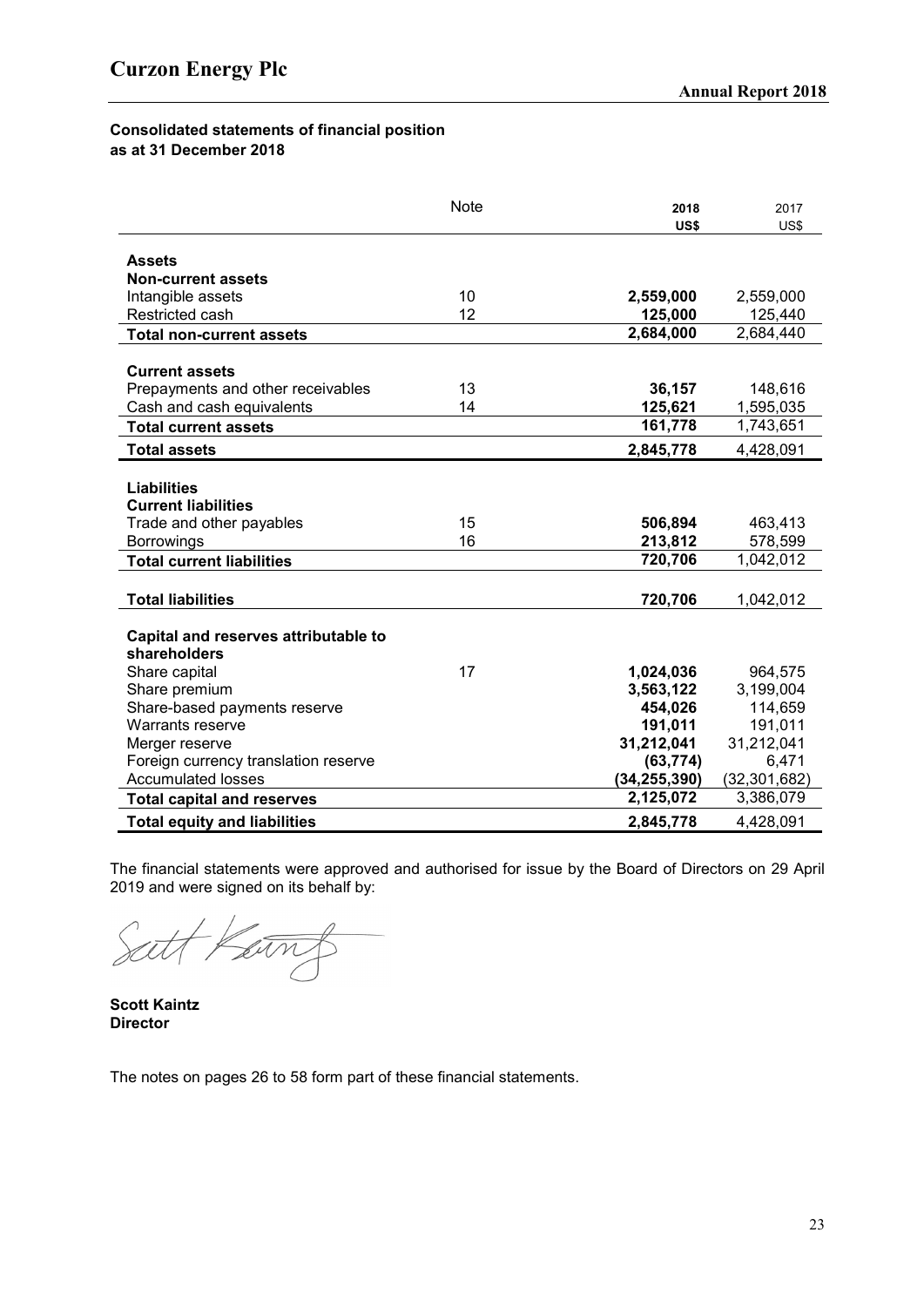|                                            |                              | <b>Share</b>    | <b>Other</b>     | <b>Accumulated</b>    |               |
|--------------------------------------------|------------------------------|-----------------|------------------|-----------------------|---------------|
|                                            | <b>Share capital</b><br>US\$ | premium<br>US\$ | reserves<br>US\$ | <b>losses</b><br>US\$ | Total<br>US\$ |
|                                            |                              |                 |                  |                       |               |
| Equity as at 1 January<br>2017             | 639,925                      | 763,854         | 31,173,888       | (30, 468, 301)        | 2,109,366     |
| Loss for the year                          |                              |                 |                  | (1,833,381)           | (1,833,381)   |
| Other comprehensive<br>income for the year |                              |                 | 44,624           |                       | 44,624        |
| Total comprehensive                        |                              |                 |                  |                       |               |
| loss for the year                          |                              |                 | 44,624           | (1,833,381)           | (1,788,757)   |
| Issue of shares                            | 324,650                      | 2,921,855       |                  |                       | 3,245,505     |
| Share issue costs                          |                              | (486, 705)      |                  |                       | (486, 705)    |
| Issue of share warrants                    |                              |                 | 191,011          |                       | 191,011       |
| Issue of share options                     |                              |                 | 114,659          |                       | 114,659       |
| At 31 December 2017                        | 964,575                      | 3,199,004       | 31,524,182       | (32, 301, 682)        | 3,386,079     |
| Loss for the year                          |                              |                 |                  | (1,953,708)           | (1,953,708)   |
| <b>Other comprehensive</b>                 |                              |                 |                  |                       |               |
| income for the year                        |                              |                 | (70, 245)        |                       | (70,245)      |
| <b>Total comprehensive</b>                 |                              |                 |                  |                       |               |
| loss for the year                          |                              |                 | (70, 245)        | (1,953,708)           | (2,023,953)   |
| <b>Issue of shares</b>                     | 59,461                       | 416,223         |                  |                       | 475,684       |
| <b>Share issue costs</b>                   |                              | (52, 105)       |                  |                       | (52,105)      |
| Issue of share options                     |                              |                 | 339,367          |                       | 339,367       |
| At 31 December 2018                        | 1,024,036                    | 3,563,122       | 31,793,304       | (34,255,390)          | 2,125,072     |

## **Consolidated statements of changes in equity**

## **Other Reserves**

|                               | <b>Merger</b><br>reserve<br>US\$ | Share-based<br>payments<br>reserve<br>US\$ | Warrants<br>reserve<br>US\$ | Foreign<br>currency<br>translation<br>reserve<br>US\$ | <b>Total Other</b><br>reserves<br>US\$ |
|-------------------------------|----------------------------------|--------------------------------------------|-----------------------------|-------------------------------------------------------|----------------------------------------|
| Equity as at 1 January        |                                  |                                            |                             |                                                       |                                        |
| 2017                          | 31,212,041                       |                                            |                             | (38,153)                                              | 31,173,888                             |
| Loss for the year             |                                  |                                            |                             |                                                       |                                        |
| Other comprehensive           |                                  |                                            |                             |                                                       |                                        |
| income for the year           |                                  |                                            |                             | 44,624                                                | 44,624                                 |
| Total comprehensive           |                                  |                                            |                             |                                                       |                                        |
| loss for the year             |                                  |                                            |                             | 44,624                                                | 44,624                                 |
| Issue of share warrants       |                                  |                                            | 191,011                     |                                                       | 191.011                                |
| Issue of share options        |                                  | 114,659                                    |                             |                                                       | 114,659                                |
| At 31 December 2017           | 31,212,041                       | 114,659                                    | 191,011                     | 6,471                                                 | 31,524,182                             |
| Loss for the year             |                                  |                                            |                             |                                                       |                                        |
| Other comprehensive           |                                  |                                            |                             |                                                       |                                        |
| loss for the year             |                                  |                                            |                             | (70,245)                                              | (70,245)                               |
| <b>Total comprehensive</b>    |                                  |                                            |                             |                                                       |                                        |
| loss for the year             |                                  |                                            |                             | (70, 245)                                             | (70, 245)                              |
| <b>Issue of share options</b> |                                  | 339,367                                    |                             |                                                       | 339,367                                |
| At 31 December 2018           | 31,212,041                       | 454,026                                    | 191,011                     | (63,774)                                              | 31,793,304                             |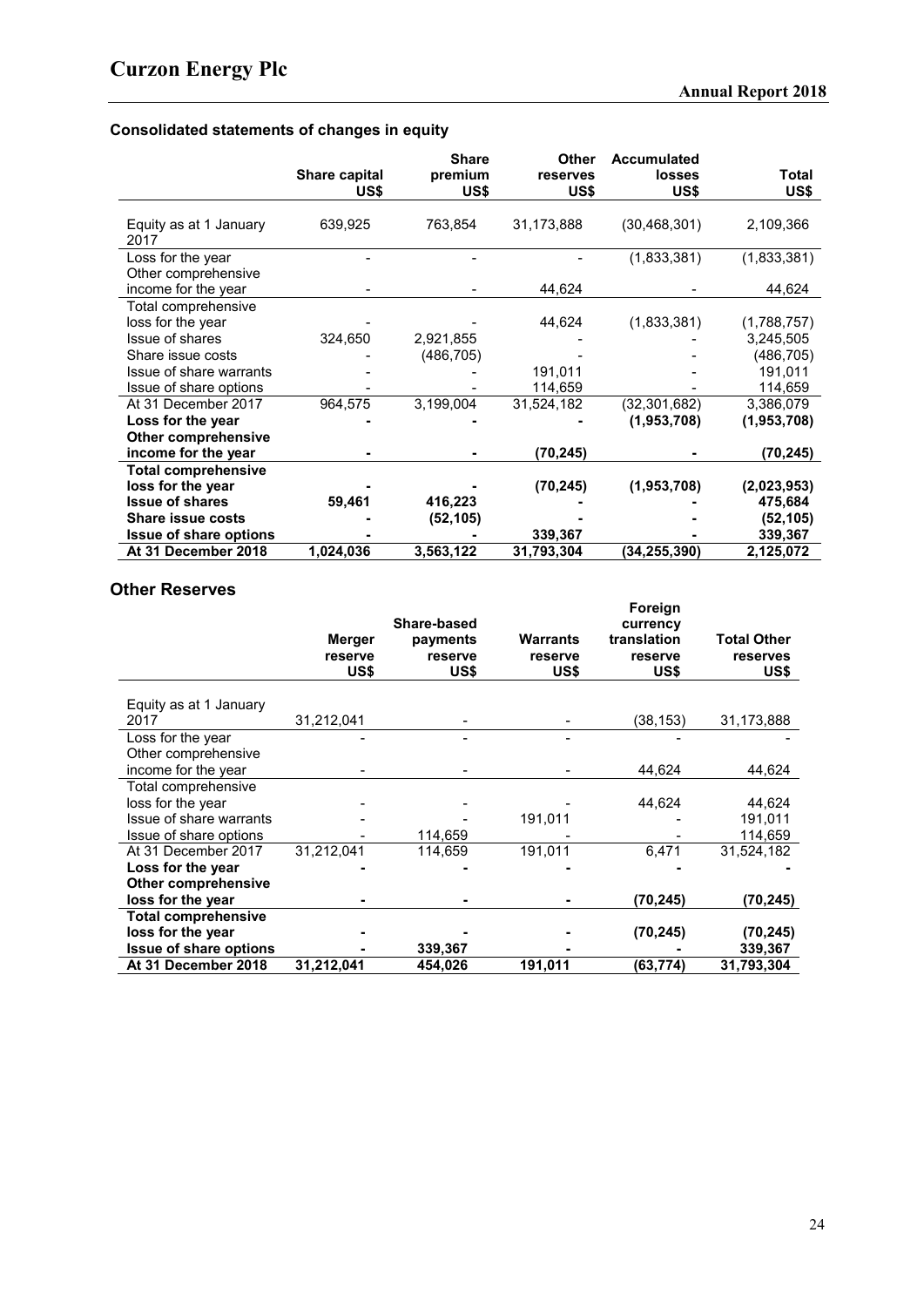## **Consolidated statement of cash flows**

|                                                              | <b>Notes</b> | 2018        | 2017        |
|--------------------------------------------------------------|--------------|-------------|-------------|
|                                                              |              | US\$        | US\$        |
|                                                              |              |             |             |
| Cash flow from operating activities                          |              |             |             |
| Loss before taxation                                         |              | (1,953,708) | (1,833,381) |
| Adjustments for:                                             |              |             |             |
| Finance cost, net                                            | 7            | 42,321      | 86,473      |
| Income from payable write off                                |              |             | (225, 393)  |
| Share-based payments charge                                  | 18           | 339,367     | 111,367     |
| Impairment of exploration assets                             |              | 575,316     |             |
| Unrealised foreign exchange movements                        |              | (27, 878)   | 50,184      |
| Operating cashflows before working capital changes           |              | (1,024,582) | (1,810,750) |
| Changes in working capital:                                  |              |             |             |
| (Decrease)/increase in payables                              |              | (22, 541)   | 66,576      |
| Decrease/(increase) in receivables                           |              | 112,461     | (118,542)   |
| Net cash used in operating activities                        |              | (934, 662)  | (1,862,716) |
|                                                              |              |             |             |
| <b>Investing activities</b>                                  |              |             |             |
| Capitalised exploration costs                                |              | (575, 316)  |             |
| Net cash outflow from investing activities                   |              | (575, 316)  |             |
|                                                              |              |             |             |
| <b>Financing activities</b>                                  |              |             |             |
| Issue of ordinary shares                                     | 17           |             | 3,087,266   |
| Costs of share issue                                         |              | (52, 105)   | (295, 694)  |
| Proceeds from new borrowings                                 | 16           | 100,000     | 250,000     |
| Net cash flow from financing activities                      |              | 47,895      | 3,041,572   |
|                                                              |              |             |             |
|                                                              |              |             |             |
| Net (Decrease)/increase in cash and cash equivalents in      |              |             |             |
| the period                                                   |              | (1,462,083) | 1,178,856   |
|                                                              |              |             |             |
|                                                              |              |             |             |
| Cash and cash equivalents at the beginning of the period     |              | 1,595,035   | 370,722     |
| Restricted cash held on deposits                             | 12           | 125,440     | 125,315     |
| Total cash and cash equivalents at the beginning of the      |              |             |             |
| period, including restricted cash                            |              | 1,720,475   | 496,037     |
|                                                              |              |             |             |
| Effect of the translation of cash balances into presentation |              |             |             |
| currency                                                     |              | (7, 331)    | 45,457      |
| (Charge)/Interest on restricted cash                         |              | (440)       | 125         |
|                                                              |              |             |             |
|                                                              |              |             |             |
| Cash and cash equivalents at the end of the period           |              | 125,621     | 1,595,035   |
| Restricted cash held on deposits                             | 12           | 125,000     | 125,440     |
| Total cash and cash equivalents at the end of the period,    |              |             |             |
| including restricted cash                                    |              | 250,621     | 1,720,475   |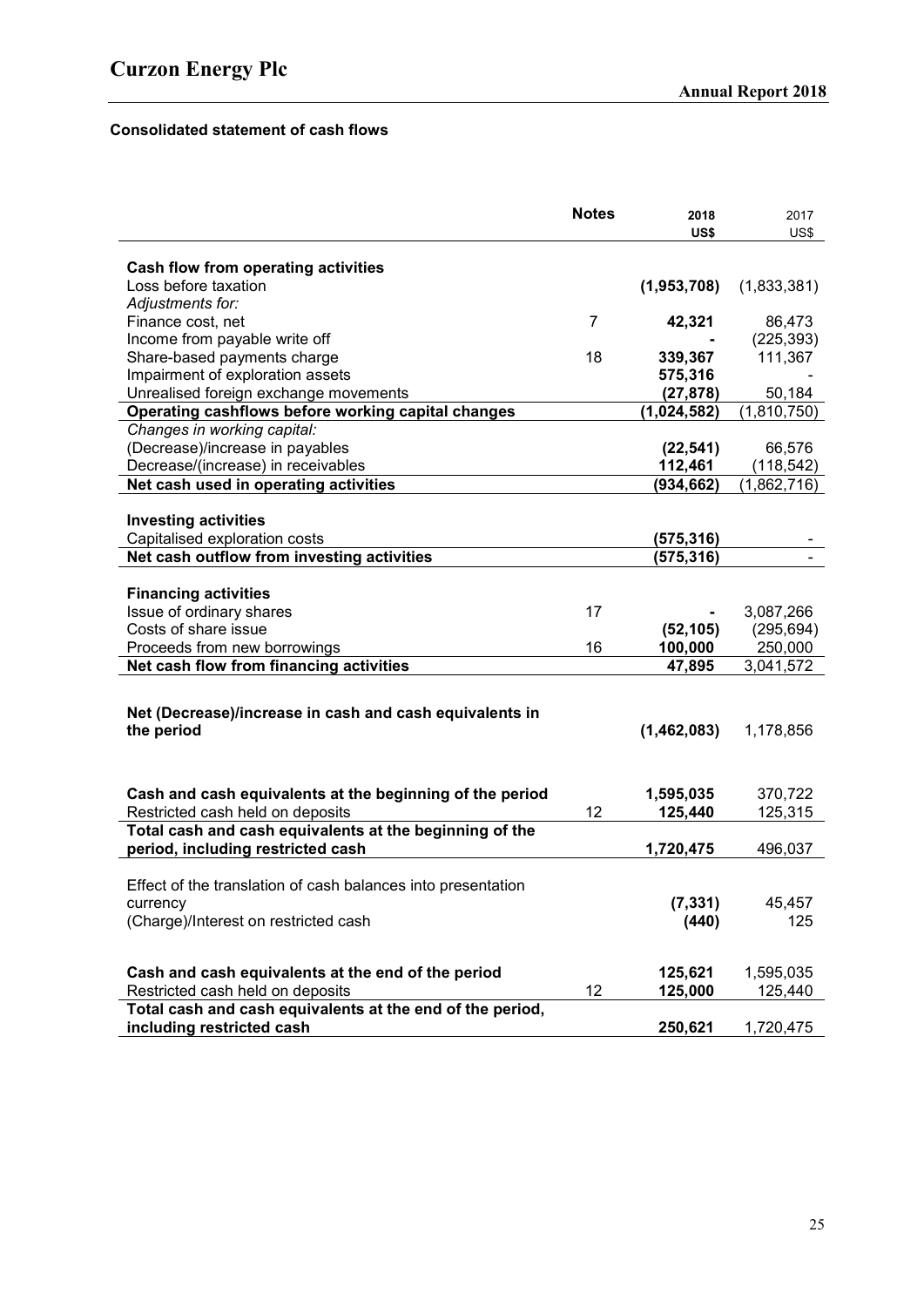## **NOTES TO THE CONSOLIDATED FINANCIAL INFORMATION**

### <span id="page-28-0"></span>**1. General information**

The Company is incorporated and registered in England and Wales as a public limited company. The Company's registered number is 09976843 and its registered office is at Kemp House, 152 City Road, London EC1V 2NX. On 4 October 2017, the Company's shares were admitted to the Official List (by way of Standard Listing) and to trading on the London Stock Exchange's Main Market.

With effect from admission, the Company has been subject to the Listing Rules and the Disclosure Guidance and Transparency Rules (and the resulting jurisdiction of the UK Listing Authority) to the extent such rules apply to companies with a Standard Listing pursuant to Chapter 14 of the Listing Rules.

The principal activity of the Company is that of a holding company for its subsidiaries, as well as performing all administrative, corporate finance, strategic and governance functions of the Group. The Company's investments comprise of subsidiaries operating in the natural gas sector.

The entire share capital of Coos Bay Energy, LLC (Coos Bay) was conditional on Admission, acquired by the Company pursuant to a membership interest purchase agreement dated 20 May 2017 between the Company, Coos Bay and the members of Coos Bay. At the time of its acquisition by the Company, Coos Bay consisted of Coos Bay Energy, LLC and its wholly owned US Group as specified below. The Company, Coos Bay Energy, LLC and the US Group as specified below together are referred to as the Curzon Group. Coos Bay Energy, LLC is a limited liability corporation incorporated in Nevada, USA whose registered office is 1370 Crowley Avenue SE, Portland, Oregon 97302, USA.

The US Group at the date of its acquisition by Coos Bay Energy, LLC consisted of Westport Energy Acquisition, Inc. and its wholly-owned subsidiary, Westport Energy, LLC (together, the "US Group").

Westport Energy Acquisition, Inc., was incorporated in May 2010 in Delaware, USA. Its registered office is located at 100 Overlook Center, 2nd Floor, Princeton Junction, NJ 08540, USA.

Westport Energy, LLC was incorporated in December 2008 in Delaware, USA. Its registered office is located at 100 Overlook Center, 2nd Floor, Princeton Junction, NJ 08540, USA.

The principal business of the US Group is the exploration for natural gas in the United States. The US Group holds leases to approximately 45,370 acres of prospective coal bed methane ("CBM") lands in the Coos Bay Basin.

As a result of Coos Bay Energy, LLC acquisition, the Group owns certain CBM and related assets, which it acquired on 4 November 2016 by acquiring the US Group from Westport Energy Holdings Inc., a publicly held company trading on the OTC Pink Market. Coos Bay acquired the US Group pursuant to a foreclosure agreement dated 4 November 2016 between Coos Bay, Westport Energy Holdings, Inc., the US Group and the three creditors of Westport Energy Holdings Inc. (which at the time of the foreclosure was the parent company of the US Group). Pursuant to the terms of the foreclosure agreement, all outstanding debt and security instruments of Westport Energy Holdings, Inc., which was secured by all of the assets of the US Group, was terminated, along with the creditors' related security interests in the assets of the US Group. In addition, outstanding royalty agreements with Queensbury, Inc. and YA Global Investments Limited were also terminated. YA Global Investments L.P. was the major creditor and held a 75% interest in Coos Bay prior to the Acquisition. YA Global Investments L.P. now holds a majority interest in the Coos Bay and 44.72% interest in the Company.

Prior to the acquisition of the US Group by Coos Bay, the US Group was wholly-owned by Westport Energy Holdings Inc., which had acquired the Oregon CBM business, on 17 August 2010 from New Earthshell Corporation, a corporation formed in Delaware in October 2008 to hold title to the CBM assets through Westport Energy LLC. The parent company of New Earthshell Corporation was YA Global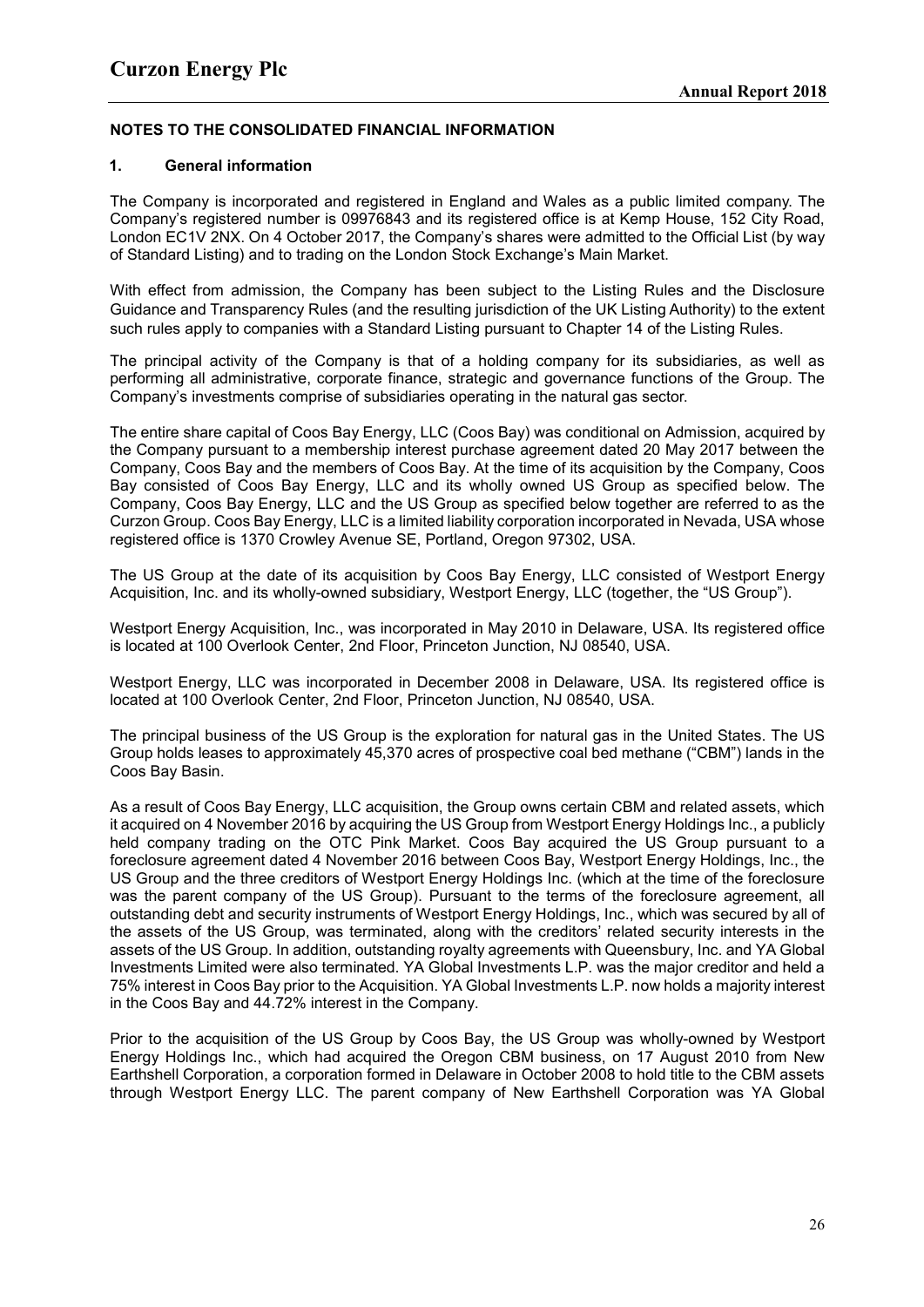Investments L.P. that had foreclosed on, and took title to, those Oregon CBM assets from Torrent Energy on 26 November 2008.

## <span id="page-29-0"></span>**2. Accounting policies**

The principal accounting policies adopted are set out below.

The Group Financial statements are presented in US Dollars as the entirety of the Company's operations are located in the United States.

#### **Basis of preparation**

The financial statements have been prepared in accordance with International Financial Reporting Standards and IFRIC interpretations as endorsed by the EU ("IFRS") and the requirements of the Companies Act applicable to companies reporting under IFRS.

The financial statements are prepared on a going concern basis and under the historical cost convention.

The preparation of the Group financial statements in conformity with IFRS requires the use of certain critical accounting estimates. It also requires the Directors to exercise their judgment in the process of applying the Group's accounting policies. The areas involving a higher degree of judgment and complexity, or areas where assumptions and estimates are significant to the Group financial statements are disclosed below.

Current assets and liabilities disclosed in the notes to the accounts are those expected to be settled in less than one year.

#### *a) New standards, interpretations and amendments effective from 1 January 2018*

There were no new standards or interpretations effective for the first time for periods beginning on or after 1 January 2018 that had a significant effect on the Curzon Group's financial statements. The Company adopted IFRS 9 Financial Instruments and IFRS 15 Revenue from Contracts with Customers from 1 January 2018.

IFRS 9 "Financial Instruments" has replaced IAS 39 "Financial Instruments: Recognition and Measurement". The Company does not hold any equity investments other than investments in subsidiaries. Financial assets, such as selected other receivables, that were previously carried at amortised cost are now classified into category "Financial assets carried at amortised cost". The Company applied the expected credit loss model when calculating impairment losses on its financial assets measured at amortised cost, which did not result in a material provision due to other receivables' value being insignificant.

IFRS 15 "Revenue from Contracts with Customers" – the Company is pre-revenue hence the adoption had no impact on the reported results. Under IFRS 15 management expect gas revenue to be recognised at the point the gas is transferred to the customers control, for example delivery into the customer's pipeline.

#### *b) New standards, interpretations and amendments not yet effective*

At the date of authorisation of these financial statements, a number of standards and interpretations, which have not been applied in these financial statements, were in issue but not yet effective for the year presented.

The Directors do not expect that the adoption of these standards will have a material impact on the financial information of the Group in future periods.

Adoption of IFRS 16 will result in the group recognising right of use of assets and lease liabilities for all contracts that are, or contain, a lease. For leases currently classified as operating leases, under current accounting requirements the group does not recognise related assets or liabilities, and instead spreads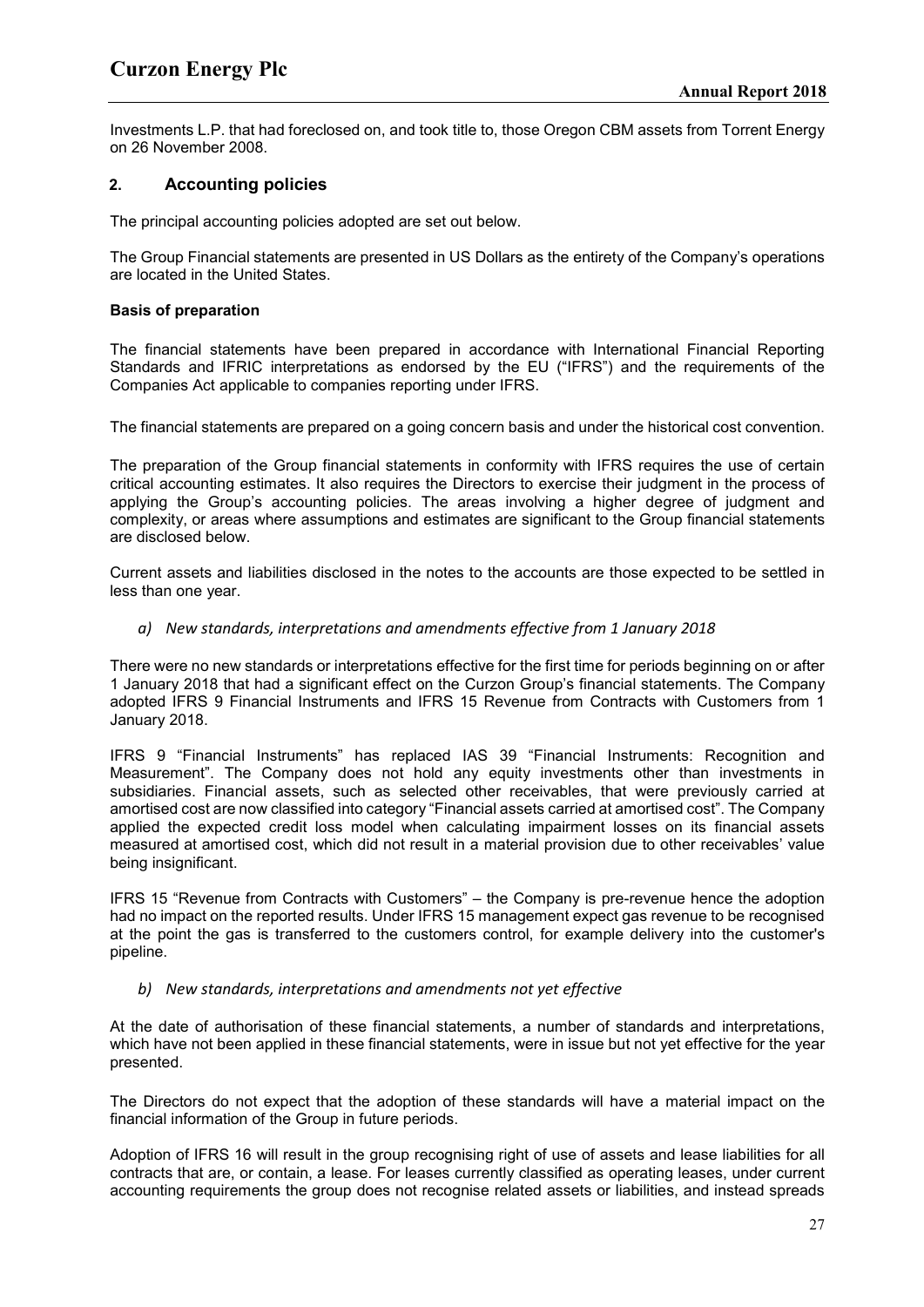the lease payments on a straight-line basis over the lease term, disclosing in its annual financial statements the total commitment. Due to the fact that the Group currently only has short term (less than 12 months) operating leases, IFRS 16 will not have a material impact on the results or balance sheet of the Group. All the exploration areas land lease agreements that the Company has for its areas of interest are outside of IFRS 16 scope.

IFRIC 23 is to be applied to the determination of taxable profit (tax loss), tax bases, unused tax losses, unused tax credits and tax rates, when there is uncertainty over income tax treatments under IAS 12. This interpretation is unlikely to have a material effect of the reported results.

## **Basis of consolidation**

The Company was incorporated on the 29th of January 2016. It acquired Coos Bay Energy, LLC on the 4th of October 2017. At the time of its acquisition by the Company, Coos Bay Energy, LLC consisted of Coos Bay Energy, LLC and its wholly owned US Group. It is the Directors' opinion that the Company at the date of acquisition of Coos Bay Energy, LLC did not meet the definition of a business as defined by IFRS 3 and therefore the acquisition is outside on the IFRS 3 scope.

Where a party to an acquisition fails to satisfy the definition of a business, as defined by IFRS 3, management have decided to adopt a "merger accounting" method of consolidation as the most relevant method to be used.

The Group consistently applies it to all similar transactions in the following way:

- the acquired assets and liabilities are recorded at their existing carrying values rather than at fair value; - no goodwill is recorded;

- all intra-group transactions, balances and unrealised gains and losses on transactions are eliminated from the beginning of the first comparative period or inception, whichever is earlier;

- comparative periods are restated from the beginning of the earliest comparative period presented based on the assumption that the companies have always been together;

- all the pre-acquisition accumulated losses of the legal acquirer are assumed by the Group as if the companies have always been together;

- all the share capital and membership capital contributions of all the companies included into the legal acquiree sub-group less the Company's cost of investment into these companies are included into the merger reserve; and

- the Company's called up share capital is restated at the preceding reporting date to reflect the value of the new shares that would have been issued to acquire the merged company had the merger taken place at the first day of the comparative period. Where new shares have been issued during the current period that increased net assets (other than as consideration for the merger), these are recorded from their actual date of issue and are not included in the comparative statement of financial position.

## **Going concern**

The Group financial statements have been prepared on the going concern basis, which assumes that the Group will continue to be able to meet its liabilities as they fall due for the foreseeable future. The operations are currently being financed by funds raised from a £95,000 equity placing completed on 1 March 2019 (the "Equity Placing") and proceeds from a \$1,000,000 credit facility provided from a company related to the largest shareholder that provides the Group up to \$500,000 minimum funding (the "Credit Facility Minimum Funding") and an additional \$500,000 at the discretion of the lender. At year-end \$100,000 had currently been drawn down on this facility leaving a balance of \$900,000 available. After the year-end period, the Company has on 16 April 2019 amended the existing facility such that all outstanding amounts issued and any future tranches drawn down now fall due on the last business day of October 2020. The Group believes that, based on current projected operational plans, the proceeds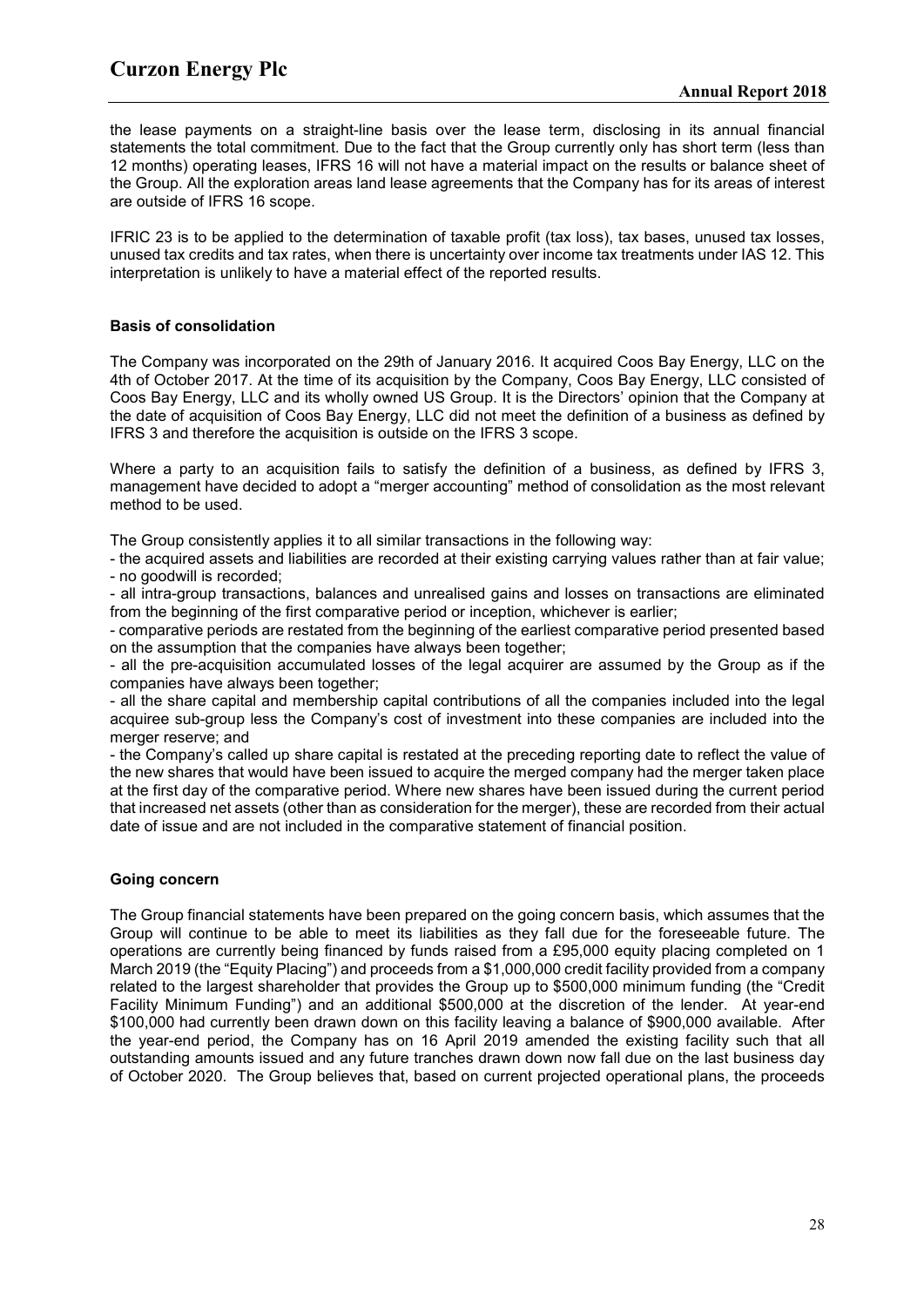from the Equity Placement and the Credit Facility Minimum Funding are sufficient for the Group to operate for a period of 12 months from the date of these financial statements.

The Group held cash balances of \$125,621 as at 31 December 2018 and has funding plans in place for further capital to meet its planned activities.

The directors note that the company will need additional funding to continue operations for the foreseeable future and this means there is a material uncertainty as to the group's ability to continue as a going concern, however the Directors are confident that the Group will be able to raise, as required, sufficient cash or reduce its commitments to enable it to continue its operations, including the pursuit of future exploration opportunities, and to continue to meet, as and when they fall due, its liabilities for at least the next twelve months from the date of approval of the Group financial statements. The Group financial statements have, therefore, been prepared on the going concern basis.

#### **Functional currency**

#### *Functional and presentation currency*

The individual financial information of each Group entity is measured in the currency of the primary economic environment in which the entity operates (its functional currency). The Company's functional currency is UK Pound Sterling (£). All other companies, belonging to the Curzon Group, have US Dollar as their functional currency. The Group financial statements are presented in US Dollars (\$).

#### *Transactions and balances*

Transactions in foreign currencies are converted into the respective functional currencies on initial recognition, using the exchange rates approximating those ruling at the transaction dates. Monetary assets and liabilities at the end of the reporting period are translated at the rates ruling as of that date. Non-monetary assets and liabilities are translated using exchange rates that existed when the values were determined. All exchange differences are recognised in profit or loss.

On consolidation, the assets and liabilities of the Group's Pound Sterling operations are translated into the Group's presentational currency (US Dollar) at exchange rates prevailing at the reporting date. Income and expense items are translated at the average exchange rates for the period unless exchange rates have fluctuated significantly during the year, in which case the exchange rate at the date of the transaction is used. All exchange differences arising, if any, are recognised as other comprehensive income and are transferred to the Group's foreign currency translation reserve.

Rates applied in these financial statements:

|                                     | 2018   | 2017   |
|-------------------------------------|--------|--------|
|                                     |        |        |
| Closing USD/GBP rate at 31 December | 1.2690 | 1.3491 |
| Average USD/GBP rate for the year   | 1.3436 | 1.2889 |

#### **Oil and gas exploration and evaluation expenditure**

Exploration and evaluation costs incurred or acquired on the acquisition of a subsidiary are accumulated in respect of each identifiable project area. Payments to acquire the legal right to explore, together with the directly related costs of technical services and studies, seismic acquisition, exploratory drilling and testing are capitalised as intangible E&E assets. These costs are only carried forward to the extent that they are expected to be recouped through the successful development of the area or where activities in the area have not yet reached a stage which permits reasonable assessment of the existence of economically recoverable reserves (the "successful efforts'' method).

Under the successful efforts method of accounting, all licence acquisition, exploration and appraisal costs are initially capitalised in well, field or specific exploration cost centres as appropriate, pending determination. Expenditure incurred during the various exploration and appraisal phases is then written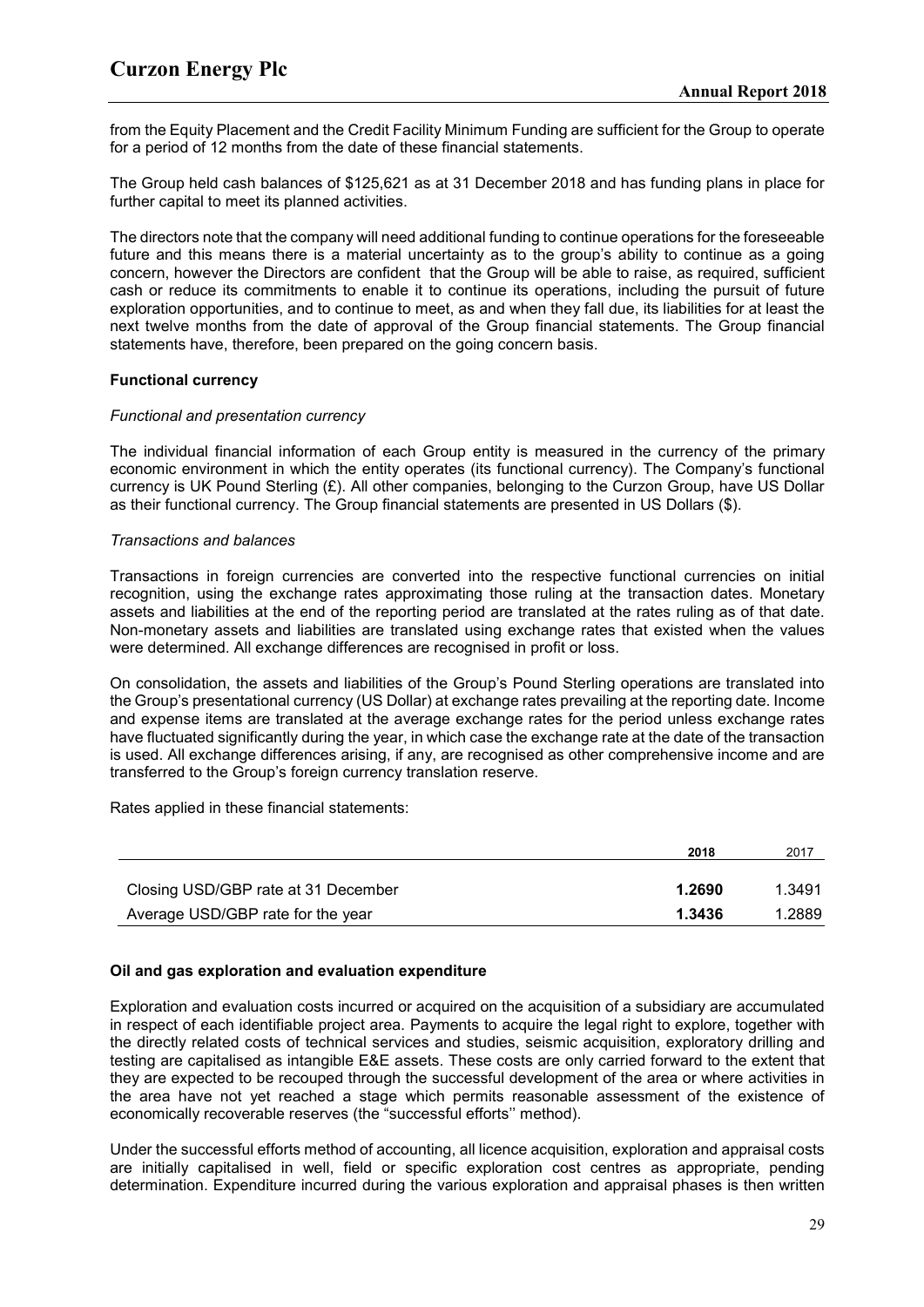off unless commercial reserves have been established or the determination process has not been completed.

Tangible assets used in E&E activities (such as the Group's drilling rigs, seismic equipment and other property, plant and equipment used by the Company's exploration function) are classified as property, plant and equipment. However, to the extent that such a tangible asset is consumed in developing an intangible E&E asset, the amount reflecting that consumption is recorded as part of the cost of the intangible asset. Such intangible costs include directly attributable overheads, including the depreciation of property, plant and equipment utilised in E&E activities, together with the cost of other materials consumed during the exploration and evaluation phases.

E&E costs are not amortised prior to the conclusion of appraisal activities. The properties are currently unproved, and therefore capitalised costs are not amortised, but subject to impairment testing.

Other costs are written off unless commercial reserves have been established or the determination process has not been completed. Accumulated costs in relation to an abandoned area are written off in full against profit in the year in which the decision to abandon the area is made. When production commences the accumulated costs for the relevant area of interest are transferred from intangible assets to tangible assets as "Developed Oil and Gas Assets" and amortised over the life of the area according to the rate of depletion of the economically recoverable costs. As no properties have been classified as proved, development activities have not commenced.

#### *Impairment of oil and gas exploration and evaluation assets*

The carrying value of unevaluated areas is assessed when there has been an indication that impairment in value may have occurred. The impairment of unevaluated prospects is assessed based on the Directors' intention with regard to future exploration and development of individual significant areas and the ability to obtain funds to finance such exploration and development.

#### **Decommissioning costs**

Where a material liability for the removal of production facilities and site restoration at the end of the field life exists, a provision for decommissioning is made. The amount recognised is the present value of estimated future expenditure determined in accordance with local conditions and requirements. An asset of an amount equivalent to the provision is also created and depreciated on a unit of production basis. Changes in estimates are recognised prospectively, with corresponding adjustments to the provision and the associated asset. As at 31 December 2017 and 31 December 2018, no provisions were deemed necessary.

## **Impairment**

#### *Impairment of financial assets*

All financial assets are assessed at the end of each reporting period as to whether there is any objective evidence of impairment as a result of one or more events having an impact on the estimated future cash flows of the asset. For an equity instrument, a significant or prolonged decline in the fair value below its cost is considered to be objective evidence of impairment.

An impairment loss in respect of financial assets carried at amortised cost is recognised in profit or loss and is measured as the difference between the asset's carrying amount and the present value of estimated future cash flows, discounted at the financial asset's original effective interest rate.

If, in a subsequent period, the amount of the impairment loss decreases and the decrease can be related objectively to an event occurring after the impairment was recognised, the previously recognised impairment loss is reversed through profit or loss to the extent that the carrying amount of the financial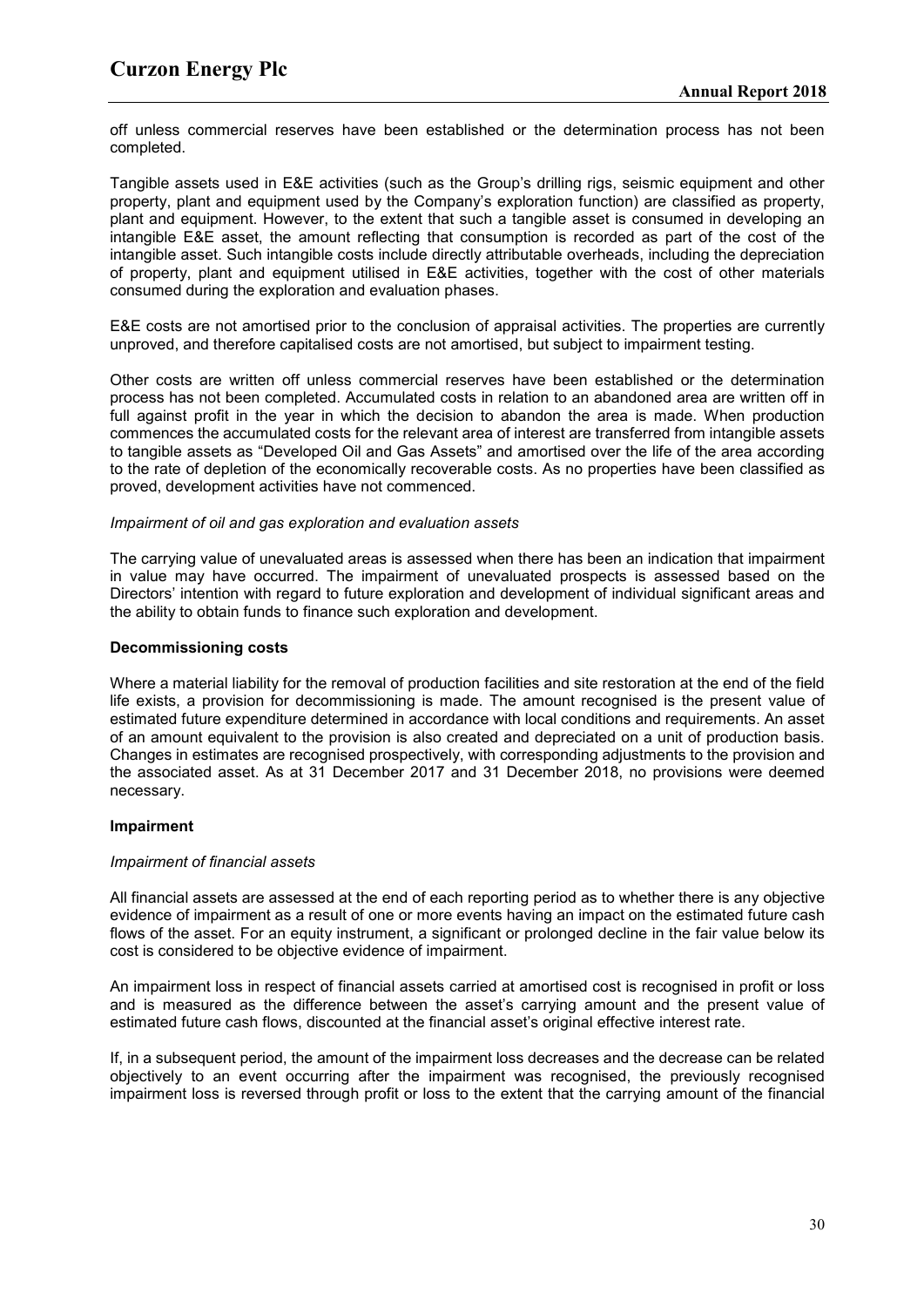asset at the date the impairment is reversed does not exceed what the amortised cost would have been had the impairment not been recognised.

#### *Impairment of non-financial assets*

The carrying values of assets, other than those to which IAS 36 "Impairment of Assets" does not apply, are reviewed at the end of each reporting period for impairment when there is an indication that the assets might be impaired. Impairment is measured by comparing the carrying values of the assets with their recoverable amounts. The recoverable amount of the assets is the higher of the assets' fair value less costs to sell and their value-in-use, which is measured by reference to discounted future cash flow.

An impairment loss is recognised in profit or loss immediately.

When there is a change in the estimates used to determine the recoverable amount, a subsequent increase in the recoverable amount of an asset is treated as a reversal of the previous impairment loss and is recognised to the extent of the carrying amount of the asset that would have been determined (net of amortisation and depreciation) had no impairment loss been recognised. The reversal is recognised in profit or loss immediately, unless the asset is carried at its revalued amount, in which case the reversal of the impairment loss is treated as a revaluation increase.

#### **Financial instruments**

Financial instruments are recognised in the statements of financial position when the Group has become a party to the contractual provisions of the instruments.

#### *Financial assets*

The Group classifies its financial assets as financial assets carried at amortised cost, cash and cash equivalents and restricted cash.

Financial assets are derecognised when the contractual rights to receive cash flows from the financial assets have expired or have been transferred and the Group has transferred substantially all the risks and rewards of ownership. On de-recognition of a financial asset in its entirety, the difference between the carrying amount and the sum of the consideration received and any cumulative gain or loss that had been recognised in other comprehensive income is recognised in profit or loss.

#### *Amortised cost*

These assets incorporate such types of financial assets where the objective is to hold these assets in order to collect contractual cash flows and the contractual cash flows are solely payments of principal and interest. They are initially recognised at fair value plus transaction costs that are directly attributable to their acquisition or issue, and are subsequently carried at amortised cost using the effective interest rate method, less provision for impairment. Impairment provisions receivables are recognised based on the simplified approach within IFRS 9 using a provision matrix in the determination of the lifetime expected credit losses. During this process the probability of the non-payment of the receivables is assessed. This probability is then multiplied by the amount of the expected loss arising from default to determine the lifetime expected credit loss for the receivables. On confirmation that the receivable will not be collectable, the gross carrying value of the asset is written off against the associated provision.

Impairment provisions for receivables from related parties and loans to related parties are recognised based on a forward-looking expected credit loss model. The methodology used to determine the amount of the provision is based on whether there has been a significant increase in credit risk since initial recognition of the financial asset. For those where the credit risk has not increased significantly since initial recognition of the financial asset, twelve month expected credit losses along with gross interest income are recognised. For those for which credit risk has increased significantly, lifetime expected credit losses along with the gross interest income are recognised. For those that are determined to be credit impaired, lifetime expected credit losses along with interest income on a net basis are recognised.

The Group's financial assets measured at amortised cost comprise other receivables and cash and cash equivalents in the consolidated statement of financial position.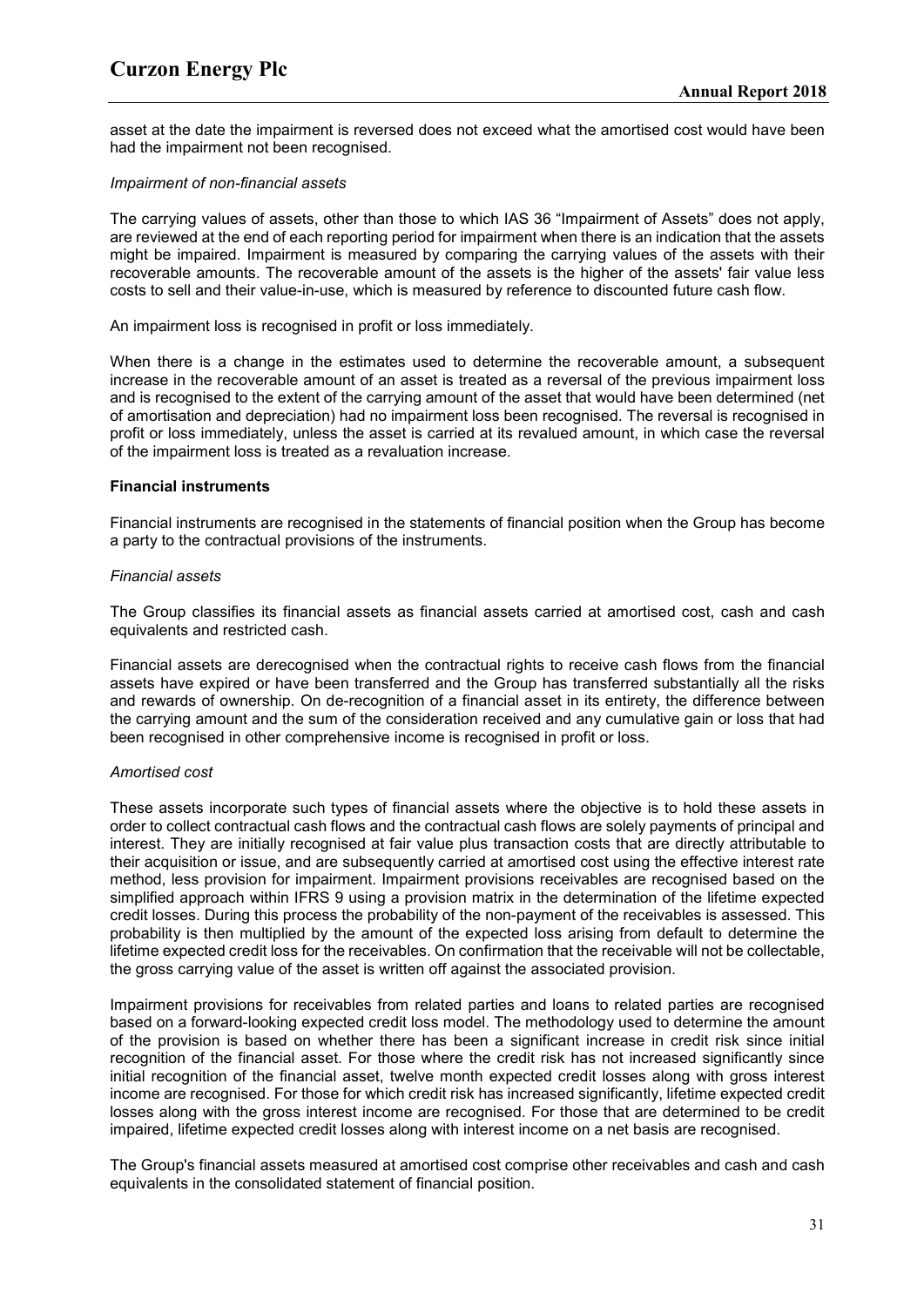#### *Cash and cash equivalents*

Cash and cash equivalents comprise cash in hand, bank balances, bank overdrafts, deposits with financial institutions and short-term, highly liquid investments that are readily convertible to known amounts of cash and which are subject to an insignificant risk of changes in value.

#### *Restricted cash*

Restricted cash are funds held as a collateral related to stand-by letters of credit related to the Group's oil and gas properties. Such deposits are classified as non-current assets and are not classified as part of cash and cash equivalents as these deposits are not accessible by the Company for unrestricted use and are not accessible for more than 3 months. More details on the Group's restricted cash are given in the note [12.](#page-44-0)

#### *Financial liabilities*

Financial liabilities are recognised when the Group becomes a party to the contractual provisions of the financial instrument.

Financial instruments are classified as liabilities or equity in accordance with the substance of the contractual arrangement. Interest, dividends, gains and losses relating to a financial instrument classified as a liability are reported as an expense or income. Distributions to holders of financial instruments classified as equity are charged directly to equity.

All financial liabilities are recognised initially at fair value plus directly attributable transaction costs and subsequently measured at amortised cost using the effective interest method other than those categorised as fair value through the Statement of Comprehensive Income.

A financial liability is derecognised when the obligation under the liability is discharged, cancelled or expires. When an existing financial liability is replaced by another from the same party on substantially different terms, or the terms of an existing liability are substantially modified, such an exchange or modification is treated as a de-recognition of the original liability and the recognition of a new liability, and the difference in the respective carrying amounts is recognised in the income statement.

Financial liabilities include the following items:

- Bank borrowings are initially recognised at fair value net of any transaction costs directly attributable to the issue of the instrument. Such interest-bearing liabilities are subsequently measured at amortised cost using the effective interest rate method, which ensures that any interest expense over the period to repayment is at a constant rate on the balance of the liability carried in the consolidated statement of financial position. For the purposes of each financial liability, interest expense includes initial transaction costs and any premium payable on redemption, as well as any interest or coupon payable while the liability is outstanding.

- Liability components of convertible loan notes are measured as described further below.

- Trade payables and other short-term monetary liabilities, which are initially recognised at fair value and subsequently carried at amortised cost using the effective interest method.

## *Convertible debt*

The proceeds received on issue of the Group's convertible debt are allocated into their liability and equity components. The amount initially attributed to the debt component equals the discounted cash flows using a market rate of interest that would be payable on a similar debt instrument that does not include an option to convert. Subsequently, the debt component is accounted for as a financial liability measured at amortised cost until extinguished on conversion or maturity of the bond. The remainder of the proceeds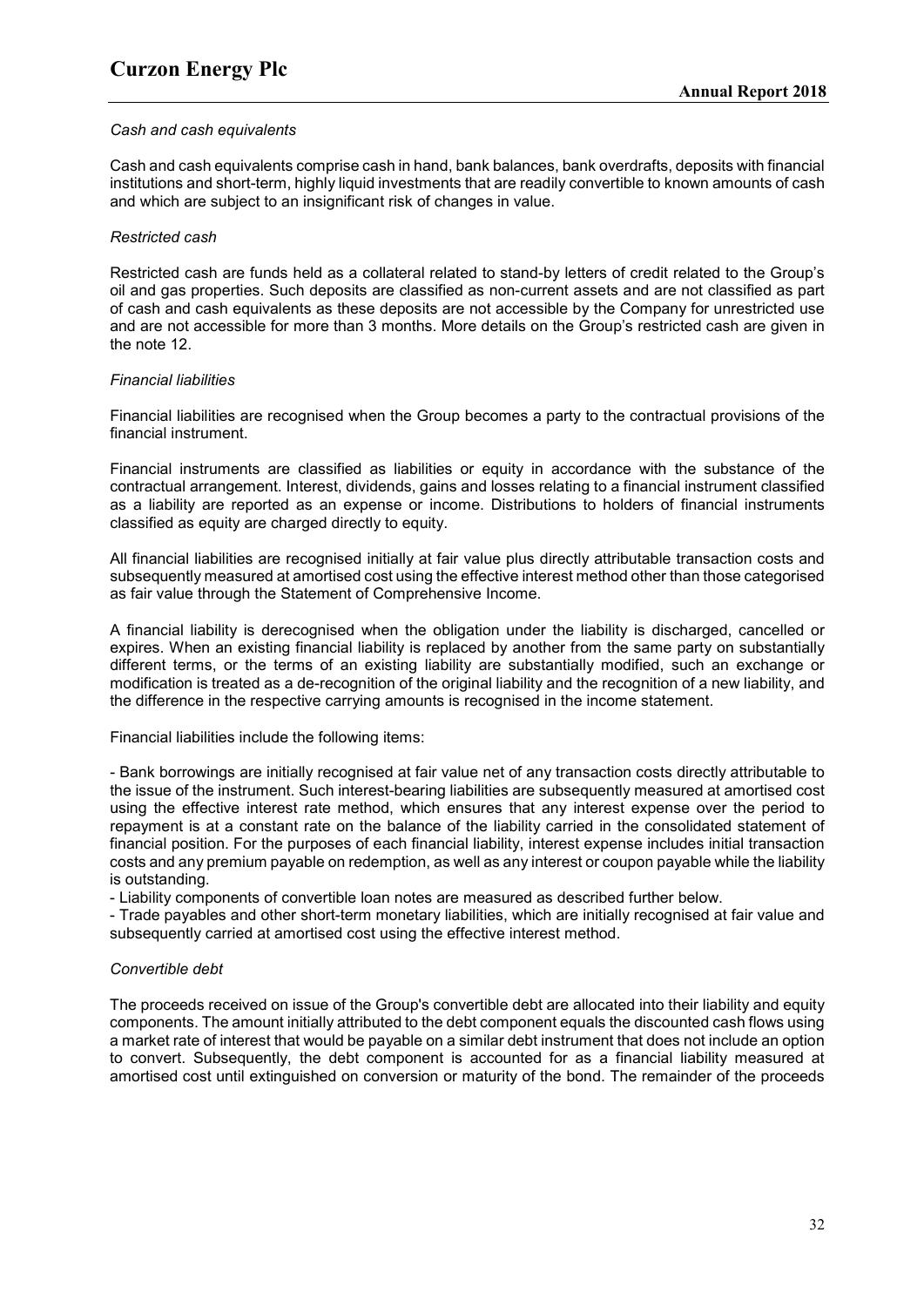is allocated to the conversion option and is recognised as a separate equity component within shareholders' equity, net of income tax effects.

#### *Borrowing costs*

Borrowing costs are capitalised, net of interest received on cash drawn down yet to be expended only when they are directly attributable to the acquisition, contribution or production of an asset that necessarily takes a substantial period of time to get ready for its intended use or sale.

#### *Equity instruments*

#### *Ordinary Shares*

Ordinary shares are classified as equity. Incremental costs directly attributable to the issue of new shares are shown in Share Premium account as a deduction, net of tax, from proceeds. Dividends on ordinary shares are recognised as liabilities when approved for distribution.

#### *Warrants*

Warrants classified as equity are recorded at fair value as of the date of issuance on the Company's consolidated balance sheets and no further adjustments to their valuation are made. Management estimates the fair value of these liabilities using option pricing models and assumptions that are based on the individual characteristics of the warrants or instruments on the valuation date, as well as assumptions for future financings, expected volatility, expected life, yield, and risk-free interest rate.

#### *Taxation*

Income tax for each reporting period comprises current and deferred tax.

Current tax is the expected amount of income taxes payable in respect of the taxable profit for the year and is measured using the tax rates that have been enacted or substantively enacted at the end of the reporting period.

Deferred tax is provided in full, using the liability method, on temporary differences arising between the tax bases of assets and liabilities and their carrying amounts in the Group financial statements.

Deferred tax assets are recognised for all deductible temporary differences, unused tax losses and unused tax credits to the extent that it is probable that future taxable profits will be available against which the deductible temporary differences, unused tax losses and unused tax credits can be utilised. The carrying amounts of deferred tax assets are reviewed at the end of each reporting period and reduced to the extent that it is no longer probable that sufficient future taxable profits will be available to allow all or part of the deferred tax assets to be utilised.

Deferred tax liabilities are recognised for all taxable temporary differences other than those that arise from goodwill or excess of the Group's interest in the net fair value of the acquired company's identifiable assets, liabilities and contingent liabilities over the business combination costs or from the initial recognition of an asset or liability in a transaction which is not a business combination and at the time of the transaction, affects neither accounting profit nor taxable profit.

Deferred tax assets and liabilities are measured at the tax rates that are expected to apply in the period when the asset is realised or the liability is settled, based on the tax rates that have been enacted or substantively enacted at the end of the reporting period.

Deferred tax assets and liabilities are offset when there is a legally enforceable right to set off current tax assets against current tax liabilities and when the deferred income taxes relate to the same taxation authority.

Unrecognised deferred tax assets are reassessed at each reporting date and are recognised to the extent that it has become probable that future taxable profit will allow deferred tax assets to be recovered.

Deferred tax relating to items recognised outside profit or loss is recognised outside profit or loss. Deferred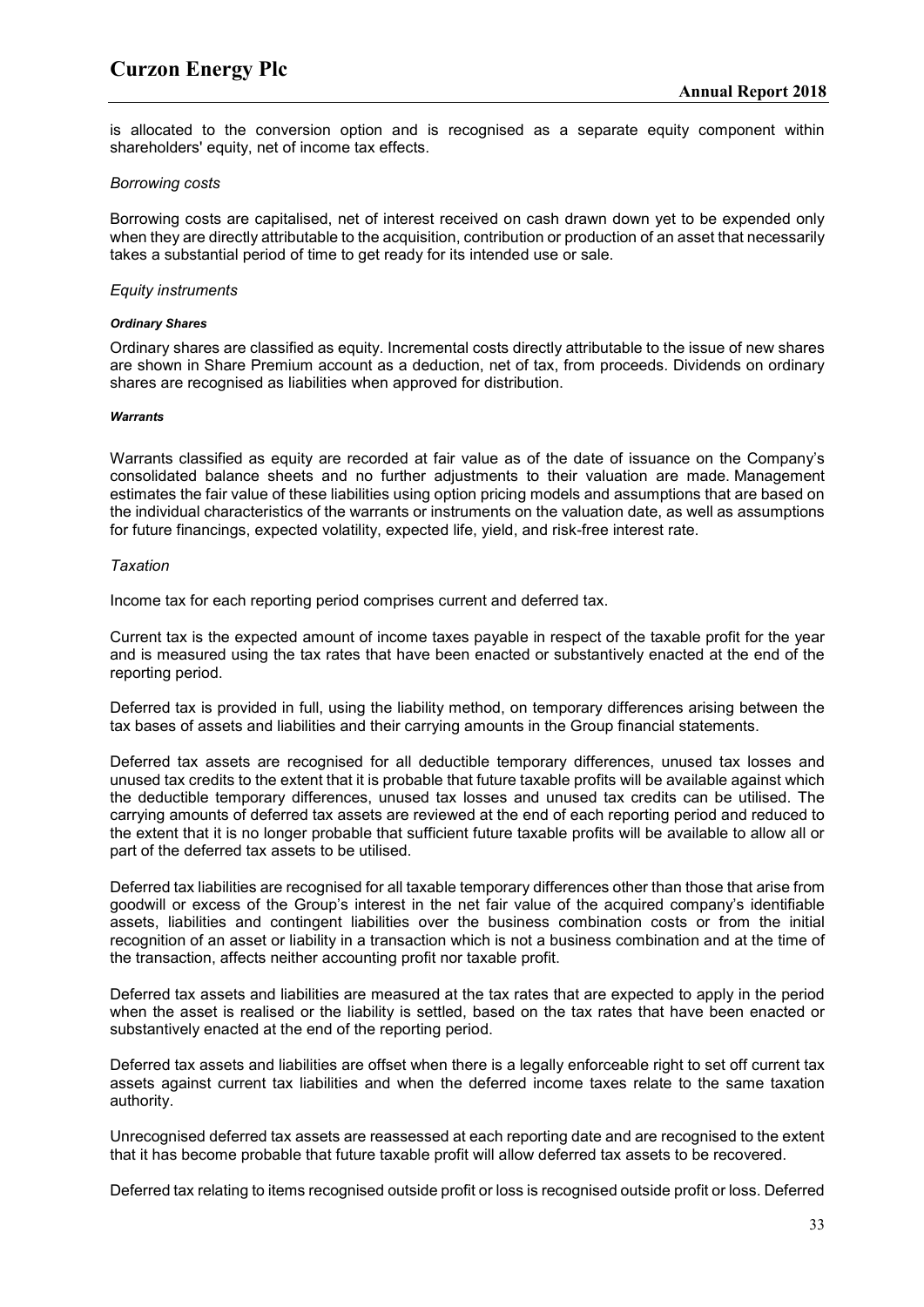tax items are recognised in correlation to the underlying transactions either in other comprehensive income or directly in equity.

Deferred tax arising from a business combination is included in the resulting goodwill or excess of the Group's interest in the net fair value of the acquired company's identifiable assets, liabilities and contingent liabilities over the business combination costs.

#### **Leases**

The determination of whether an arrangement is, or contains, a lease is based on the substance of the arrangement at inception date: whether fulfilment of the arrangement is dependent on the use of a specific asset or assets or the arrangement conveys a right to use the asset.

The Group holds leases to approximately 45,370 acres of prospective coalbed methane lands in the Coos Bay Basin. These leases are outside of IFRS16 scope. The annual rental payments under these operating leases are recognised as an expense on a straight-line basis over the lease term.

### **Employee benefits**

#### *Short-term benefits*

Wages, salaries, paid annual leave and sick leave, bonuses and non-monetary benefits are accrued in the period in which the associated services are rendered by employees of the Group.

#### *Post-employment benefits*

The Group does not currently make provision for post-employment benefits by way of pension plans or similar arrangements.

#### **Provisions, contingent liabilities and contingent assets**

Provisions are recognised when the Group has a present or constructive obligation as a result of past events, when it is probable that an outflow of resources embodying economic benefits will be required to settle the obligation, and when a reliable estimate of the amount can be made. Provisions are reviewed at the end of each financial reporting period and adjusted to reflect the current best estimate. Where the effect of the time value of money is material, the provision is the present value of the estimated expenditure required to settle the obligation.

A contingent liability is a possible obligation that arises from past events and whose existence will only be confirmed by the occurrence of one or more uncertain future events not wholly within the control of the Group. It can also be a present obligation arising from past events that is not recognised because it is not probable that an outflow of economic resources will be required, or the amount of obligation cannot be measured reliably.

A contingent liability is not recognised but is disclosed in the notes to the financial statements. When a change in the probability of an outflow occurs so that the outflow is probable, it will then be recognised as a provision.

A contingent asset is a probable asset that arises from past events and whose existence will be confirmed only by the occurrence or non-occurrence of one or more uncertain events not wholly within the control of the Group. The Group does not recognise contingent assets but discloses its existence where inflows of economic benefits are probable, but not virtually certain.

#### **Share-based payment arrangements**

Equity-settled share-based payments to employees and others providing similar services are measured at the fair value of the equity instruments at the grant date. Details regarding the determination of the fair value of equity-settled share-based transactions are set out in note [18](#page-47-0) to the Group financial statements.

The fair vale determined at the grant date of the equity-settled share-based payments is expensed on a straight-line basis over the vesting period, based on the Directors' estimate of equity instruments that will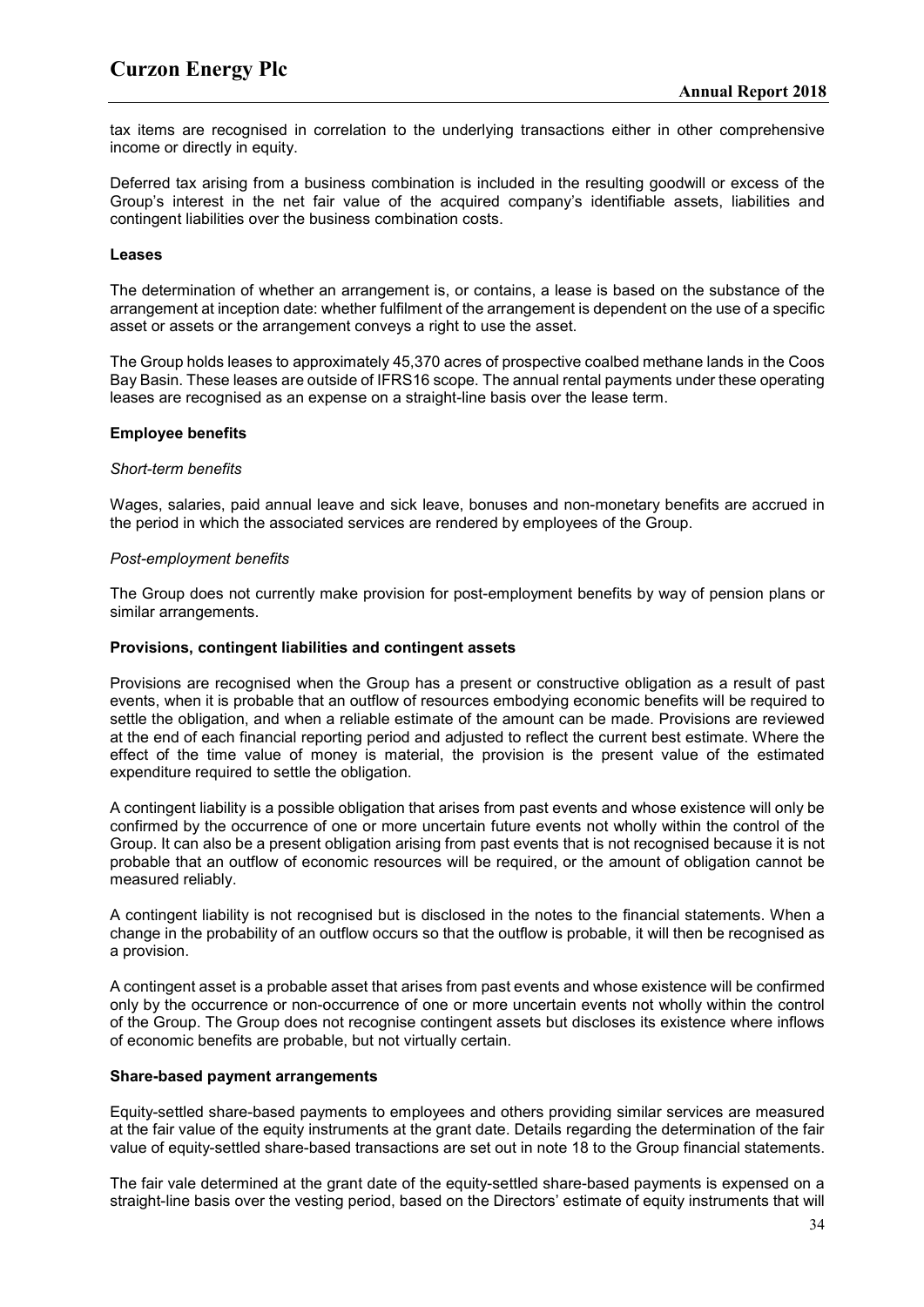eventually vest, with a corresponding increase in equity. Where the conditions are non-vesting, the expense and equity reserve arising from share based payment transactions is recognised in full immediately on grant.

At the end of each reporting period, the Directors revised their estimate of the number of equity instruments expected to vest. The impact of the revision of the original estimates, if any, is recognised in profit or loss such that the cumulative expense reflects the revised estimate, with a corresponding adiustment to other reserves.

#### **Operating segments**

An operating segment is a component of the Group that engages in business activities from which it may earn revenues and incur expenses. The results of an operating segment are reviewed regularly by the chief operating decision maker to make decisions about resources to be allocated to the segment and assess its performance, and for which discrete financial information is available.

#### **Summary of critical accounting estimates and judgements**

The preparation of the Group financial statements in conformity with IFRS requires the use of certain critical accounting estimates. It also requires the Directors to exercise their judgement in the process of applying the accounting policies, which are detailed above. These judgements are continually evaluated by the Directors and management and are based on historical experience and other factors, including expectations of future events that are believed to be reasonable under the circumstances.

The key estimates and underlying assumptions concerning the future and other key sources of estimation uncertainty at the Statement of Financial Position date, that have a significant risk of causing a material adjustment to the carrying amounts of assets and liabilities within the next financial period are reviewed on an ongoing basis. Revisions to accounting estimates are recognised in the period in which the estimate is revised if the revision affects only that period or in the period of the revision and future periods if the revision affects both current and future periods.

The prime areas involving a higher degree of judgement or complexity, where assumptions and estimates are significant to the financial statements, are as follows:

#### *Going concern*

The Group financial statements have been prepared on a going concern basis as the Directors have assessed the Group's ability to continue in operational existence for the foreseeable future. The operations are currently being financed by third party loans and funds raised from an equity placing completed on 1 March 2019. See Going Concern section on page 28 for more details.

The Group is reliant on the continuing support from its shareholders and the expected support of future shareholders.

The Group financial statements do not include the adjustments that would result if the Group were not to continue as a going concern. See Going Concern section on page 28 for more details.

#### *Basis of consolidation*

At 31 December 2018 and 31 December 2017 the group results include the results of Curzon Energy Plc, Coos Bay Energy, LLC, Westport Energy Acquisitions, Inc. and Westport Energy, LLC.

#### *Impairment of capitalised exploration and evaluation expenditure*

Exploration and evaluation assets are assessed for impairment when facts and circumstances suggest the carrying value may exceed its recoverable amount. During the year ended 31 December 2018, there was sufficient data available to indicate that, although the development of additional wells is expected to proceed, the previous carrying value of exploration and evaluation assets were unlikely to be completely recovered from successful development or sales. Therefore, the Directors deemed that an impairment of \$575,316 was necessary as described in note10. No impairment was made for the year ended 31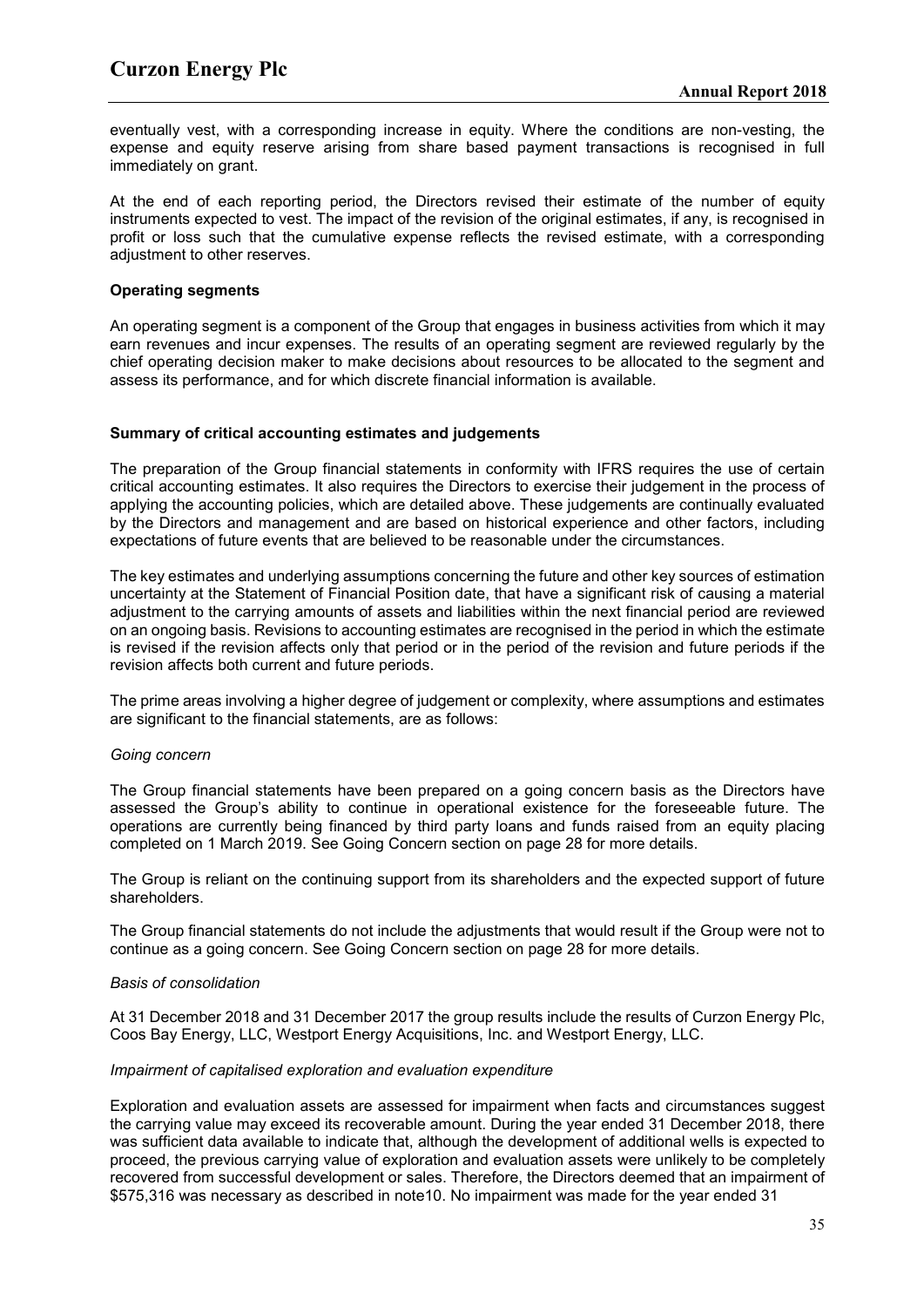## **Summary of critical accounting estimates and judgements continued**

December 2017. As at 31 December 2017 the carrying value of the exploration and evaluation assets was US\$2,559,000.

#### *Valuation of share options and warrants*

The Group measures the cost of equity-settled transactions with employees by reference to the fair value of the equity instruments at the date at which they are granted. The fair value of share options is determined using the Black-Scholes model. The model has its strengths and weaknesses and requires six inputs as a minimum: 1. The share price; 2. The exercise price; 3. The risk free rate of return; 4. The expected dividends or dividend yield; 5. The life of the option; and 6. The volatility of the expected return. The first three inputs are normally, but not always, straightforward. The last three involve greater judgement and have the greatest impact on the fair value. More details on how the volatility was determined in the absence of the historical trading date are given in the note [18.](#page-47-0)

#### **3. Segmental analysis**

IFRS 8 "Operating Segments" requires operating segments to be identified on the basis of internal reports about components of the Group that are regularly reviewed by the chief operating decision maker (which takes the form of the Directors) as defined in IFRS 8 "Operating Segments", in order to allocate resources to the segment and to assess its performance.

The Group's business involves exploring for hydrocarbon liquids and gas. As at each of 31 December 2017 and 31 December 2018, the Directors consider there is one reportable operating segment

Accordingly, an analysis of segment profit or loss, segment assets, segment liabilities and other material items has not been presented.

The Group operates in one geographic area, being the USA. All intangible assets and operating assets and liabilities are located in the USA. The Group has not yet commenced production and therefore has no revenue.

## **4. Loss for the year before taxation**

Loss before tax is stated after charging / (crediting):

|                                                                                                                  | 2018<br>US\$ | 2017<br>US\$ |
|------------------------------------------------------------------------------------------------------------------|--------------|--------------|
|                                                                                                                  |              |              |
| Impairment of exploration and evaluation expenditure<br>Auditor's remuneration:                                  | 575,316      |              |
| fees payable to the Company's auditor for the audit of<br>۰<br>the consolidated and Company financial statements | 25,500       | 58,000       |
| fees payable to the Company's auditor for other<br>$\blacksquare$                                                |              |              |
| services: corporate finance services                                                                             |              | 148.223      |
| Share-based payments                                                                                             | 339,367      | 111,367      |
| Foreign currency translation loss/(gain)                                                                         | (27, 878)    | 36.794       |
| Operating lease rentals:<br>- mineral rights (outside of IAS 17 and IFRS 16 scope)                               | 40.289       | 63.409       |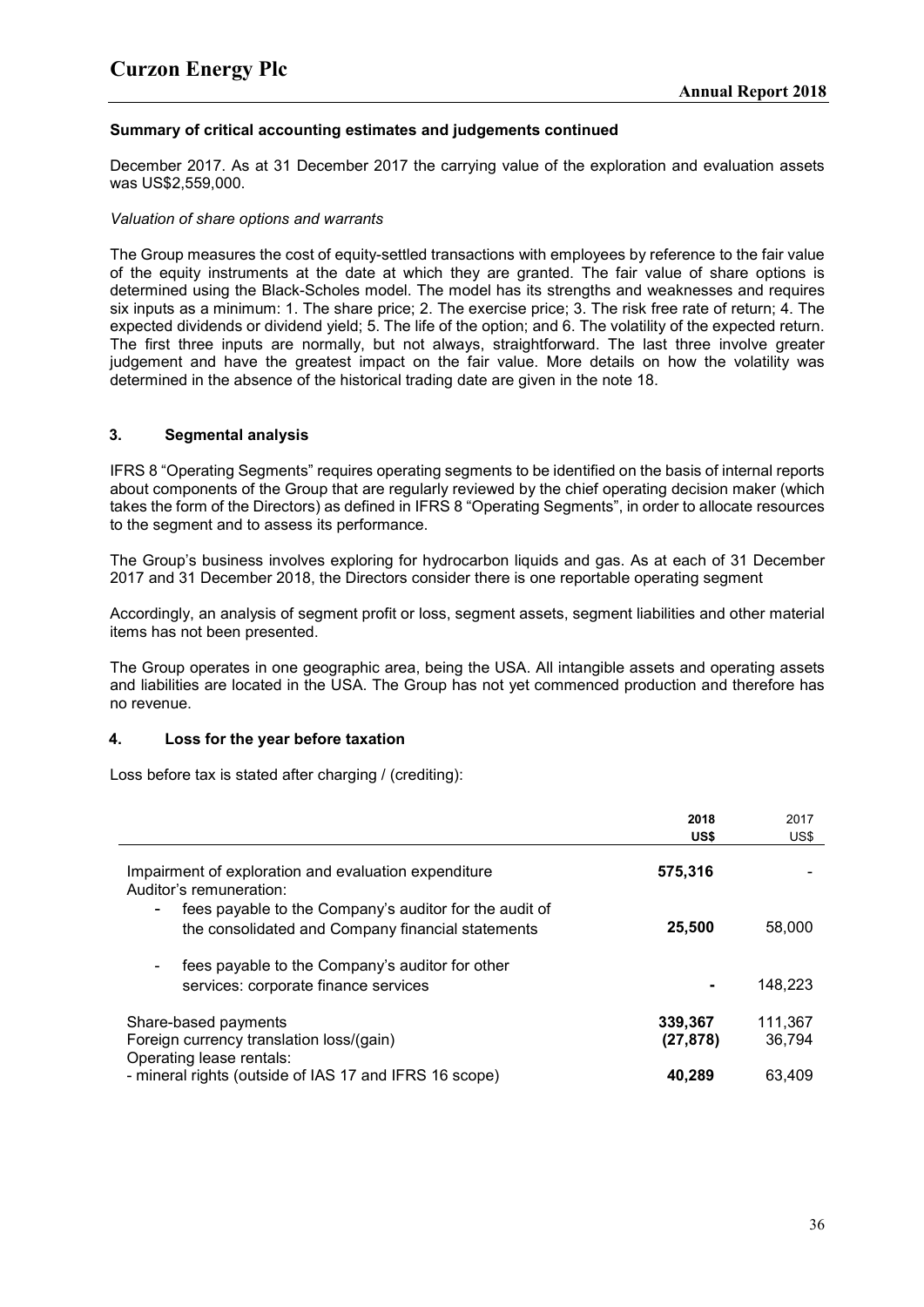## <span id="page-39-0"></span>**5. Directors and staff**

There were no staff employed by the Group during the two years ended 31 December 2018. One director, Mr Scott Kaintz, was employed by the Company since 5 November 2018.

## **Remuneration of key management personnel**

Directors' emoluments and benefits as follows:

| 2018                             | Directors'<br>fees<br>US\$ | Social<br>security<br>costs<br>US\$ | Total cash-<br>compensation<br>US\$ | Share-based<br><b>Payments (options)</b><br>US\$ | <b>Total</b><br>compensation<br>US\$ |
|----------------------------------|----------------------------|-------------------------------------|-------------------------------------|--------------------------------------------------|--------------------------------------|
| <b>John McGoldrick</b>           | 67,178                     |                                     | 67,178                              | 37,149                                           | 104,327                              |
| <b>Scott Kaintz</b>              | 16,148                     | 1,968                               | 18,116                              | ۰                                                | 18,116                               |
| Owen May                         | ٠                          |                                     |                                     |                                                  |                                      |
| <b>Brian James Kinane</b>        |                            | $\overline{\phantom{0}}$            |                                     | 74,891                                           | 74,891                               |
| <b>Thomas Wagenhofer</b>         | 97,407                     |                                     | 97,407                              | 149,828                                          | 247,235                              |
| <b>Thomas Mazzarisi</b>          | 103,333                    | ٠                                   | 103,333                             | 38,750                                           | 142,083                              |
| <b>Stephen Schoepfer</b>         | 103,333                    |                                     | 103,333                             | 38,750                                           | 142,083                              |
| Total directors'<br>compensation | 387,399                    | 1,968                               | 389,367                             | 339,368                                          | 728,735                              |

| 2017                          | Directors'<br>fees<br>US\$ | Social<br>security<br>costs<br>US\$ | Total cash-<br>compensation<br>US\$ | Share-based<br>Payments (options)<br>US\$ | Total<br>compensation<br>US\$ |
|-------------------------------|----------------------------|-------------------------------------|-------------------------------------|-------------------------------------------|-------------------------------|
| John McGoldrick               | 16,111                     |                                     | 16,111                              | 20,250                                    | 36,361                        |
| <b>Scott Kaintz</b>           |                            |                                     |                                     |                                           |                               |
| Owen May                      |                            |                                     |                                     |                                           |                               |
| Brian James Kinane            |                            |                                     |                                     | 30.366                                    | 30,366                        |
| Thomas Wagenhofer             | 93.052                     |                                     | 93.052                              | 60.751                                    | 153,803                       |
| Thomas Mazzarisi              | 182,000                    |                                     | 182,000                             |                                           | 182,000                       |
| Stephen Schoepfer             | 182,000                    |                                     | 182,000                             |                                           | 182,000                       |
| Total directors' compensation | 473,163                    |                                     | 473.163                             | 111.367                                   | 584,530                       |

The Directors' emoluments are paid from Coos Bay Energy LLC and the Company.

In 2018, Stephen Schoepfer received US\$103,333 (2017: US\$182,000) of which US\$103,333 (2017: US\$38,750) was paid to him through his service company 4 Sea-Sons LLC.

In 2018, Thomas Wagenhofer was paid all his fees of US\$97,407 (2017: US\$93,052) through his service company Gate Energy Limited.

In 2018, Thomas Mazzarisi was paid all if his fees of US\$103,333 (2017: US\$182,000) through his service company M10 Ventures LLC.

In 2018, John McGoldrick had through agreement with the Company agreed to defer payment of his 2018 director's compensation, which at 31 December 2018 totalled £50,000 (US\$67,178).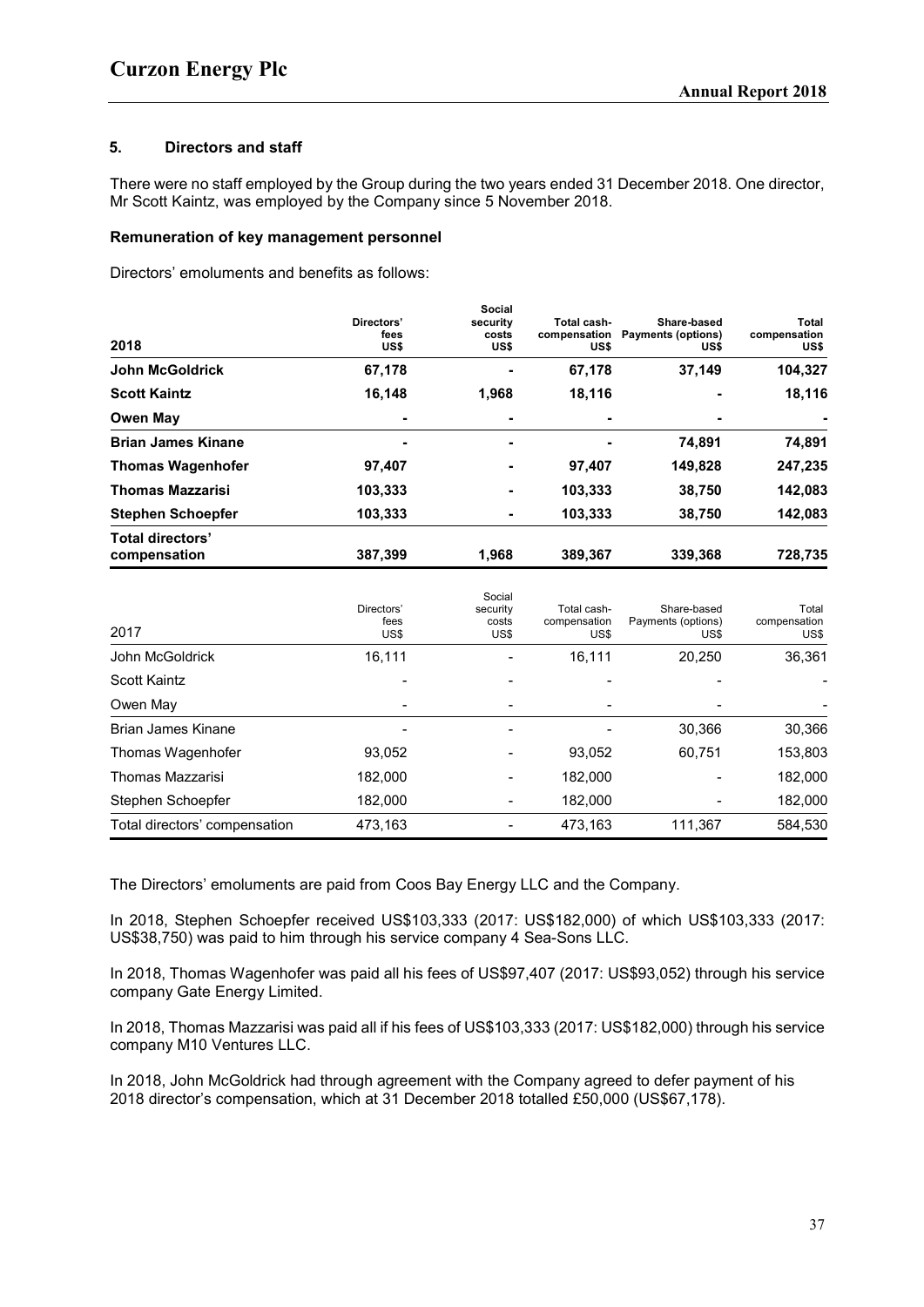## **6. Administrative expenses**

|                              | 2018      | 2017      |
|------------------------------|-----------|-----------|
|                              | US\$      | US\$      |
| <b>Staff costs</b>           |           |           |
| Directors' salaries          | 726,767   | 584,530   |
| Consultants                  | 64,965    |           |
| <b>Employers NI</b>          | 1,968     |           |
| <b>Professional services</b> |           |           |
| Accounting, audit & taxation | 98,356    | 223,515   |
| Legal                        | 68,655    | 256,144   |
| Marketing                    | 57,422    | 59,199    |
| Other                        | 31,202    | 70,988    |
| <b>Regulatory compliance</b> | 130,830   | 127,790   |
| <b>Travel</b>                | 41,614    | 57,736    |
| <b>Office and Admin</b>      |           |           |
| General                      | 64,165    | 136,649   |
| IT related costs             | 2,379     | 2,625     |
| Rent                         | 41,552    | 65,106    |
| Insurance                    | 34,074    | 78,337    |
|                              | 1,363,949 | 1,662,619 |

## **7. Finance expense (net)**

|                              | 2018<br>US\$   | 2017<br>US\$ |
|------------------------------|----------------|--------------|
| Foreign exchange loss/(gain) | (27, 878)      | 36,794       |
| Other interest received      | $\blacksquare$ | (125)        |
| Other interest paid          | $\blacksquare$ | 16,138       |
| Interest on promissory notes | 42,321         | 49,481       |
|                              | 14,443         | 102,288      |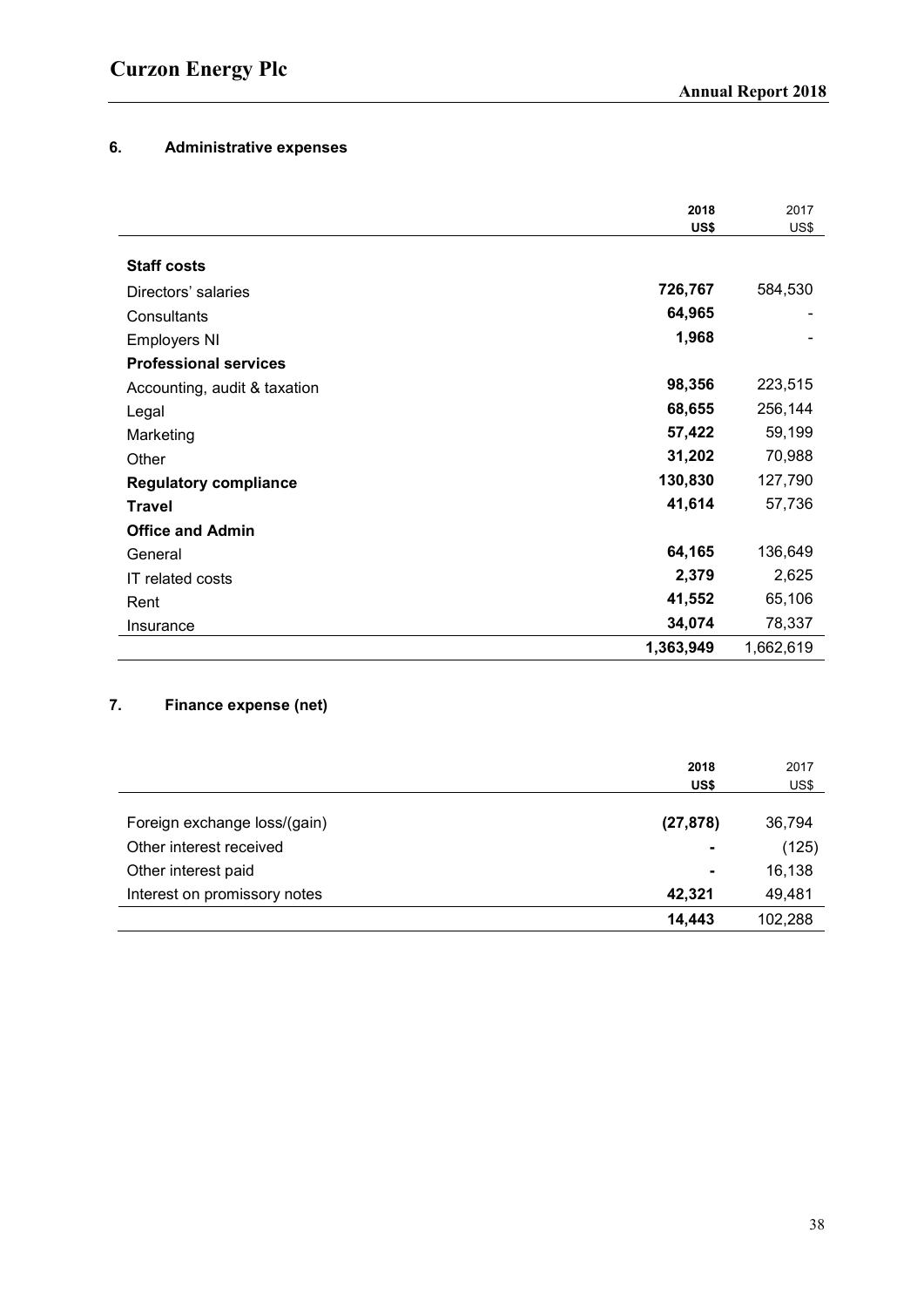## **8. Taxation**

The Group has made no provision for taxation as it has not yet generated any taxable income. A reconciliation of income tax expense applicable to the loss before taxation at the statutory tax rate to the income tax expense at the effective tax rate of the Group is as follows:

|                                                    | 2018        | 2017        |
|----------------------------------------------------|-------------|-------------|
|                                                    | US\$        | US\$        |
|                                                    |             |             |
| Loss before tax                                    | (1,953,708) | (1,833,381) |
| UK corporation tax credit at 19.00% (2017: 19.25%) | (371, 205)  | (352, 926)  |
| Effect of non-deductible expense                   | 77,384      | 21,438      |
| Differences in overseas tax rates                  | (21, 307)   | (120, 048)  |
| Effect of tax benefit of losses carried forward    | 315,127     | 451,535     |
| Current tax (credit)                               |             |             |

As at 31 December 2018, the tax effects of temporary timing differences giving rise to deferred tax assets was US\$1,127,127 (2017: US\$812,000).

A deferred tax asset in respect of these losses and temporary differences has not been established as the Group has not yet generated any revenues and the Directors have therefore assessed the likelihood of future profits being available to offset such deferred tax assets to be uncertain.

## **9. Pro forma basic and diluted loss per share**

The basic loss per share is derived by dividing the loss for the year attributable to ordinary shareholders of the Company by the weighted average number of shares in issue.

Diluted loss per share is derived by dividing the loss for the year attributable to ordinary shareholders of the Company by the weighted average number of shares in issue plus the weighted average number of ordinary shares that would be issued on conversion of all dilutive potential ordinary shares into ordinary shares.

The acquisition of Coos Bay Energy, LLC by Curzon Energy Plc was not within the scope of the IFRS 3 due to Curzon Energy Plc not meeting the definition of a business. This acquisition was accounted using the principles of merger accounting as described in the accounting policy in note 2. The weighted average number of shares for the purposes of loss per share calculation for reporting and comparative years were adjusted as described below.

During the year ended 31 December 2017: 40,000,000 shares in Curzon Energy Plc were issued to Coos Bay Energy, LLC previous owners as a consideration for the acquisition of Coos Bay Energy, LLC. These new shares were included into the weighted average number for shares calculation as if they were in issue from the first day of the first period presented in these financial statements, 1 January 2017. The 2 ordinary shares, that were issued by Curzon on incorporation, have also been included into the calculation as if they were in issue since 1 January 2017.

During the year ended 31 December 2018, 4,425,616 shares in Curzon Energy Plc were issued to Mr Barry Liben in satisfaction of the aggregate debt of £354,049.24 owed to him pursuant to a promissory note entered into with the Company on 29 December 2016.

The new shares have been issued during the current and comparative periods that increased net assets (other than as consideration for the Coos Bay acquisition in the comparative period, which was accounted for using the principles of merger accounting). Such shares were included into the weighted average number of shares calculation recorded from their actual date of issue and were not included in the comparative weighted average number of shares.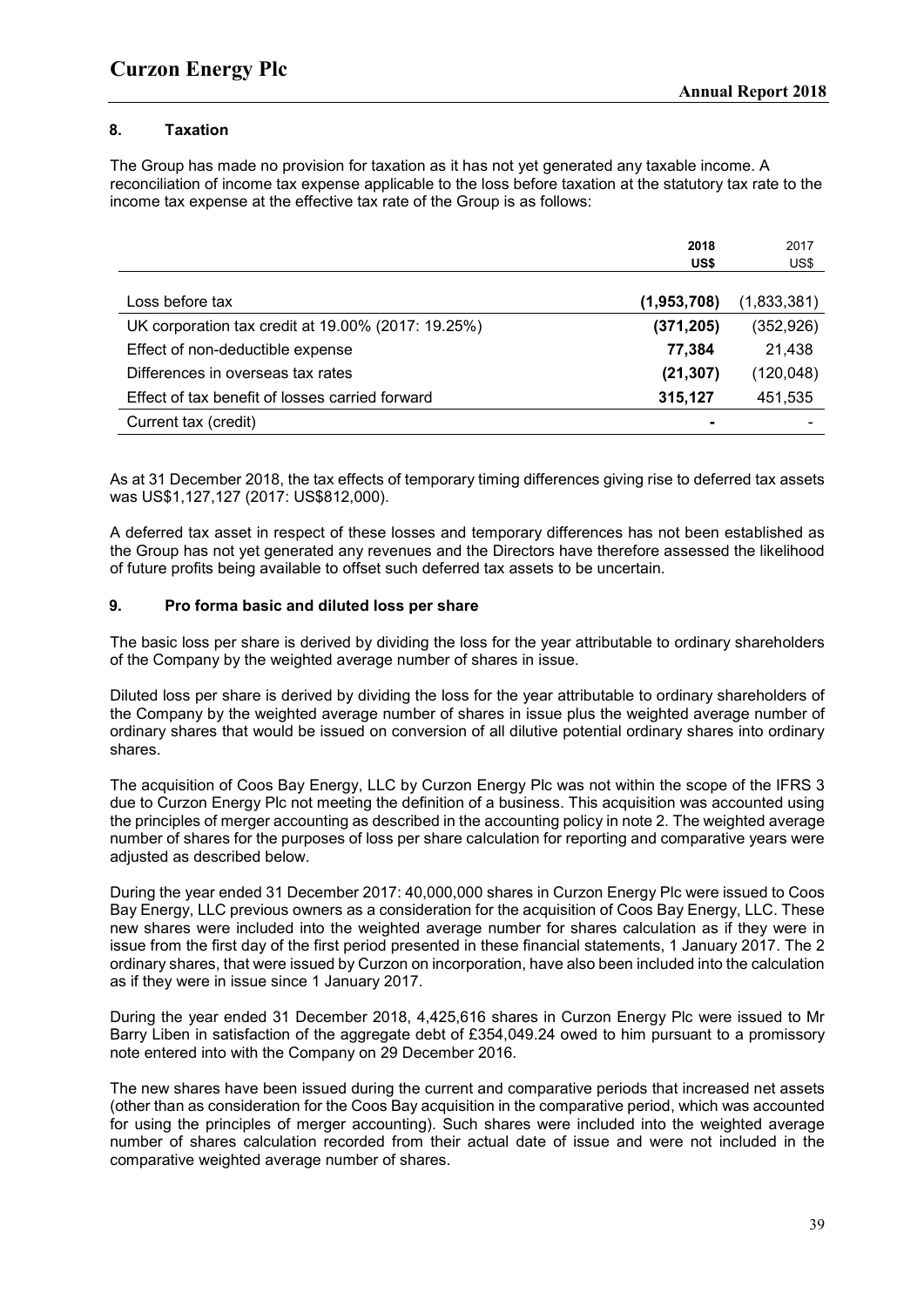The following reflects the loss and share data used in the basic and diluted loss per share computations:

|                                                                                                                        | 2018        | 2017        |
|------------------------------------------------------------------------------------------------------------------------|-------------|-------------|
|                                                                                                                        |             |             |
| Loss after tax (US\$)                                                                                                  | (1,953,708) | (1,833,381) |
| Weighted average number of ordinary shares of £0.01 in<br>issue                                                        | 74,449,821  | 54,095,138  |
| Effect of dilutive options and warrants                                                                                |             |             |
| Weighted average number of ordinary shares of £0.01 in<br>issue inclusive of outstanding dilutive options and warrants | 74,449,821  | 54,095,138  |
| Loss per share - basic and fully diluted (US\$)                                                                        | 0.03        | 0.03        |

Options and warrants with all conditions met at the end of each respective period:

|                                                                                                                              | 2018<br><b>Number</b> | 2017<br>Number |
|------------------------------------------------------------------------------------------------------------------------------|-----------------------|----------------|
|                                                                                                                              |                       |                |
| Share options granted to employees - fully vested at the end<br>of the respective period                                     | 2,386,872             | 421.152        |
| Warrants given to shareholders as a part of placing equity<br>instruments - fully vested at the end of the respective period | 3,630,200             | 3,630,200      |
| Total instruments fully vested                                                                                               | 6,017,072             | 4,051,352      |

At 31 December 2018, the effect was anti-dilutive as it would lead to a further reduction of loss per share, therefore they were not included into the diluted loss per share calculation.

Options and warrants with conditions not met at the end of the period, that could potentially dilute basic EPS in the future, but were not included in the calculation of diluted EPS for the periods presented:

|                                                                                                                                                                                              | 2018          | 2017      |
|----------------------------------------------------------------------------------------------------------------------------------------------------------------------------------------------|---------------|-----------|
|                                                                                                                                                                                              | <b>Number</b> | Number    |
| Share options granted to employees - not vested at the end of<br>the respective period<br>Warrants given to shareholders as a part of placing equity<br>instruments - conditions not all met | 5,246,832     | 4,212,552 |
| Total options and warrants with conditions not all met                                                                                                                                       | 5,246,832     | 4,212,552 |
| Total number of instruments and potentially issuable<br>instruments (vested and not vested) not included into the fully<br>diluted EPS calculation                                           | 11,263,904    | 8.263.904 |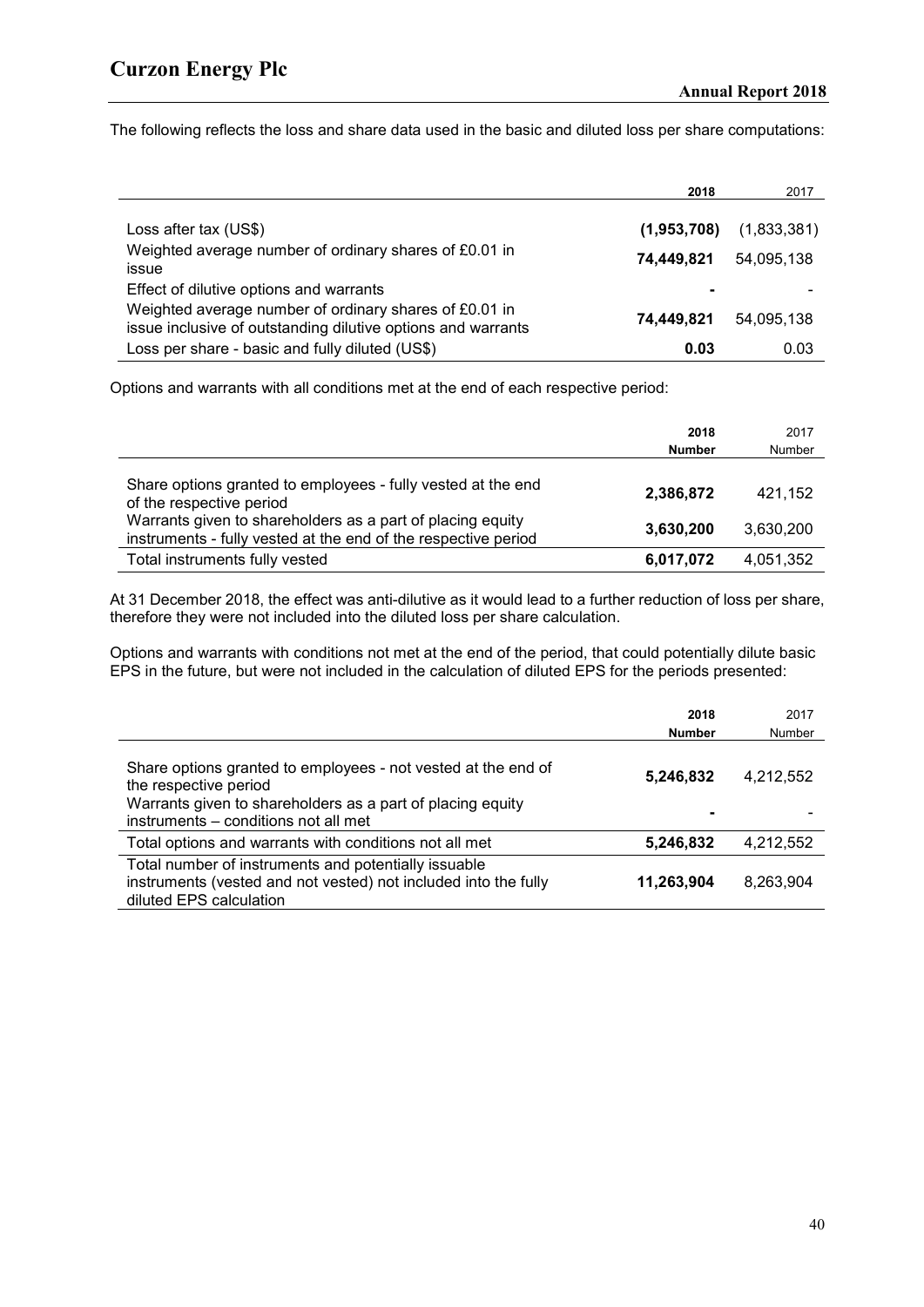### **10. Intangible assets**

| <b>Exploration and evaluation expenditure</b> | 2018<br>US\$ | 2017<br>US\$                      |
|-----------------------------------------------|--------------|-----------------------------------|
| Cost:                                         |              |                                   |
| At the beginning of the year                  | 24,141,000   | 24,141,000                        |
| Additions - exploration costs capitalised     | 575,316      |                                   |
| At the end of the year                        | 24,716,316   | 24,141,000                        |
|                                               |              |                                   |
| Impairment provision:                         |              |                                   |
| At the beginning of the year                  |              | $(21,582,000)$ $(21,582,000)$     |
| Provision for the year                        | (575, 316)   |                                   |
| At end of the year                            |              | $(22, 157, 316)$ $(21, 582, 000)$ |
| <b>Net Book Value</b>                         | 2,559,000    | 2,559,000                         |

The oil and gas properties are currently unproven and ongoing exploration activities are planned and will require additional significant expenditures. These exploration activities include formation stimulation and production testing of wells to be drilled at the Coos Bay project. As the first phase of exploration and development activities on the Coos Bay Project's unproved properties are still in progress, an assessment will be made upon completion of that phase as to whether a reclassification of a portion of the unproved reserves to proven reserves should be made. Once properties have been classified as proven, they are transferred from intangible assets to tangible assets as "Developed Oil and Gas Assets" and amortised over the life of the area according to the rate of depletion of the economically recoverable costs.

#### **Impairment**

In accordance with IFRS 6 "Exploration and Evaluation of Mineral Resources", the Directors have assessed whether any indication of impairment exists in respect of these intangible assets as follows:

During the year ended 31 December 2018 the carrying value of exploration assets exceeded the fair value and impairment in the amount of US\$575,317 was recognised. This value represents the well rework and stimulation efforts conducted during the course of 2018 that to date have not yielded meaningful gains in flow rates and well performance. The view has thus been taken that this work may not result in future recoverable economic value.

The fair value of the Coos Bay exploration assets was valued based upon a discounted cash flow using management's estimates, which are considered level 3 inputs. The key inputs were a discount rate of 10%, and a gas price of \$3.90/mcf being the 2018 average Oregon Citygate gas price. Sensitivity analysis was conducted on this valuation model in which discount rates and gas prices were varied and are presented below.

| Varied<br><b>Discount</b> | 8%     | 9%    | 11%   | 12%     |
|---------------------------|--------|-------|-------|---------|
| <b>Rates</b>              |        |       |       |         |
| Project NPV (US\$ M)      | 8.194  | 6.478 | 3.772 | 2.712   |
| <b>Varied Gas Prices</b>  | $+2%$  | $+1%$ | $-1%$ | $-2%$   |
| Project NPV (US\$ M)      | 11.809 | 8.212 | 2.176 | $-.351$ |
| <b>Varied OPEX Costs</b>  | $+2%$  | $+1%$ | $-1%$ | $-2%$   |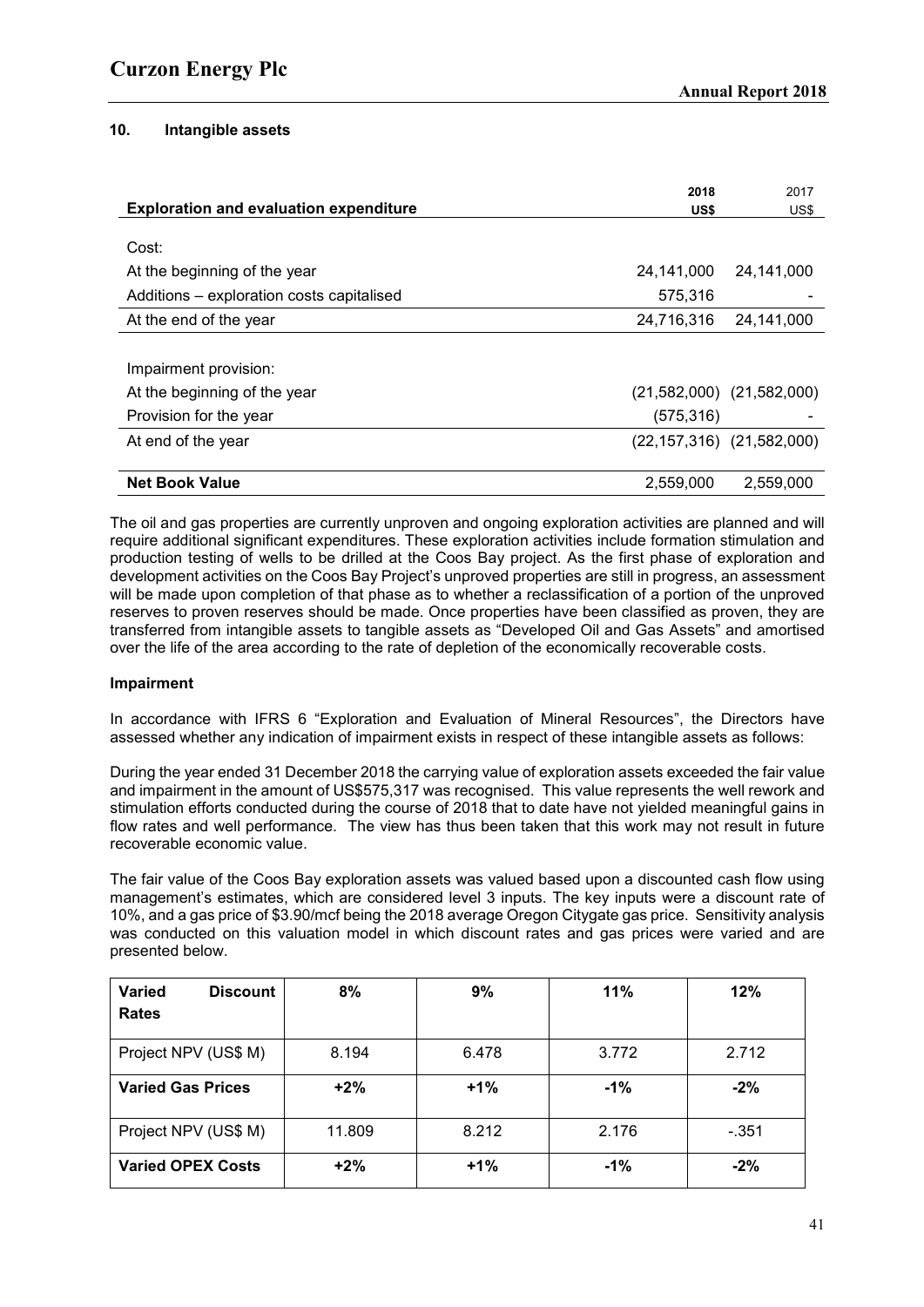| M)<br><b>Project NPV</b><br>415<br>(US\$<br>ں ، + ن | 4.259 | 5.695 | 6.305 |
|-----------------------------------------------------|-------|-------|-------|
|-----------------------------------------------------|-------|-------|-------|

The analysis of these exploration assets was further supported by the contingent resources of the project, which included 2C resources of 273.5 BCF in the Lower Coaledo and 28.1 BCF in the Upper Coaledo. Also, consideration was given to the USA as a safe jurisdiction in which to operate, a multi-year track record of Oregon Citygate prices being higher than that of industry standard Henry Hub prices, close proximity to a 12 in regional pipeline with adequate takeaway capabilities and the over \$22m of infrastructure and related costs spent to date by the previous operators. Together this analysis gave the Directors comfort that Coos Bay remains a viable exploration and development project going forward.

#### **Environmental matters**

The Group has established procedures for a continuing evaluation of its operations to identify potential environmental exposures and to assure compliance with regulatory policies and procedures. The Directors monitor these laws and regulations and periodically assesses the propriety of its operational and accounting policies related to environmental issues. The nature of the Group's business requires routine day-to-day compliance with environmental laws and regulations. The Group has incurred no material environmental investigation, compliance or remediation costs for each of the years ended 31 December 2017, and 31 December 2018. The Directors are unable to predict whether the Group's future operations will be materially affected by these laws and regulations. It is believed that legislation and regulations relating to environmental protection will not materially affect the results of operations of the Group.

## **11. Subsidiary Undertakings**

| <b>Name</b>                                  | Country of<br>incorporation | <b>Issued capital</b>   | <b>Proportion held</b><br>by Group | <b>Activity</b>         |
|----------------------------------------------|-----------------------------|-------------------------|------------------------------------|-------------------------|
| Coos Bay Energy, LLC                         | USA                         | Membership<br>interests | 100%                               | Holding company         |
| <b>Westport Energy</b><br>Acquisitions, Inc. | USA                         | <b>Shares</b>           | 100%                               | Holding company         |
| Westport Energy, LLC                         | USD                         | Membership<br>interests | 100%                               | Oil and gas exploration |

The Group has the following subsidiary undertakings:

All the above subsidiaries have same registered office with address 1001 SW 5th Avenue, Suite 1100, Portland, OR 97204, USA.

#### <span id="page-44-0"></span>**12. Restricted cash**

Restricted cash includes funds held as a collateral to support stand-by letters of credit related to the Group's oil and gas properties. The letters of credit secure the Group's reclamation obligations under the leases and state law. The cash can be taken by Umpqua Bank in the event the letters of credit are drawn on by the State of Oregon, Department of Geology & Mineral Industries (DOGAMI). The cash is held in the form of a Certificate of Deposit.

## **13. Prepayments and other receivables**

|                 | 2018   | 2017    |
|-----------------|--------|---------|
|                 | US\$   | US\$    |
|                 |        |         |
| VAT recoverable | 23,213 | 114,260 |
| Other debtors   | 12,944 | 34,356  |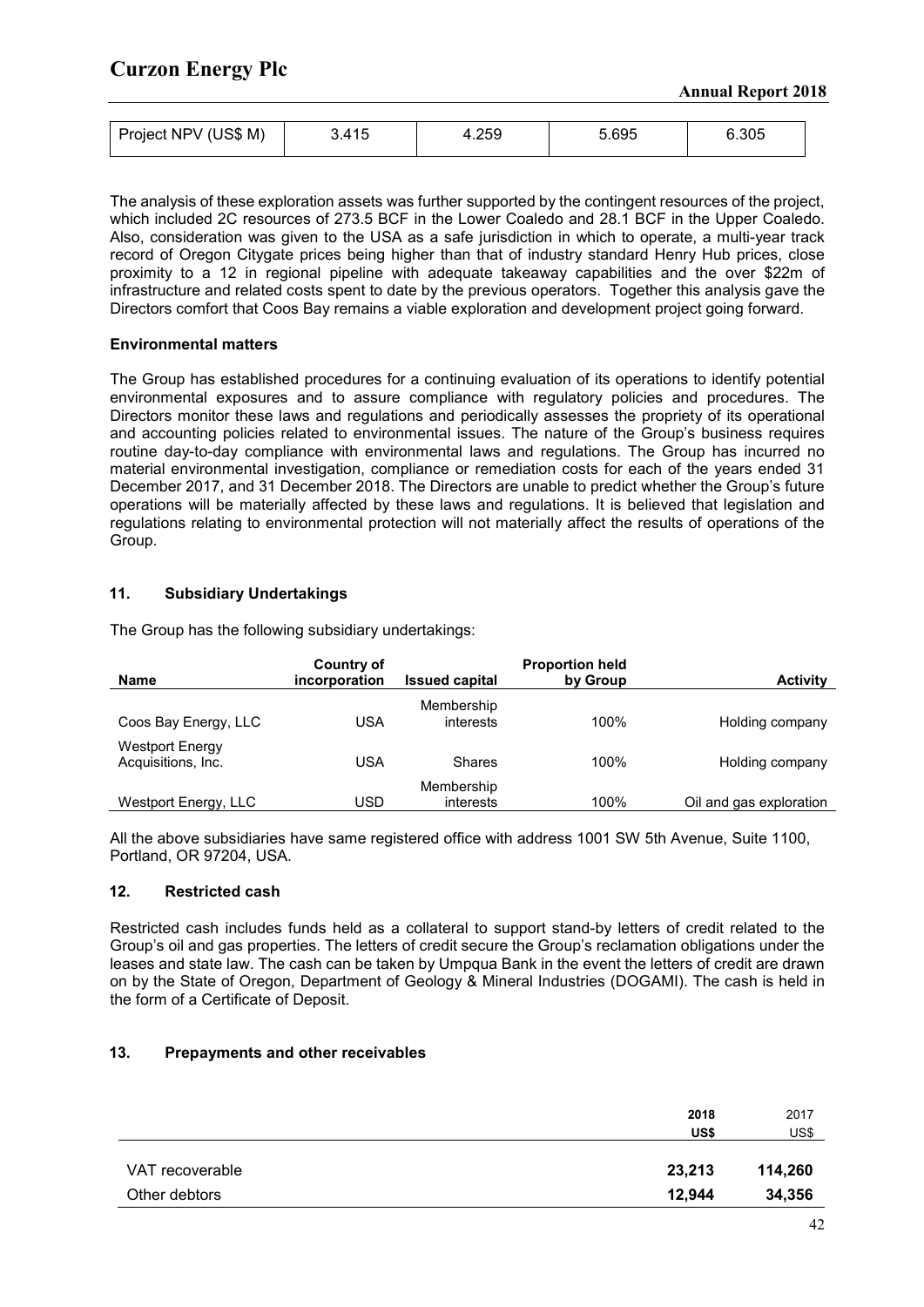| 36,157 | 148,616 |
|--------|---------|

The fair value of receivables and deposits approximates their carrying amount, as the impact of discounting is not significant. The receivables are not impaired and are not past due.

## **14. Cash and cash equivalents**

For the purpose of the statements of financial position, cash and cash equivalents comprise the following:

|                          | 2018    | 2017      |
|--------------------------|---------|-----------|
|                          | US\$    | US\$      |
| Cash in hand and at bank | 125.621 | 1,595,035 |
|                          | 125.621 | 1,595,035 |

## **15. Trade and other payables**

|                                                                                                                                   | 2018<br>US\$ | 2017<br>US\$ |
|-----------------------------------------------------------------------------------------------------------------------------------|--------------|--------------|
| Trade and other payables                                                                                                          | 370,646      | 385.840      |
| Accruals                                                                                                                          | 127,216      | 77,573       |
| Total financial liabilities, excluding loans and<br>borrowings, classified as financial liabilities measured at<br>amortised cost | 497,862      | 463,413      |
| Other payables - tax and social security payments                                                                                 | 9,032        |              |
| Total trade and other payables                                                                                                    | 506,894      | 463.413      |

## <span id="page-45-0"></span>**16. Borrowings**

During the year ended 31 December 2018, the Coos Bay issued one short-term promissory notes totalling US\$100,000 (2017: issued two short-term promissory notes totalling US\$250,000). Details of the notes are disclosed in the table below:

|                                      | Origination<br>date      | Contractual<br>settlement<br>date | Note value in<br>original<br>currency | Note value.<br>US\$    | Annual<br>interest<br>rate | <b>Security</b>        | Status at 31<br><b>December</b><br>2018 |
|--------------------------------------|--------------------------|-----------------------------------|---------------------------------------|------------------------|----------------------------|------------------------|-----------------------------------------|
| Cuart<br>Investments<br>PCC, Ltd.    | 29 Dec 2016              | extended to 31<br>Dec 2018        | £300,000                              | \$404.730              | 12%                        | unsecured              | Converted on<br>31 July 2018            |
| YA Global<br><b>Bruce</b><br>Edwards | 3 Oct 2018<br>1 Sep 2017 | 30 Oct 2019<br>31 Dec 2018        | \$100,000<br>\$100,000                | \$100,000<br>\$100,000 | 10%<br>15%                 | unsecured<br>unsecured | Outstanding<br>Outstanding              |

No interim payments are required under the promissory notes, as the payment terms require the original principal amount of each note, and all accrued interest thereon, to be paid in single lump payments on the respective contractual settlement dates.

|                                                         | 2018      | 2017       |
|---------------------------------------------------------|-----------|------------|
|                                                         | US\$      | US\$       |
| At 1 January                                            | 578,599   | 363,829    |
| Received during the year                                | 100,000   | 250,000    |
| Interest accrued during the year                        | 42.321    | 57.725     |
| Exchange rate differences                               | (31, 424) | 66,285     |
| Discharged during the year by issue of shares in Curzon | (475,684) | (159, 240) |
| At 31 December                                          | 213,812   | 578,599    |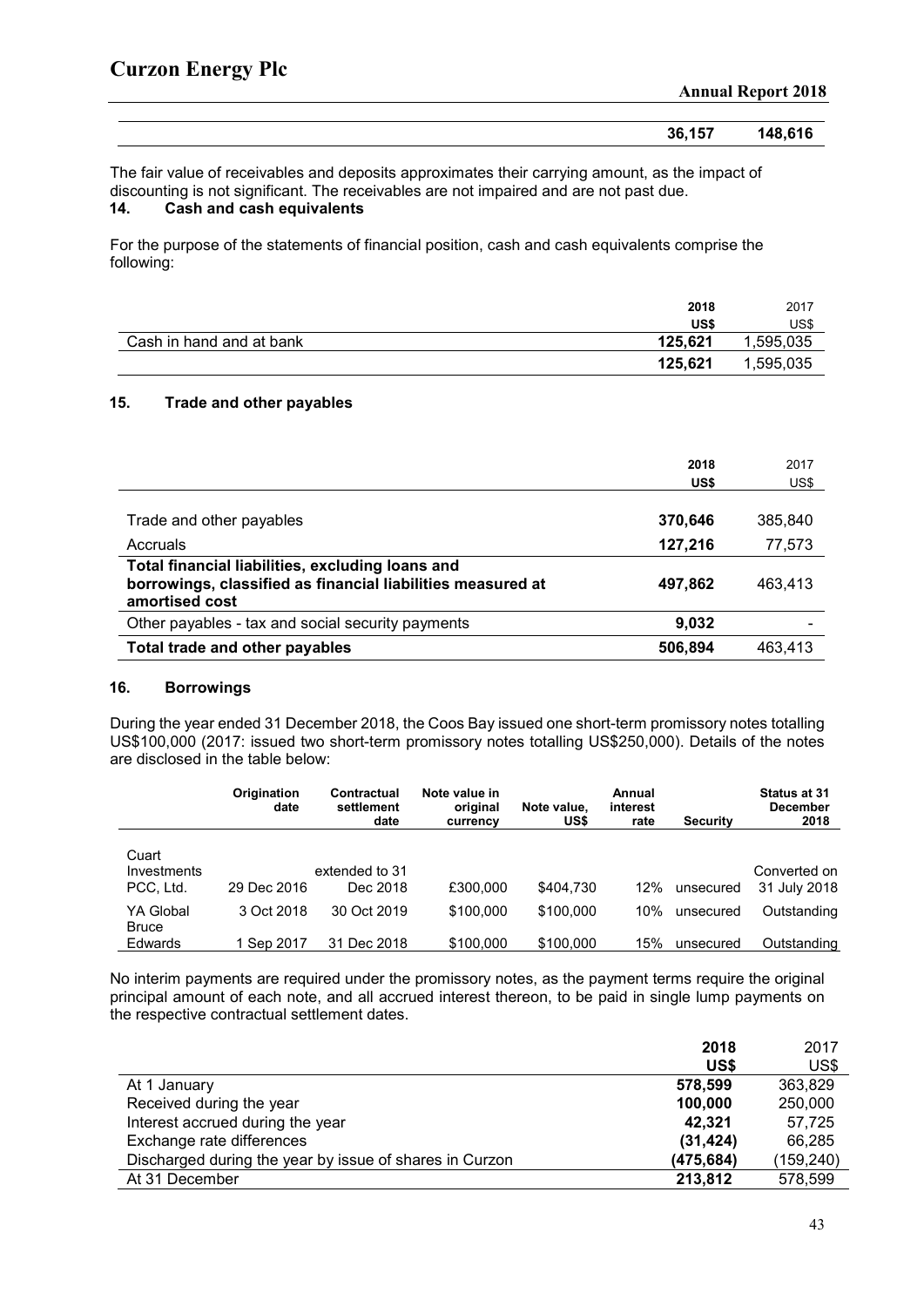# **Curzon Energy Plc Curzon Energy Plc Annual Report 2018**

|                                                          | 31 Dec 2017              | ີ<br>Cash flows<br><b>Proceeds</b><br>from new<br>borrowings | Non cash flow<br>Forex<br>movement | Non cash flow<br><b>Conversion</b> | Non cash flow<br>Interest accrued | 31 Dec<br>2018 |
|----------------------------------------------------------|--------------------------|--------------------------------------------------------------|------------------------------------|------------------------------------|-----------------------------------|----------------|
| <b>Cuart Investments</b><br>PCC, Ltd.                    | 473,667                  |                                                              | (22,167)                           | (475,684)                          | 24,184                            | ٠              |
| YA Global                                                | $\overline{\phantom{a}}$ | 100.000                                                      | (2, 167)                           | ۰                                  | 2,600                             | 100,433        |
| <b>Bruce Edwards</b>                                     | 104,932                  | $\overline{\phantom{a}}$                                     | (7,090)                            |                                    | 15.537                            | 113,379        |
| <b>Total liabilities</b><br>from financing<br>activities | 578,599                  | 100,000                                                      | (31,424)                           | (475,684)                          | 42,321                            | 213,812        |

## *Reconciliation of liabilities arising from financing activities*

## <span id="page-46-0"></span>**17. Share capital**

## **Authorised share capital**

As permitted by the Companies Act 2006, the Company does not have an authorised share capital.

## **Issued equity share capital**

|                                                                     |               | 2018      |               | 2017    |
|---------------------------------------------------------------------|---------------|-----------|---------------|---------|
|                                                                     | <b>Number</b> | US\$      | <b>Number</b> | US\$    |
| <b>Issued and fully paid</b>                                        |               |           |               |         |
| Ordinary shares of £0.01 each (after share<br>split on 28 May 2017) | 72,594,700    | 964,575   | 72,594,700    | 964,575 |
| Ordinary shares of £0.01 each issued<br>during the year             | 4,425,616     | 59,460    | -             |         |
| Total ordinary shares of £0.01 each                                 | 77,020,316    | 1,024,036 | 72,594,700    | 964,575 |
|                                                                     |               |           |               |         |

The Company has one class of Ordinary shares which carry no right to fixed income.

|                                                | Number |
|------------------------------------------------|--------|
| At 1 January 2017 (Ordinary shares of £1 each) | 81.297 |

#### **Ordinary shares of £0.01**

|                     | each, number |
|---------------------|--------------|
| Share split (a)     | 8,129,700    |
| Issue of shares (b) | 1,200,000    |
| Issue of shares (c) | 40,000,000   |
| Issue of shares (d) | 23,265,000   |
| At 31 December 2017 | 72,594,700   |
| Issue of shares (e) | 4,425,616    |
| At 31 December 2018 | 77,020,316   |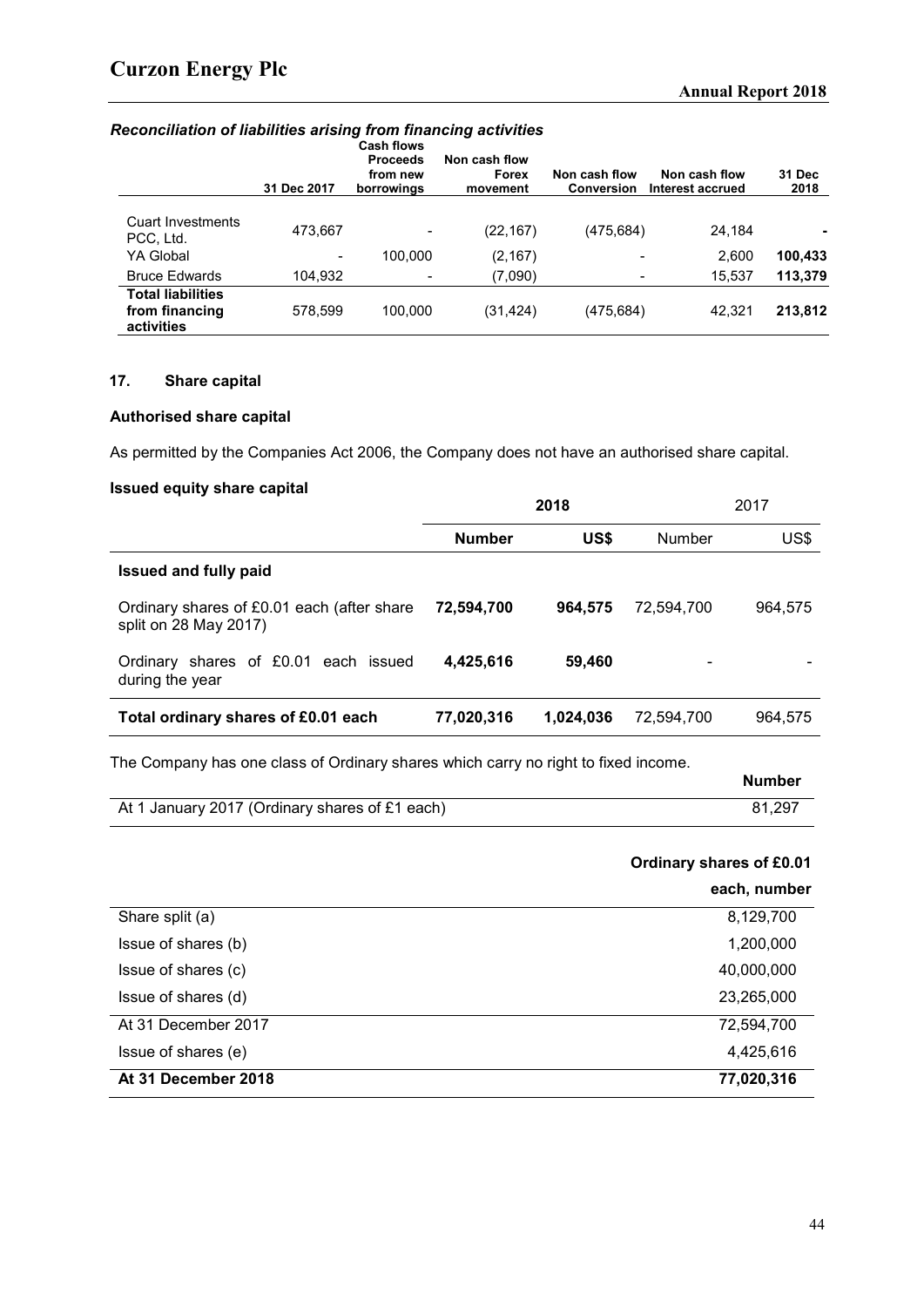#### **(a) Share split**

On 28 May 2017, the Company subdivided each Ordinary share of £1 each into 100 Ordinary shares of £0.01 each. Following the subdivision, the aggregate number of Ordinary shares in issue was 8,129,700.

### **(b) Issue of shares**

On 26 September 2017, the Company allotted and issued 1,200,000 Ordinary shares of £0.01 each in full satisfaction of all amounts owed under its US\$150,000 short-term promissory note with YA Global. The 1,200,000 Ordinary shares are subject to a one-year lock-in agreement.

## **(c) Issue of shares**

On 3 October 2017, the Company allotted and issued 40,000,000 Ordinary shares of £0.01 each for a subscription price of £0.10 per Ordinary share.

#### **(d) Issue of shares**

On 4 October 2017, the Company allotted and issued 23,265,000 Ordinary shares of £0.01 each for a subscription price of £0.10 per Ordinary share.

#### **(e) Issue of shares**

On 31 July 2018, the Company allotted and issued 4,425,616 Ordinary shares of £0.01 each at £0.80 per Ordinary share on conversion of the Cuart loan as disclosed in note 16.

The ordinary shares carry the right to one vote per share at general meetings of the company and the rights to share in any distribution of profits or returns of capital and to share in any residual assets available for distribution in the event of a winding up.

## <span id="page-47-0"></span>**18. Share Based Payments**

#### *Employee share options*

The Company established employee share option plans to enable the issue of options as part of the remuneration of key management personnel and Directors to enable them to purchase Ordinary shares in the Company. Under IFRS 2 "Share-based Payments", the Company determines the fair value of the options issued to Directors and employees as remuneration and recognises the amount as an expense in the statement of income with a corresponding increase in equity.

At 31 December 2018, the Company had outstanding options to subscribe for Ordinary shares as follows:

| Option exercise price                                   | Number of<br>options granted | <b>Vesting date</b> | <b>Expiry date</b> | Fair value of<br>individual option |
|---------------------------------------------------------|------------------------------|---------------------|--------------------|------------------------------------|
|                                                         |                              |                     |                    |                                    |
| £0.10                                                   | 421,152                      | 4 Oct 2017          | 4 Oct 2022         | £0.074                             |
| £0.15                                                   | 421,152                      | 4 Apr 2018          | 4 Oct 2022         | £0.067                             |
| £0.10                                                   | 1,123,416                    | 4 Oct 2018          | 4 Oct 2022         | £0.074                             |
| £0.30                                                   | 421,152                      | 4 Oct 2018          | 4 Oct 2022         | £0.055                             |
| £0.15                                                   | 1,123,416                    | 4 Oct 2019          | 4 Oct 2022         | £0.067                             |
| £0.30                                                   | 1,123,416                    | 4 Oct 2020          | 4 Oct 2022         | £0.055                             |
| £0.10                                                   | 1,000,000                    | 1 Mar 2019          | 31 May 2019        | £0.028                             |
| £0.15                                                   | 1,000,000                    | 1 Mar 2019          | 31 May 2019        | £0.017                             |
| £0.20                                                   | 1,000,000                    | 1 Mar 2019          | 31 May 2019        | £0.012                             |
| <b>Total options outstanding</b><br>at 31 December 2018 | 7,633,704                    |                     |                    |                                    |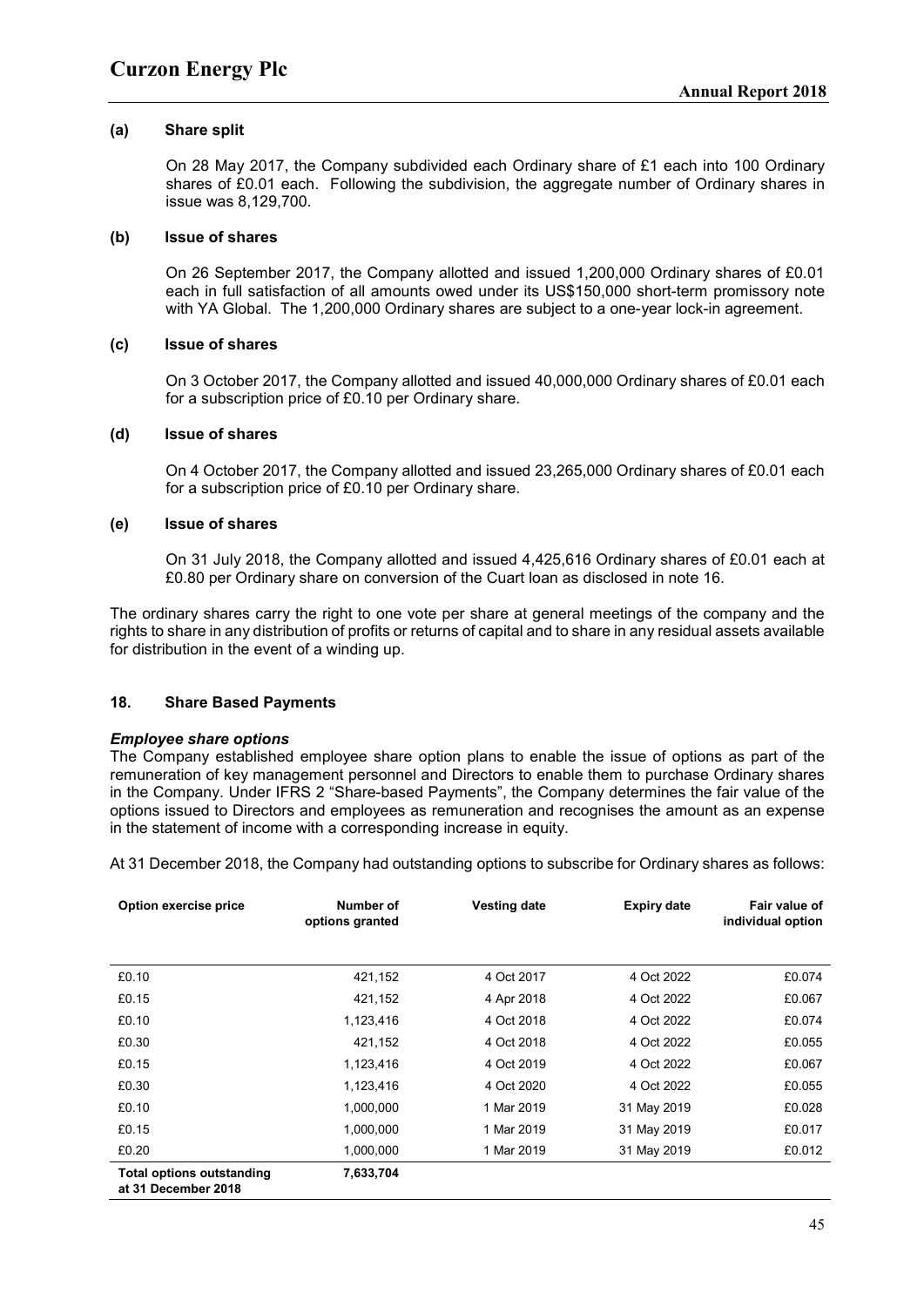|                                                 | 2018                            |            | 2017                 |                                 |
|-------------------------------------------------|---------------------------------|------------|----------------------|---------------------------------|
|                                                 | Weighted<br>average<br>exercise |            |                      | Weighted<br>average<br>exercise |
|                                                 | Number of<br>options            | price<br>£ | Number of<br>options | price<br>£                      |
| Outstanding at the beginning of the period      | 4,633,704                       | 0.18       |                      |                                 |
| Granted during the period                       | 3,000,000                       | 0.15       | 4,633,704            | 0.18                            |
| Forfeited during the period                     |                                 |            |                      |                                 |
| Exercised during the period                     |                                 |            |                      |                                 |
| Lapsed during the period                        |                                 |            |                      |                                 |
| Outstanding at the end of the period            | 7,633,704                       | 0.17       | 4,633,704            | 0.18                            |
| Vested and exercisable at the end of the period | 2,386,872                       | 0.13       | 421,152              | 0.10                            |

During the financial year 3,000,000 (2017: 4,633,704) options were granted at an exercise price ranging from £0.1 to £0.2. These options were granted to the former Directors to release all other liabilities arising on the termination of their contract, the options granted in 2018 were valued based on the value of the discharged liabilities, which arose on the termination of the former Directors' contracts

The weighted average fair value of each option granted during the year was £0.019 (2017: £0.065).

The exercise price of options outstanding at 31 December 2018 ranged between £0.1 and £0.3 (2017: ranged between £0.1 and £0.30). Their weighted average remaining contractual life was 2.45 years (2017: 4.76 years).

The weighted average share price (at the date of exercise) of options exercised during the year was nil (2017: nil) as no options were exercised.

The following information is relevant in the determination of the fair value of the options granted during the year under equity-settled share-based remuneration schemes:

|                                               | <b>Granted on 4 October</b><br>2017 |
|-----------------------------------------------|-------------------------------------|
| Option pricing model used                     | <b>Black-Scholes</b>                |
| Weighted average share price at grant date, £ | 0.105                               |
| Weighted average contractual life, years      | 5.00                                |
| Expected volatility, %                        | 90.91                               |
| Expected dividend growth rate, %              | 0                                   |
| Risk-free interest rate (5-year bond), %      | 0.802                               |

Calculation of volatility involves significant judgement by the Directors due to the absence of the historical trading data for the Company at the date of the grant. Volatility number for the options granted on 15 October 2018 was calculated based on the Company's historical trading data. Volatility number of the options granted on 4 October 2017 was estimated based on the range of 5-year month end volatilities of 10 similar size listed companies operating in Oil and Gas sector.

Share-based remuneration expense related to the share options granted during the reporting period and part of the charge relating to the options granted in 2017 is included in the administration expenses line in the consolidated income statement in the amount of \$339,367 (2017: US\$111,367).

## *Warrants*

During the year ended 31 December 2018 no warrants were granted by the Company.

During the year ended 31 December 2017 the Company issued the following warrants to subscribe for shares: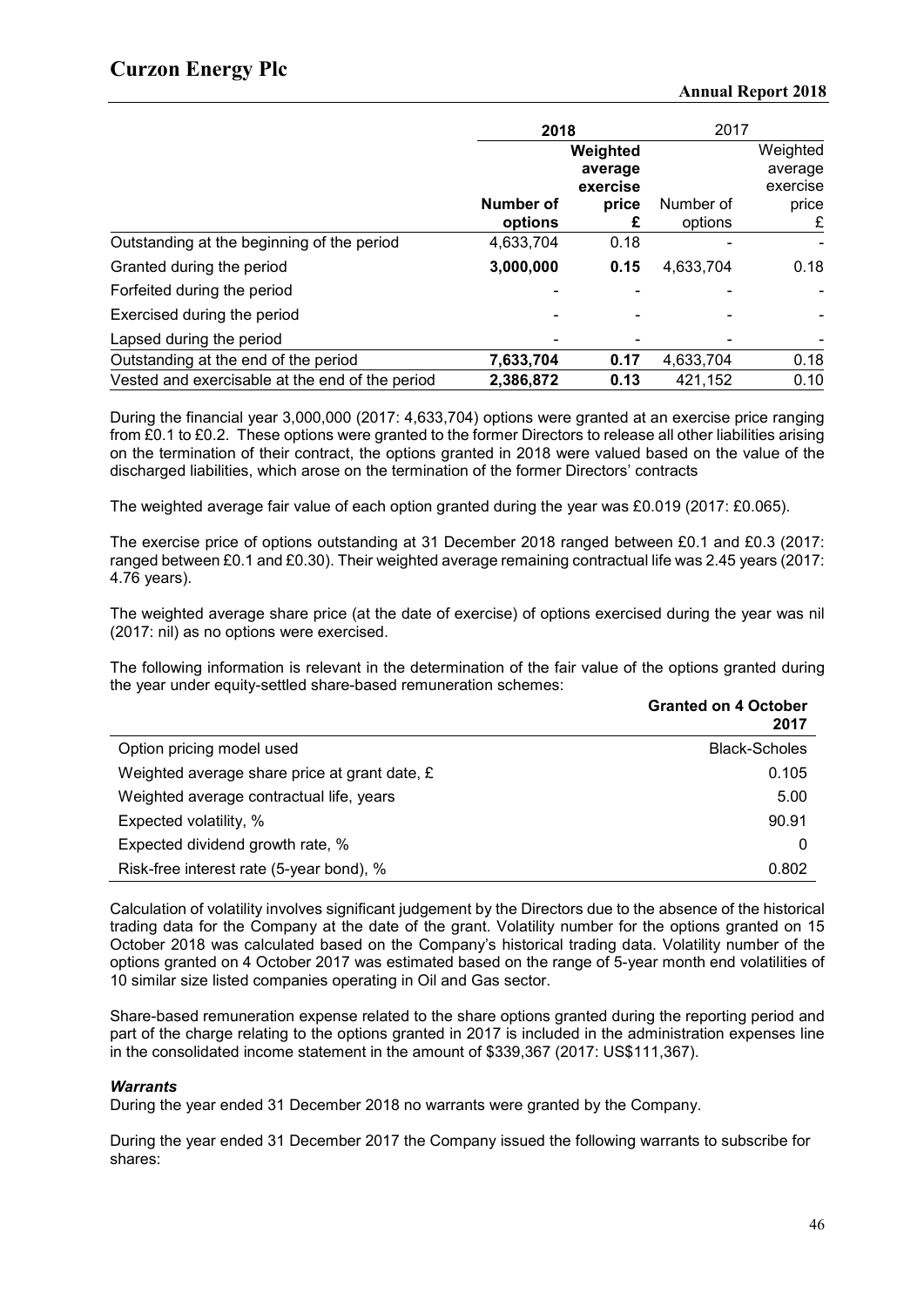# **Curzon Energy Plc** Annual Report 2018

| <b>Warrant exercise</b><br>price        | Number of<br>warrants<br>granted | <b>Vesting date</b> | <b>Expiry date</b> | Fair value of<br>individual<br>option |
|-----------------------------------------|----------------------------------|---------------------|--------------------|---------------------------------------|
| £0.10                                   | 130.200                          | 4 Oct 2017          | 4 Oct 2020         | £0.061                                |
| £0.125                                  | 1.500.000                        | 4 Oct 2017          | 4 Oct 2020         | £0.056                                |
| <b>Total granted during</b><br>the year | 3,630,200                        |                     |                    |                                       |

All warrants granted vested on 4 October 2017.

On 4 October 2018, 2,000,000 warrants granted on the date of admission with exercise price of £0.15 expired.

The weighted average fair value of each warrant granted during the year was £nil (2017: £0.04).

The exercise price of warrants outstanding at 31 December 2018 ranged between £0.1 and £0.125 (2017: ranged between £0.1 and £0.15). Their weighted average remaining contractual life was 0.65 years (2017: 1.65 years).

The weighted average share price (at the date of exercise) of warrants exercised during the year was nil (2017: nil) as no warrants were exercised.

The following information is relevant in the determination of the fair value of the warrants granted during the year ended 31 December 2017:

|                                               | <b>Granted on 4 October 2017</b> |
|-----------------------------------------------|----------------------------------|
| Warrant pricing model used                    | <b>Black-Scholes</b>             |
| Weighted average share price at grant date, £ | 0.105                            |
| Weighted average contractual life, years      | $1 - 3$                          |
| Expected volatility, %                        | 90.91                            |
| Expected dividend growth rate, %              | 0                                |
| Risk-free interest rate (5 year bond), %      | 0.802                            |

Calculation of volatility involves significant judgement by the Directors due to the absence of the historical trading data for the Company at the date of the grant. Volatility number above was estimated based on the range of 5-year month end volatilities of 10 similar sized listed companies operating in the Oil and Gas sector.

The aggregate fair value related to the share warrants granted during the reporting period has been allocated to share premium as share issue cost in the amount of US\$nil (2017: US\$191,011).

#### **19. Reserves**

#### *Share premium*

The share premium account represents the excess of consideration received for shares issued above their nominal value net of transaction costs.

#### *Foreign currency translation reserve*

The translation reserve represents the exchange gains and losses that have arisen from the retranslation of overseas operations.

#### *Retained earnings*

Retained earnings represent the cumulative profit and loss net of distributions to owners.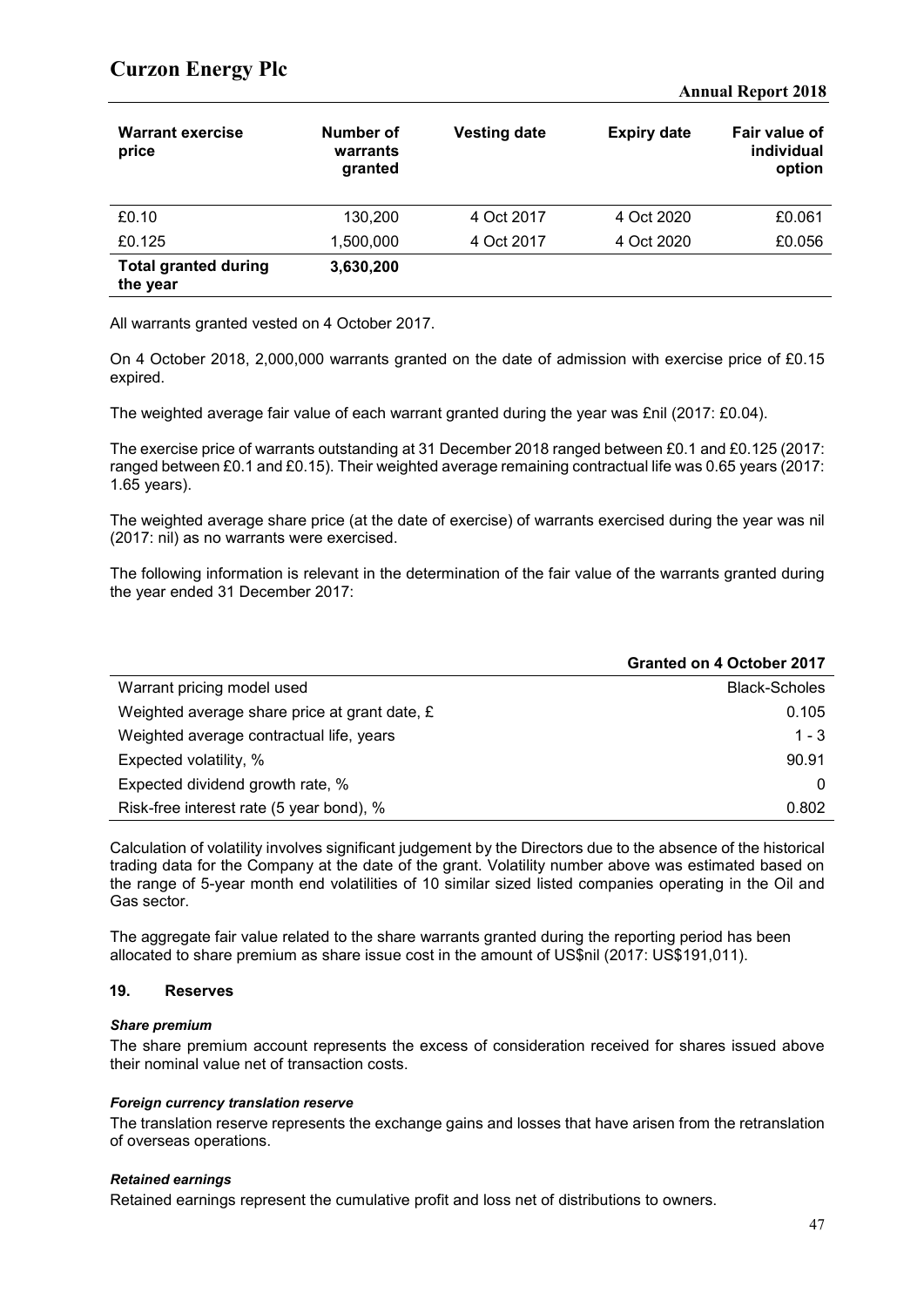#### *Warrants reserve*

The warrants reserve represents the cumulative fair value of the warrants, granted to the investors together with placement shares, still outstanding and not exercised.

#### *Share-based payment reserve*

The share-based payment reserve represents the cumulative charge for options granted, still outstanding and not exercised.

#### *Merger reserve*

The merger reserve represents the cumulative share capital and membership capital contributions of all the companies included into the legal acquire sub-group less cost of investments into these legal acquirees.

#### <span id="page-50-0"></span>**20. Financial instruments – risk management**

#### **General objectives, policies and processes**

The overall objective of the Directors is to set policies that seek to reduce risk as far as possible without unduly affecting the Group's competitiveness and flexibility. Further details regarding these policies are set out below.

The Directors review the Group's monthly reports through which they assess the effectiveness of the processes put in place and the appropriateness of the objectives and policies it sets.

#### **Categories of financial assets and liabilities**

The Group's activities are exposed to a variety of market risk (including interest rate and currency risk) and liquidity risk. The Group's overall financial risk management policy focuses on the unpredictability of financial markets and seeks to minimise potential adverse effects on its financial performance.

The principal financial instruments used by the Group, from which financial instrument risk arises, are as follows:

- Other receivables:
- cash and cash equivalents;
- trade and other payables; and
- borrowings.

Other receivables are initially measured at fair value and subsequently carried at amortised cost.

The carrying value of financial assets and financial liabilities maturing within the next 12 months approximates their fair value due to the relatively short-term maturity of the financial instruments.

The Group had no financial assets or liabilities carried at fair values at the end of each reporting date.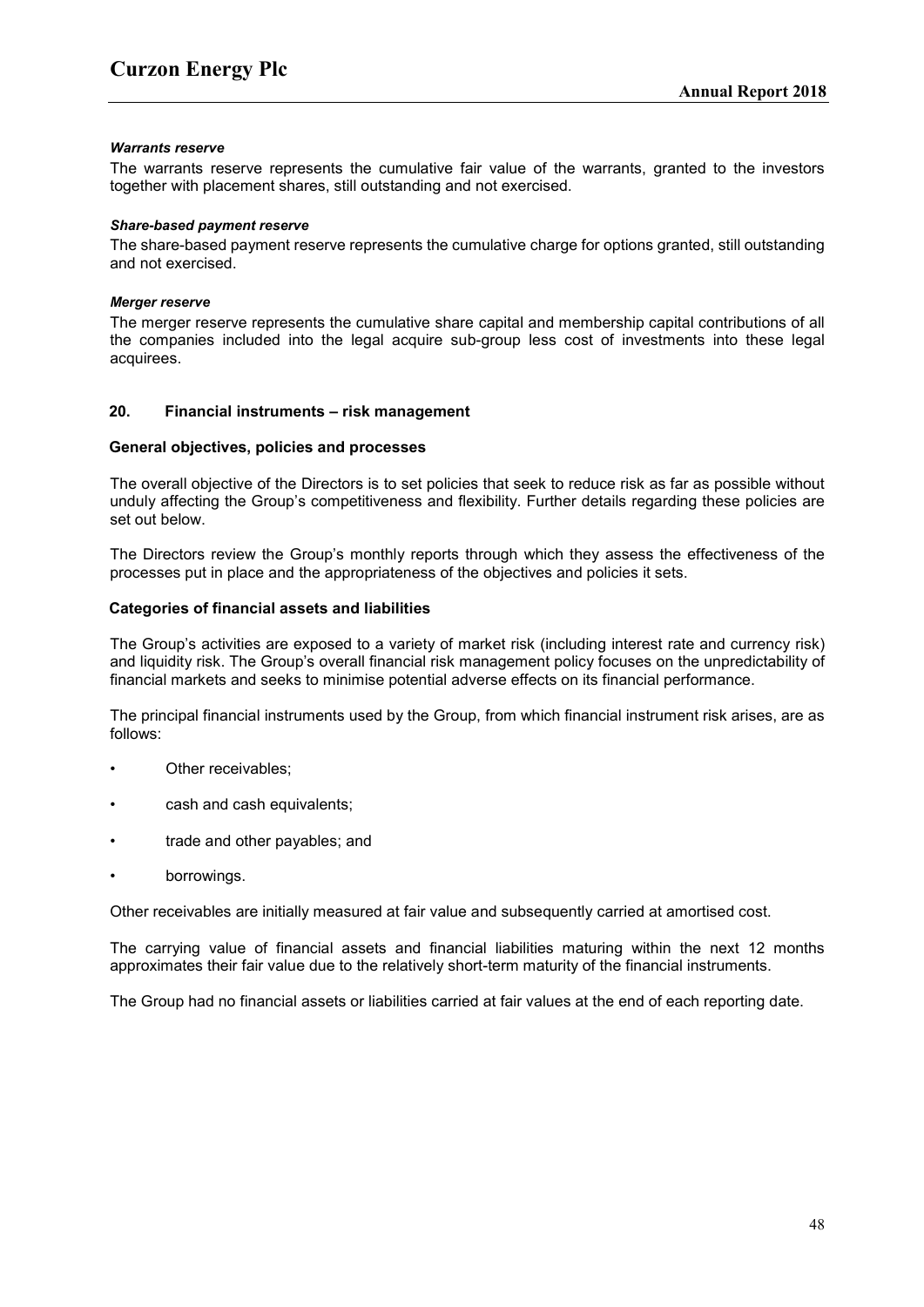A summary of the financial instruments held by category is provided below:

|                              | 2018    | 2017      |
|------------------------------|---------|-----------|
|                              | US\$    | US\$      |
| <b>Financial assets</b>      |         |           |
| Cash and cash equivalents    | 125,621 | 1,595,035 |
| Other receivables            | 36,157  | 148,616   |
| Restricted cash              | 125,000 | 125,440   |
|                              |         |           |
| <b>Financial liabilities</b> |         |           |
| Trade payables               | 370,646 | 385,840   |
| Short-term borrowings        | 213,812 | 578,599   |

### **Credit risk**

The Group's exposure to credit risk, or the risk of counterparties defaulting, arises mainly from notes and other receivables. The Directors manage the Group's exposure to credit risk by the application of monitoring procedures on an ongoing basis. For other financial assets (including cash and bank balances), the Directors minimise credit risk by dealing exclusively with high credit rating counterparties.

#### **Credit risk concentration profile**

The Group's receivables do not have significant credit risk exposure to any single counterparty or any group of counterparties having similar characteristics. The Directors define major credit risk as exposure to a concentration exceeding 10% of a total class of such asset.

The Company maintains its cash reserves in Barclays Bank UK PLC, which maintains the following credit ratings:

| <b>Credit Agency</b>                                                     | <b>Standard and Poor's</b> | Moody's   | <b>Fitch</b>   | R&I      |
|--------------------------------------------------------------------------|----------------------------|-----------|----------------|----------|
| Long Term                                                                | A/Stable                   | A1/Stable | A+             | A/Stable |
| <b>Short Term</b>                                                        | $A-1$                      | $P-1$     | F <sub>1</sub> | N/A      |
| Unsupported Group Credit /Baseline<br>Credit Assessment/Viability Rating | $bbb+$                     | A3        | a              | N/A      |

#### **Exposure to credit risk**

As the Group does not hold any collateral, the maximum exposure to credit risk is represented by the carrying amount of the financial assets as at the end of each reporting period.

#### **Market risk - interest rate risk**

Market risk arises from the Group's use of interest bearing and foreign currency financial instruments. It is the risk that the fair value or future cash flows of a financial instrument will fluctuate because of changes in interest rates (interest rate risk), foreign exchange rates (currency risk) or other market factors (other price risk). The Group's interest rate risk arises from short-term borrowings. Borrowings issued at variable rates expose the Group to cash flow interest rate risk, which is partially offset by cash held at variable rates. Borrowings issued at fixed rates expose the Group to fair value interest rate risk. The Directors' policy is to maintain a majority of the Group's borrowings in fixed rate instruments.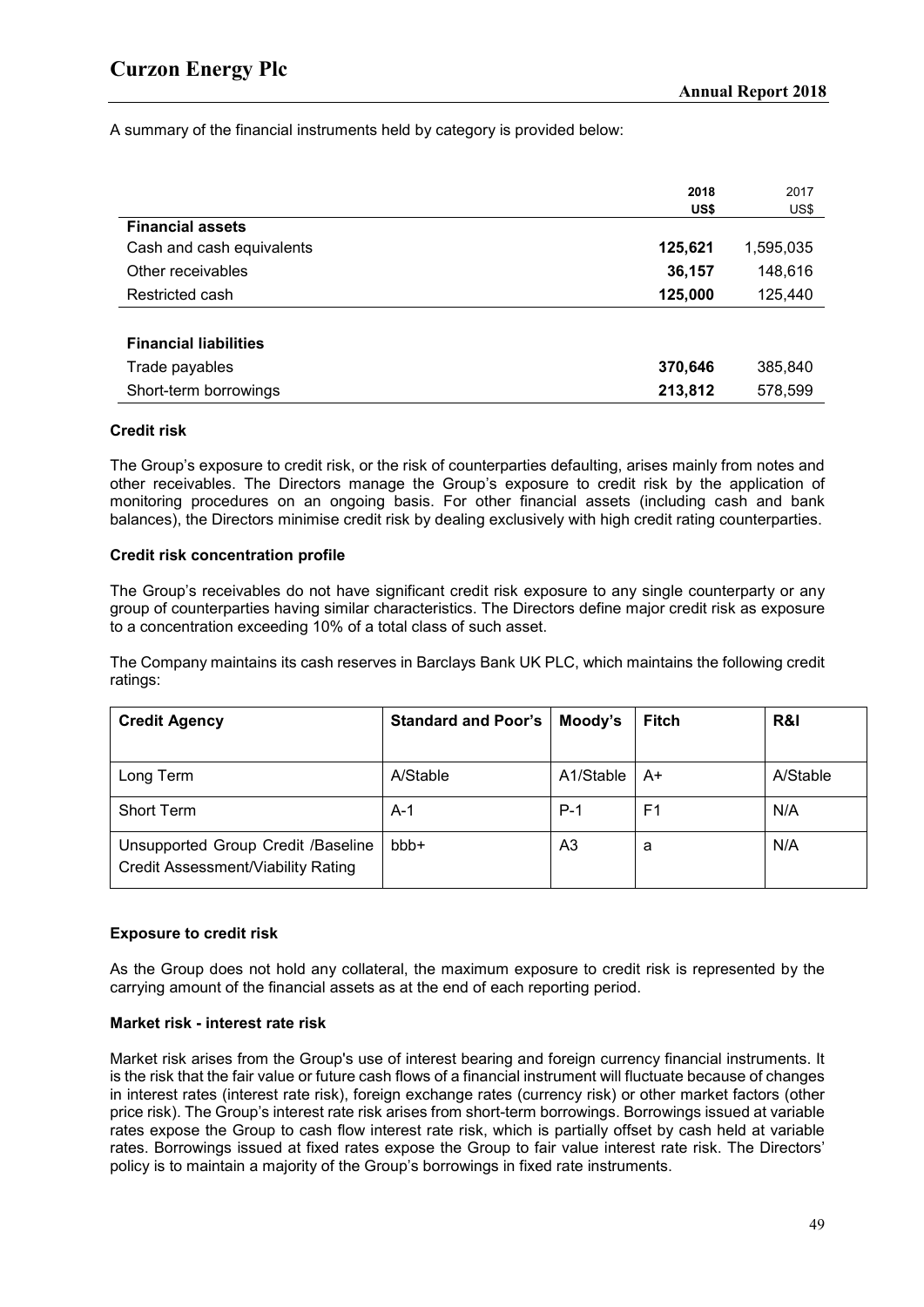The Directors have analysed the Group's interest rate exposure on a dynamic basis. This takes into consideration refinancing, renewal of existing positions and alternative financing. Based on these considerations, the Directors believe the Group's exposure to cash flow and fair value interest rate risk is not significant.

#### **Market risk - currency risk**

Currency risk is the risk that the value of financial instruments will fluctuate due to changes in foreign exchange rates. Currency risk arises when future commercial transactions and recognised assets and liabilities are denominated in a currency that is not the Group's measurement currency. The Group is exposed to foreign exchange risk arising from various currency exposures primarily with respect to the UK Pound Sterling  $(E)$ . The Directors monitor the exchange rate fluctuations on a continuous basis and acts accordingly. The following sensitivity analysis shows the effects on loss before tax of 10% increase/decrease in the exchange rates of the US\$ versus closing exchange rates of UK Pound Sterling as at 31 December 2018:

|                 | $+10%$              | $-10%$              |
|-----------------|---------------------|---------------------|
|                 | US\$                | US\$                |
|                 |                     |                     |
|                 | Increase in loss by | Decrease in loss by |
| Loss before tax | US\$88,587          | US\$88,587          |

#### **Liquidity risk**

The Group currently holds cash balances to provide funding for normal trading activity. Trade and other payables are monitored as part of normal management routine and all amounts outstanding fall due in one year or less.

### **Capital management**

The Group defines capital as the total equity of the Group. The Directors' objectives when managing capital are to safeguard its ability to continue as a going concern in order to provide returns for shareholders and benefits for other stakeholders and to maintain an optimal capital structure to reduce the cost of capital.

To meet these objectives, the Directors review the budgets and projections on a regular basis to ensure there is sufficient capital to meet the needs of the Group through to profitability and positive cash flow.

The capital structure of the Group consists of shareholders' equity as set out in the consolidated statement of changes in equity. All working capital requirements are financed from existing cash resources and borrowings.

Whilst the Group does not currently have distributable profits, it is part of the capital strategy to provide returns for shareholders and benefits for members in the future.

Capital for further development of the Group's activities will, where possible, be achieved by share issues or other finance as appropriate.

In order to maintain or adjust the capital structure, the Directors may return capital to shareholders, issue new shares or sell assets to reduce debt. It also ensures that distributions to shareholders do not exceed working capital requirements.

The Group has no external debt finance and is not subject to any external capital requirements.

#### **Fair value hierarchy**

All the financial assets and financial liabilities recognised in the Group financial statements are shown at the carrying value, which also approximates the fair values of those financial instruments. Therefore, no separate disclosure for fair value hierarchy is required.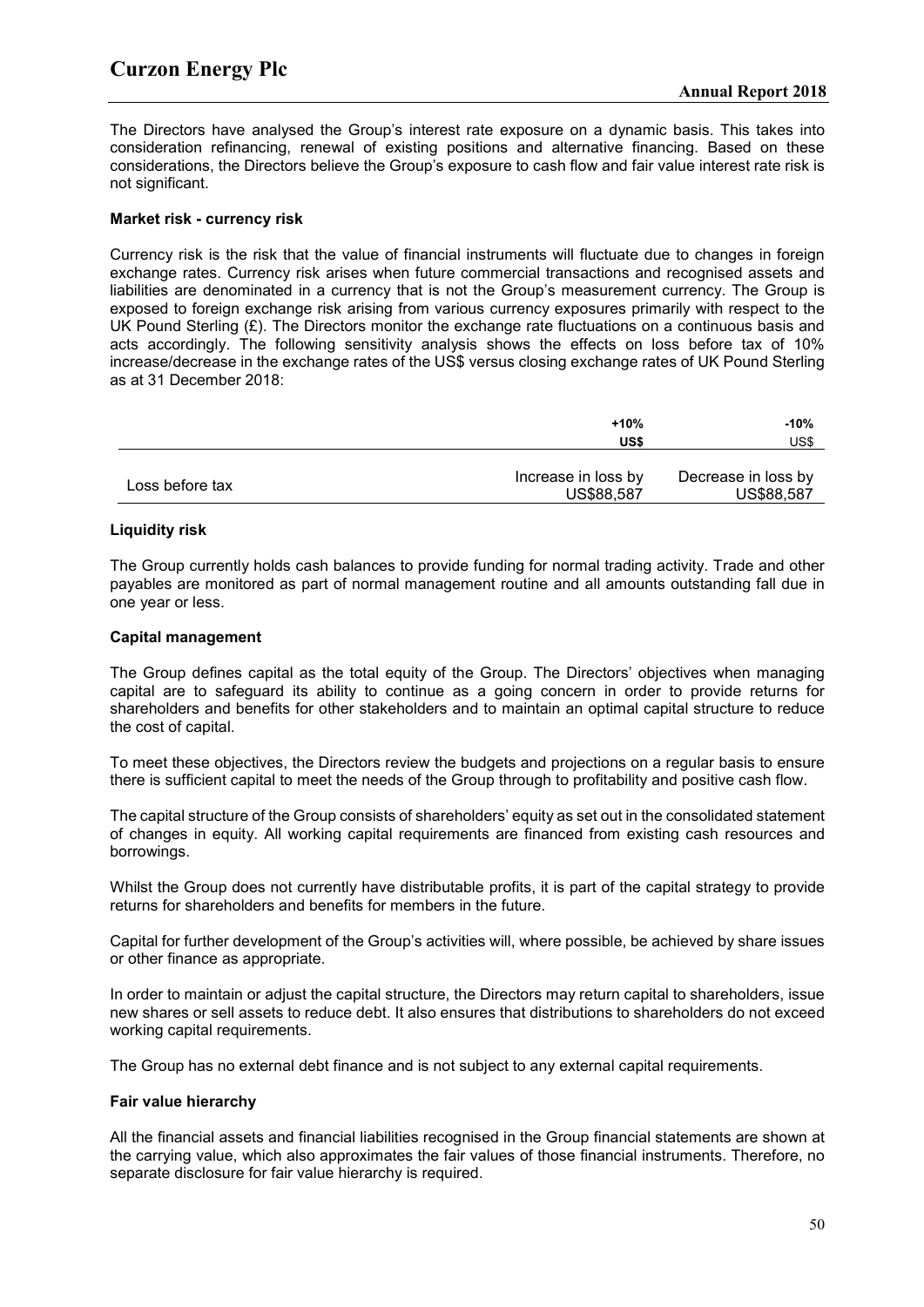## **21. Operating lease commitments**

All the Group's leases are short-term leases, which are month-to-month obligations (i.e., UK virtual office, US virtual office and US storage operating leases). There are no future minimum lease payments under non-cancellable operating leases to disclose. The UK virtual office lease contract was running from 27 May 2017 until 31 May 2018, so there are no outstanding operating lease commitments to disclose.

All operating land lease agreements for the mining exploration areas are outside of the scope of IAS 17. Coos County annual lease payment is US\$28,971 and is payable bi-annual instalments with payment due in April and October.

#### **22. Related party transactions**

Balances and transactions between the Company and its subsidiaries, Coos Bay Energy LLC, Westport Energy Acquisition, Inc., and Westport Energy LLC are eliminated on consolidation and are not disclosed in this note. Balances and transactions between the Group and other related parties are disclosed below.

#### *Promissory notes*

During the year ended 31 December 2018, US\$100,000 of promissory notes were issued to YA Global Investments LP, a company that is also the majority shareholder of the business, see note 16 for further information.

During the year ended 31 December 2017, Cuart Investments PCC Limited ('Cuart') who were holders of US\$404,730 of promissory notes were issued with 1,500,000 warrants with an exercise price of US\$0.169 (£0.125) On 04 October 2017, Cuart transferred its entire interest in the promissory note to Barry Liben, the note has been converted in full into the Ordinary shares of the Company on 31 July 2018, but Cuart retained the above-referenced warrant see notes [16](#page-45-0) and [18](#page-47-0) for further information. Cuart is considered to be a related party of Riverfort Capital, which is controlled by a former Director of the Company, Brian Kinane.

#### *Remuneration of Directors*

The remuneration of the senior Executive Management Committee members, who are the key management personnel of the Group, is set out in aggregate for each of the categories specified in IAS 24 "Related Party Disclosures" in note [5.](#page-39-0)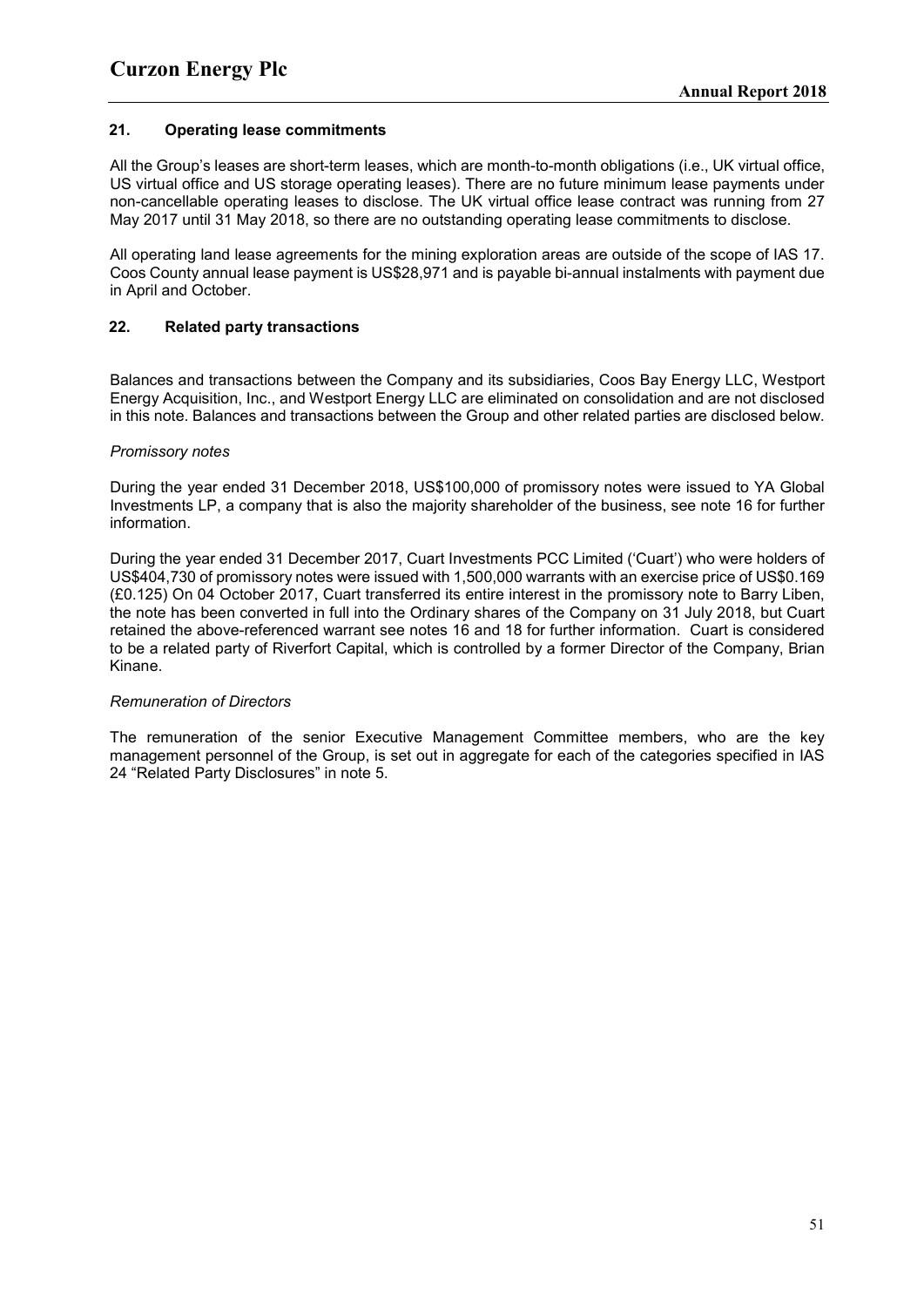#### **Company statement of financial position as at 31 December 2018**

|                                                   | <b>Note</b> | 2018        | 2017       |
|---------------------------------------------------|-------------|-------------|------------|
|                                                   |             | £           | £          |
|                                                   |             |             |            |
| <b>Assets</b>                                     |             |             |            |
| <b>Non-current assets</b>                         |             |             |            |
| Investments in subsidiaries                       | 28          | 2,800,275   | 3,733,699  |
| Amounts receivable from subsidiary undertakings   | 29          | 1,602,227   | 1,103,855  |
| <b>Total non-current assets</b>                   |             | 4,402,502   | 4,837,554  |
|                                                   |             |             |            |
| <b>Current assets</b>                             |             |             |            |
| Trade and other receivables                       | 30          | 28,490      | 87,867     |
| Cash and cash equivalents                         | 0           | 98,991      | 755,104    |
| <b>Total current assets</b>                       |             | 127,482     | 842,971    |
| <b>Total assets</b>                               |             | 4,529,983   | 5,680,525  |
|                                                   |             |             |            |
| <b>Liabilities</b>                                |             |             |            |
| <b>Current liabilities</b>                        |             |             |            |
| Trade and other payables                          | 32          | 222,087     | 87,314     |
| <b>Borrowings</b>                                 | 33          | 168,486     | 428,877    |
| <b>Total liabilities</b>                          |             | 390,573     | 516,191    |
|                                                   |             |             |            |
|                                                   |             |             |            |
| Capital and reserves attributable to shareholders |             |             |            |
| Share capital                                     | 34          | 770,203     | 725,947    |
| Share premium                                     | 34          | 2,675,156   | 2,404,144  |
| Merger relief reserve                             |             | 2,800,000   | 2,800,000  |
| <b>Warrants reserve</b>                           |             | 143,942     | 143,942    |
| Share-based payments reserve                      |             | 338,995     | 86,405     |
| Accumulated losses brought forward                |             | (996, 104)  | (293, 676) |
| Loss for the year                                 |             | (1,592,782) | (702, 428) |
| <b>Total capital and reserves</b>                 |             | 4,139,410   | 5,164,334  |
| <b>Total equity and liabilities</b>               |             | 4,529,983   | 5,680,525  |

The financial statements were approved by the Board of Directors and authorised for issue on 29 April 2019 and are signed on its behalf by:

Satt Kath

**Scott Kaintz Director**

The notes to the Company statement of financial position form part of these financial statements.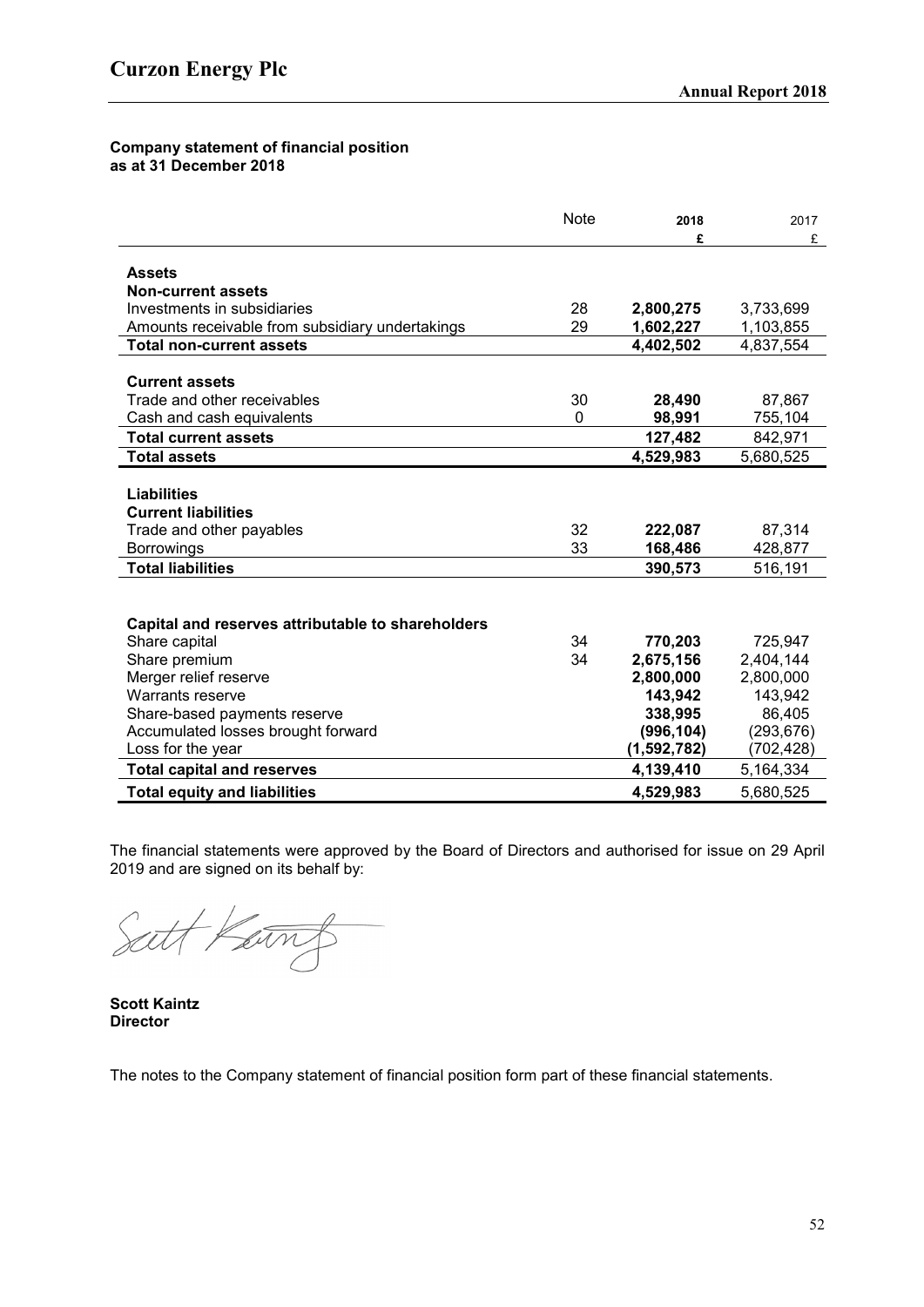## **Company statement of changes in equity**

|                                                                 | <b>Share</b><br>capital<br>£ | <b>Share</b><br>Premium<br>£ | Merger<br>relief<br>reserve<br>£ | Share-<br>based<br>payments<br>reserve<br>£ | <b>Share</b><br>warrants<br>reserve<br>£ | <b>Accumulated</b><br>loss<br>£ | Total<br>£  |
|-----------------------------------------------------------------|------------------------------|------------------------------|----------------------------------|---------------------------------------------|------------------------------------------|---------------------------------|-------------|
| Equity as at 1 January<br>2017                                  | 81,297                       | 569,065                      |                                  |                                             |                                          | (293, 676)                      | 356,686     |
| Loss for the year<br>Other comprehensive<br>income for the year |                              |                              |                                  |                                             |                                          | (702, 428)                      | (702, 428)  |
| Total comprehensive loss<br>for the year                        |                              |                              |                                  |                                             |                                          | (702, 428)                      | (702, 428)  |
| Issue of shares<br>Share issue and                              | 644,650                      | 2,201,850                    |                                  |                                             |                                          | $\overline{\phantom{a}}$        | 2,846,500   |
| fundraising costs                                               |                              | (222, 829)                   |                                  |                                             |                                          |                                 | (222, 829)  |
| Issue of share warrants                                         |                              | (143, 942)                   |                                  |                                             | 143,942                                  |                                 |             |
| Issue of share options                                          |                              |                              |                                  | 86,405                                      |                                          |                                 | 86,405      |
| Acquisition of Coos Bay                                         |                              |                              | 2,800,000                        |                                             |                                          |                                 | 2,800,000   |
| Equity as at 31 December<br>2017                                | 725,947                      | 2,404,144                    | 2,800,000                        | 86,405                                      | 143,942                                  | (996, 104)                      | 5,164,334   |
| Loss for the year<br>Other comprehensive                        |                              |                              |                                  |                                             |                                          | (1,592,782)                     | (1,592,782) |
| income for the year                                             |                              |                              |                                  |                                             |                                          |                                 |             |
| <b>Total comprehensive</b><br>loss for the year                 |                              |                              |                                  |                                             |                                          | (1,592,782)                     | (1,592,782) |
| <b>Issue of shares</b><br>Share issue and                       | 44,256                       | 309,793                      |                                  |                                             |                                          |                                 | 354,049     |
| fundraising costs                                               |                              | (38, 781)                    |                                  |                                             |                                          |                                 | (38, 781)   |
| <b>Issue of share options</b>                                   |                              |                              |                                  | 252,590                                     |                                          |                                 | 252,590     |
| <b>Equity as at 31 December</b><br>2018                         | 770,203                      | 2,675,156                    | 2,800,000                        | 338,995                                     | 143,942                                  | (2, 595, 758)                   | 4,139,410   |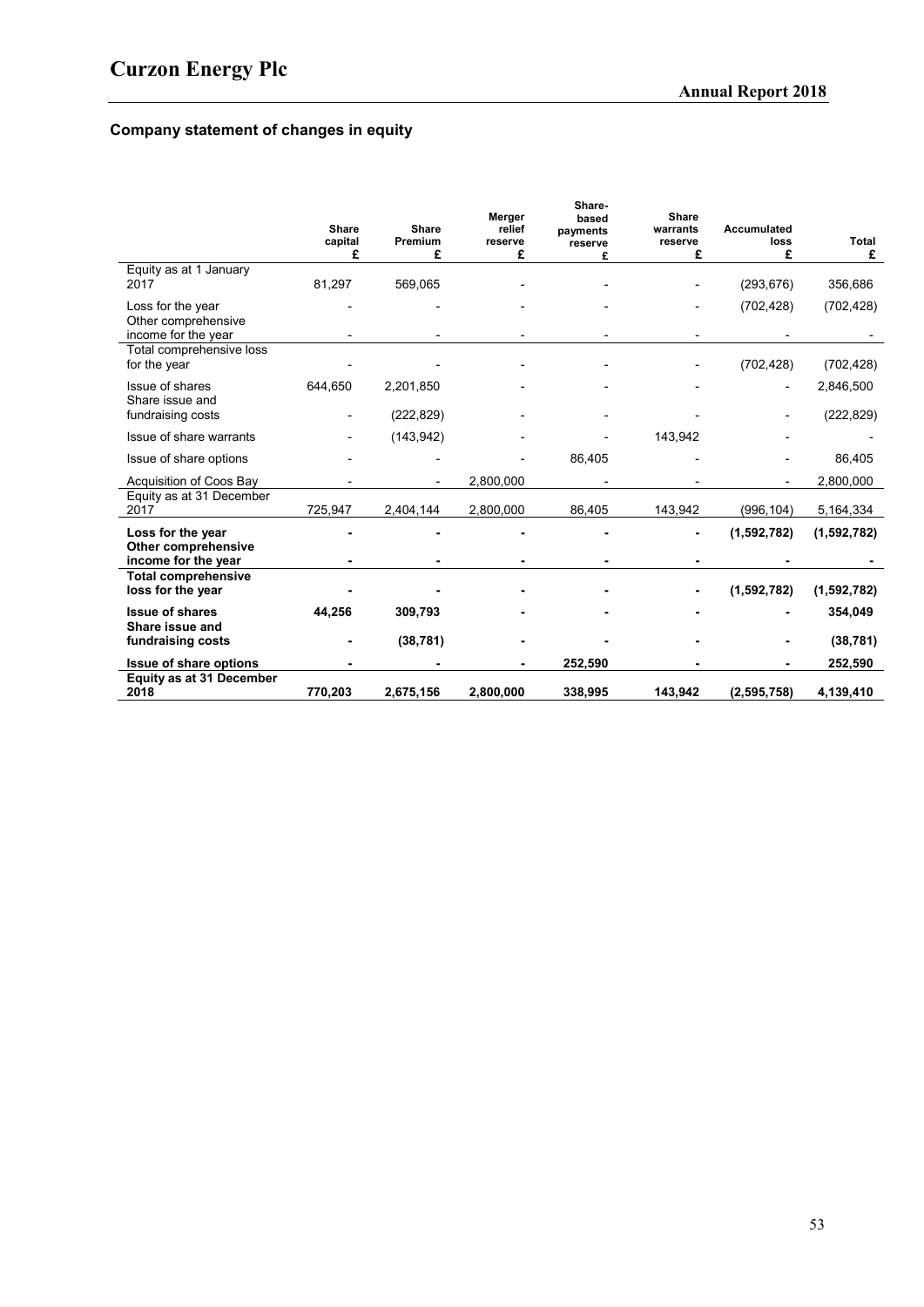#### **Company statement of cash flows for the year ended 31 December 2018**

| <b>Notes</b>                                             | 2018        | 2017                   |
|----------------------------------------------------------|-------------|------------------------|
|                                                          | £           | £                      |
|                                                          |             |                        |
| Cash flow from operating activities                      |             |                        |
| Loss before taxation                                     | (1,592,782) | (702, 428)             |
| Adjustments for:                                         |             |                        |
| Finance expense                                          | 31,499      | 12,522                 |
| Finance income                                           | (39, 368)   | (36, 611)              |
| Share-based payments charge                              | 252,590     | 86,405                 |
| Impairment of loans and receivables                      | 3,174       |                        |
| Impairment of investments in subsidiaries                | 933,424     |                        |
| Unrealised foreign exchange movements                    | 4,856       | 2,656                  |
| Operating cashflows before working capital changes       | (406, 607)  | $\overline{(}637,456)$ |
| Changes in working capital:                              |             |                        |
| Increase/(decrease) in payables                          | (13,993)    | (4, 142)               |
| Increase in receivables                                  | 68,262      | (87,867)               |
| Net cash used in operating activities                    | (352, 338)  | (729, 465)             |
|                                                          |             |                        |
| <b>Financing activities</b>                              |             |                        |
| Issue of ordinary shares                                 |             | 2,326,500              |
| Cost of share issue                                      | (38, 782)   | (222, 829)             |
| Proceeds from new borrowings                             | 77,208      |                        |
| Amounts due from subsidiaries                            | (342, 201)  | (629, 817)             |
| Net cash flow from financing activities                  | (303, 775)  | 1,473,854              |
| Net (decrease)/increase in cash and cash equivalents in  |             |                        |
| the period                                               | (656,113)   | 744,389                |
| Cash and cash equivalents at the beginning of the period | 755,104     | 10,715                 |
|                                                          |             |                        |
|                                                          |             |                        |
| Cash and cash equivalents at the end of the period       | 98,991      | 755,104                |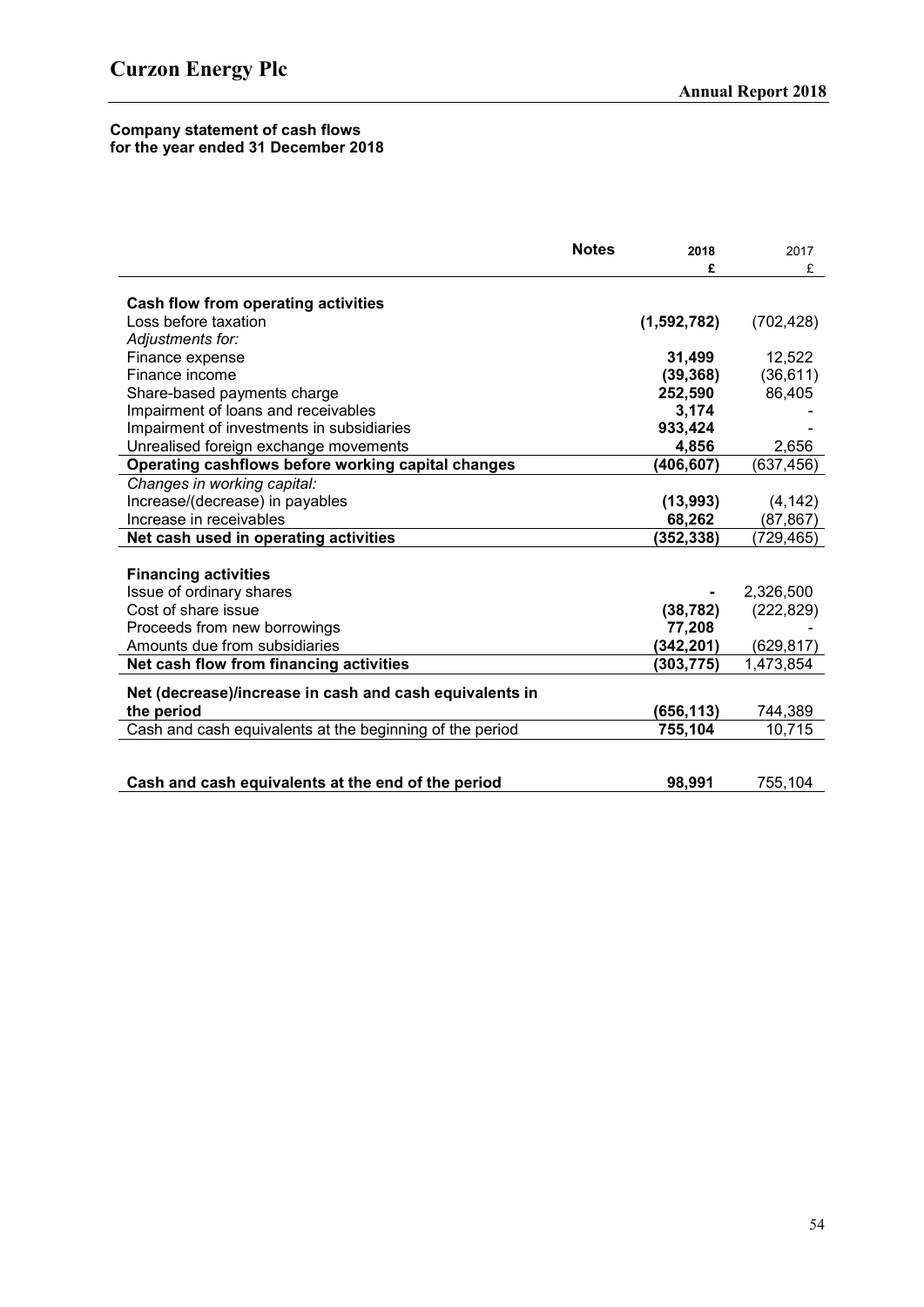## **Notes to the Company financial statements**

## **23. Significant accounting policies**

The separate financial statements of the Company are presented as required by the Companies Act 2016 ("the Act"). As permitted by the Act, the separate financial statements have been prepared in accordance with International Financial Reporting Standards.

The financial statements have been prepared on the historical cost basis. The principal accounting policies adopted are the same as those set out in note [2](#page-29-0) to the consolidated financial statements except as noted below.

#### **Company statement of comprehensive income**

As permitted by Section 408 Companies Act 2006, the Company has not presented its own income statement or statement of comprehensive income. The Company's loss for the financial year was £1,592,782 (2017: £702,428). The Company's total comprehensive loss for the financial year was £1,592,782 (2017: £702,428).

#### **Investments in subsidiaries**

Investments that were previously reported as available-for-sale investments under IAS 39, were reclassified as financial instruments with fair value through other comprehensive income (FVTOCI), are stated at fair value of the consideration and reviewed for impairment, if there are any indications that the carrying value may not be recoverable.

## **Receivables from subsidiaries**

Impairment provisions for receivables from related parties and loans to related parties are recognised based on a forward-looking expected credit loss model. The methodology used to determine the amount of the provision is based on whether there has been a significant increase in credit risk since initial recognition of the financial asset. For those where the credit risk has not increased significantly since initial recognition of the financial asset, twelve month expected credit losses along with gross interest income are recognised. For those for which credit risk has increased significantly, lifetime expected credit losses along with the gross interest income are recognised. For those that are determined to be credit impaired, lifetime expected credit losses along with interest income on a net basis are recognised.

## **24. Critical accounting judgements and key sources of estimation uncertainty**

The Company's finacial statements, and in particular its investments in and receivables from subsidiaries, are affected by the critical accountin judgements and key sources of estimation uncertainty in respect of the recoverability of exploration and evaluation assets which are described in note [2](#page-29-0) to the consolidated financial statements.

## **Recoverability of investment in subsidiaries and amounts due from subsidiaries**

Where the majority of the assets of subsidiary undertakings are exploration and evaluation assets, determining whether an investment in and loan to a subsidiary is impaired requires an assessment of whether there are any indicators of impairment, of these underlying exploration and evaluation assets. If there is any indication of potential impairment, an impairment test is required based on value in use of the asset. This assessment involves judgement as to: (i) the likely future commerciality of each cost pool of assets; (ii) when such commerciality should be determined, and (iii) the potential future revenues and value in use. The value in use calculation requires the entity to estimate the future cash flows expected to arise from the cash-generating unit and a suitable discount rate in order to calculate present value.

## **25. Auditor's remuneration**

The auditor's remuneration for audit and other services is disclosed in note 4 to the consolidated financial statements.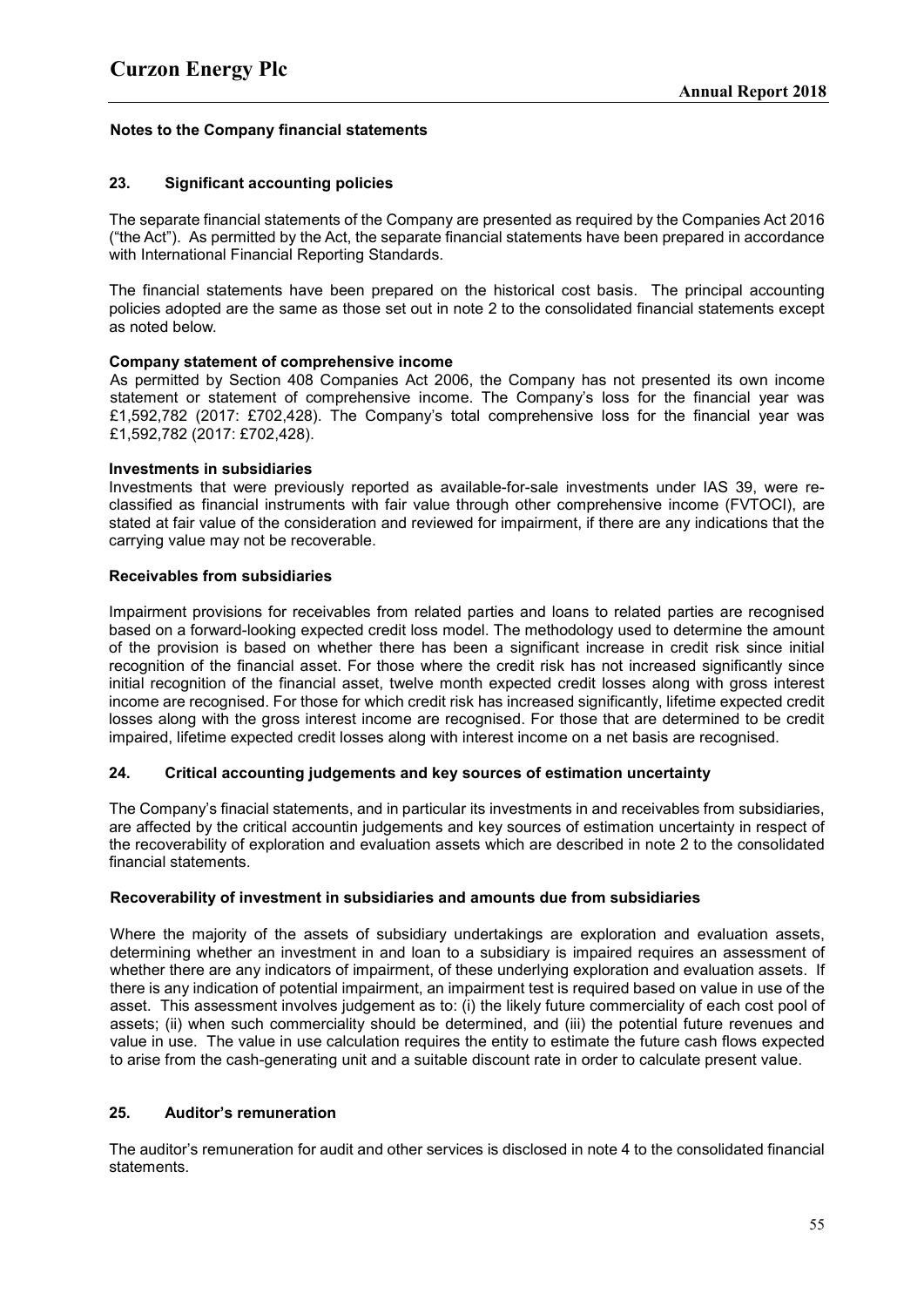## **26. Directors and staff**

There were no staff employed by the Company during the year ended 31 December 2017. Scott Kaintz, Executive Director of the Company, has been employed since 5 November 2018.

Key management remuneration is disclosed in note [5](#page-39-0) to the consolidated financial statements.

## **27. Administrative expenses**

|                                       | 2018    | 2017    |
|---------------------------------------|---------|---------|
|                                       | £       |         |
| Staff costs                           | 137,650 | 46,012  |
| Share based payments                  | 252,590 | 86,405  |
| Professional and consultancy fees     | 153,857 | 333,418 |
| Other general administrative expenses | 118,275 | 222,830 |
| <b>Total</b>                          | 662,372 | 688,665 |

### <span id="page-58-0"></span>**28. Investments**

Investment in subsidiaries

|                                | 2018<br>£      | 2017           |
|--------------------------------|----------------|----------------|
| Costs at beginning of the year | 3,733,699      | $\blacksquare$ |
| Additions                      | $\blacksquare$ | 3,733,699      |
| Impairment                     | (933, 424)     | ۰              |
| <b>Total</b>                   | 2,800,275      | 3,733,699      |

The impairment figure utlized of £933,424 was calcuated based on DCF and qualitative analysis of the Company's investment in Coos Bay Energy LLC. The Company considered factors such as the cost of drililng new coal bed methane wells, estimated gas flow rates, royalties and anticipated operating expenses. The reduction in the value of the subsidary represents a proportion fo the work completed in 2018 that may not form a definitive part of the Company's future efforts at the project. The Company's subsidiaries are disclosed in note 11 to the consolidated financial statements.

## <span id="page-58-1"></span>**29. Receivables from subsidaries and related party transactions**

|                       | 2018      | 2017<br>c |
|-----------------------|-----------|-----------|
| Loans to subsidiaries | 1,602,227 | 1,103,855 |
|                       | 1,602,227 | 1,103,855 |

The Group (comprising Coos Bay Energy LLC and its directly and indirectly wholly-owned subsidiaries Westport Energy Acquisition, Inc. and Westport Energy LLC ) is a related party through common control.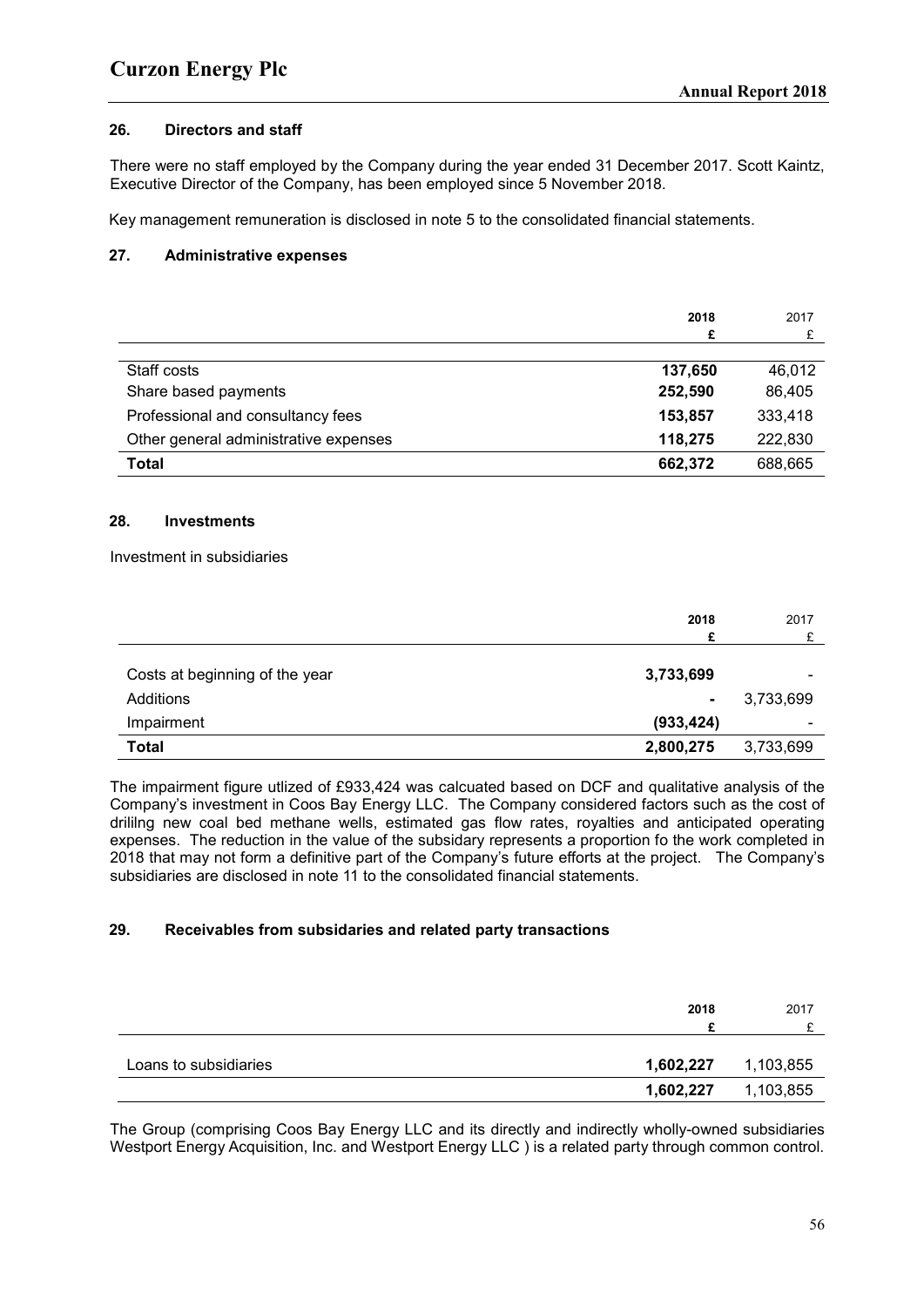During the period ended 31 December 2018, the maximum amount owed by the Group to the Company was £1,602,227 (2017: £1,138,435). The related party loans are unsecured and are repayable on 31 December 2019. Interest is receivable at a rate of 9%. At 31 December 2018, £39,368 (2017: £58,034) was accrued and included in the above balance. The carrying amount of these assets approximates their fair value. No expected credit losses were recognised in relation to these intercompany loans during the reporting period and at 31 December 2018. There was no increase in credit risk in relation to these loans at year end compared to their credit risk at inception. Please also see note 35.

The remuneration of the senior Executive Management Committee members, who are the key management personnel of the Group, is set out in aggregate for each of the categories specified in IAS 24 "Related Party Disclosures" in note [5.](#page-39-0)

## <span id="page-59-0"></span>**30. Prepayments and other receivables**

|                 | 2018<br>£      | 2017<br>c |
|-----------------|----------------|-----------|
| VAT recoverable | 18,292         | 84,693    |
| Prepayments     | 10,199         |           |
| Other debtors   | $\blacksquare$ | 3,174     |
|                 | 28,491         | 87,867    |

The fair value of receivables and deposits approximates their carrying amount, as the impact of discounting is not significant. The receivables are not impaired and are not past due.

## **31. Cash and cash equivalents**

For the purpose of the statements of cash flows, cash and cash equivalents comprise the following:

|                          | 2018   | 2017    |
|--------------------------|--------|---------|
|                          |        |         |
| Cash in hand and at bank | 98,991 | 755,104 |

## <span id="page-59-1"></span>**32. Current liabilities**

## **Trade and other payables**

|                          | 2018<br>£ | 2017<br>c |
|--------------------------|-----------|-----------|
| Trade and other payables | 133,254   | 29,814    |
| Accruals                 | 88,833    | 57,500    |
|                          | 222,087   | 87,314    |

## **33. Short-term borrowings**

As at 31 December 2018, the Company had an outstanding promissory note of £168,486 (2017: 428,877), please refer to note 16.

## <span id="page-59-2"></span>**34. Share capital**

The movements in the share capital account are disclosed in note 17 to the financial statements.